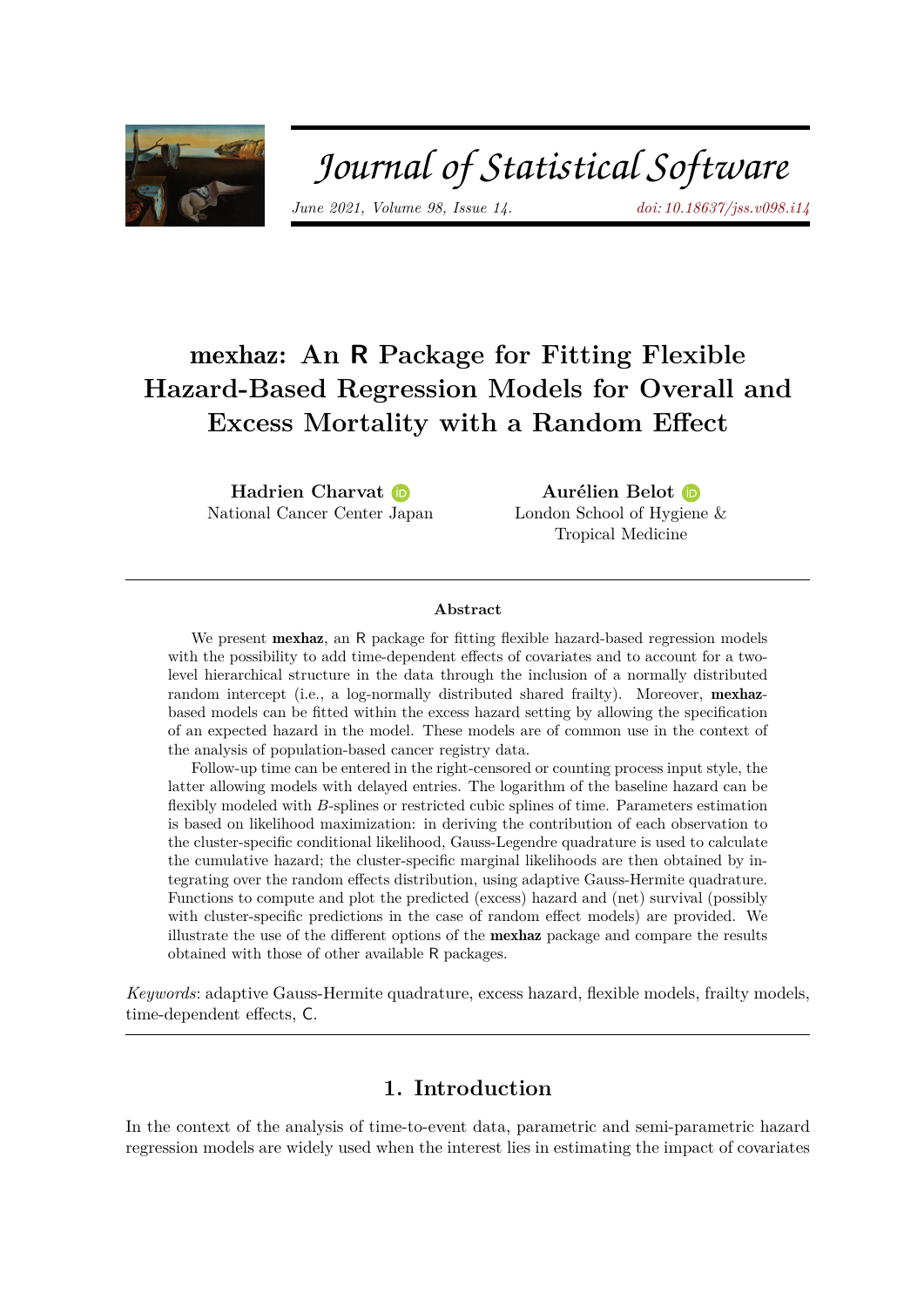on the time to occurrence of the event of interest. The semi-parametric Cox proportional hazard model is still widely used, even if its creator himself argued that parametric models should be used more often in practice, due to powerful features for in- and out-sample predictions, as well as the advantage of allowing statistical inference using maximum likelihood theory (see [Reid](#page-34-0) [1994\)](#page-34-0). However, using parametric regression models requires the assumption of a particular distribution for the observed survival times, and this assumption may sometimes be considered as too restrictive (e.g., constant or monotonic hazard for the exponential and Weibull distribution, respectively). One possibility to take advantage of parametric models without making unrealistic assumptions on the shape of the hazard (and on the corresponding survival) is to use flexible functions, such as fractional polynomials or regression splines. The correct modeling of the data might also require the inclusion of time-dependent effects of some of the covariates. Indeed, it has been shown in many studies that the effects of covariates such as age may vary with time since diagnosis, especially in cancer epidemiology, so that the proportional hazard assumption does no longer hold [\(Quantin](#page-34-1) *et al.* [1999;](#page-34-1) [Bossard](#page-31-0) *et al.* [2007\)](#page-31-0).

Another aspect one might have to deal with is the presence of a hierarchical structure in the data: individuals from the same cluster share common characteristics (e.g., cancer patients from the same geographical area may have similar access to therapeutical resources) so that the assumption of independence of the survival times no longer holds and taking account of this hierarchical structure is necessary for correct statistical inference. In such a case, shared frailty models (also called multilevel or mixed-effect survival models) have been shown to provide a satisfactory and convenient theoretical framework by allowing the introduction of a random effect defined at the cluster level that accounts for the inter-cluster heterogeneity [\(Duchateau and Janssen](#page-32-0) [2008;](#page-32-0) [Wienke](#page-34-2) [2010\)](#page-34-2).

In population-based cancer research, it is generally of interest to disentangle the cancerspecific mortality from the mortality from other causes, mainly because cancer patients are usually old and, as a consequence, more prone to die from diseases other than their cancer (these other diseases thus act as competing causes of death). The general principle is to assume that the observed mortality hazard can be split into two components, one representing the mortality from cancer and the other one representing the impact of other causes of death. When information on the cause of death is available for each individual, this can be achieved by estimating cause-specific mortality hazards [\(Putter, Fiocco, and Geskus](#page-33-0) [2007;](#page-33-0) [Belot, Abrahamowicz, Remontet, and Giorgi](#page-31-1) [2010;](#page-31-1) [Haller, Schmidt, and Ulm](#page-32-1) [2013\)](#page-32-1). However, when using population-based cancer registry data, the cause of death is usually unavailable or inaccurate (it might even be difficult to define a cause of death for elder patients with multiple diseases). Thus specific methods have been developed [\(Estève, Benhamou, Croasdale,](#page-32-2) [and Raymond](#page-32-2) [1990;](#page-32-2) [Giorgi](#page-32-3) *et al.* [2003;](#page-32-3) [Nelson, Lambert, Squire, and Jones](#page-33-1) [2007;](#page-33-1) [Remontet,](#page-34-3) [Bossard, Belot, and Estève](#page-34-3) [2007;](#page-34-3) [Pohar Perme, Stare, and Estève](#page-33-2) [2012\)](#page-33-2) that rely on the same general principle than in the cause-specific setting (i.e., the overall mortality rate is seen as the sum of two components), but it requires the additional assumption that the mortality hazard for other causes of death can be approximated by the mortality hazard of the general population (for a given set of demographic characteristics observed on each cancer patient). These methods allow the estimation of the so-called excess mortality hazard, which can be interpreted as the cancer-specific mortality hazard. The net survival, i.e., the survival that would be observed if cancer patients could only die from their cancer, can then be obtained from the estimated excess mortality hazard [\(Belot](#page-31-2) *et al.* [2019\)](#page-31-2).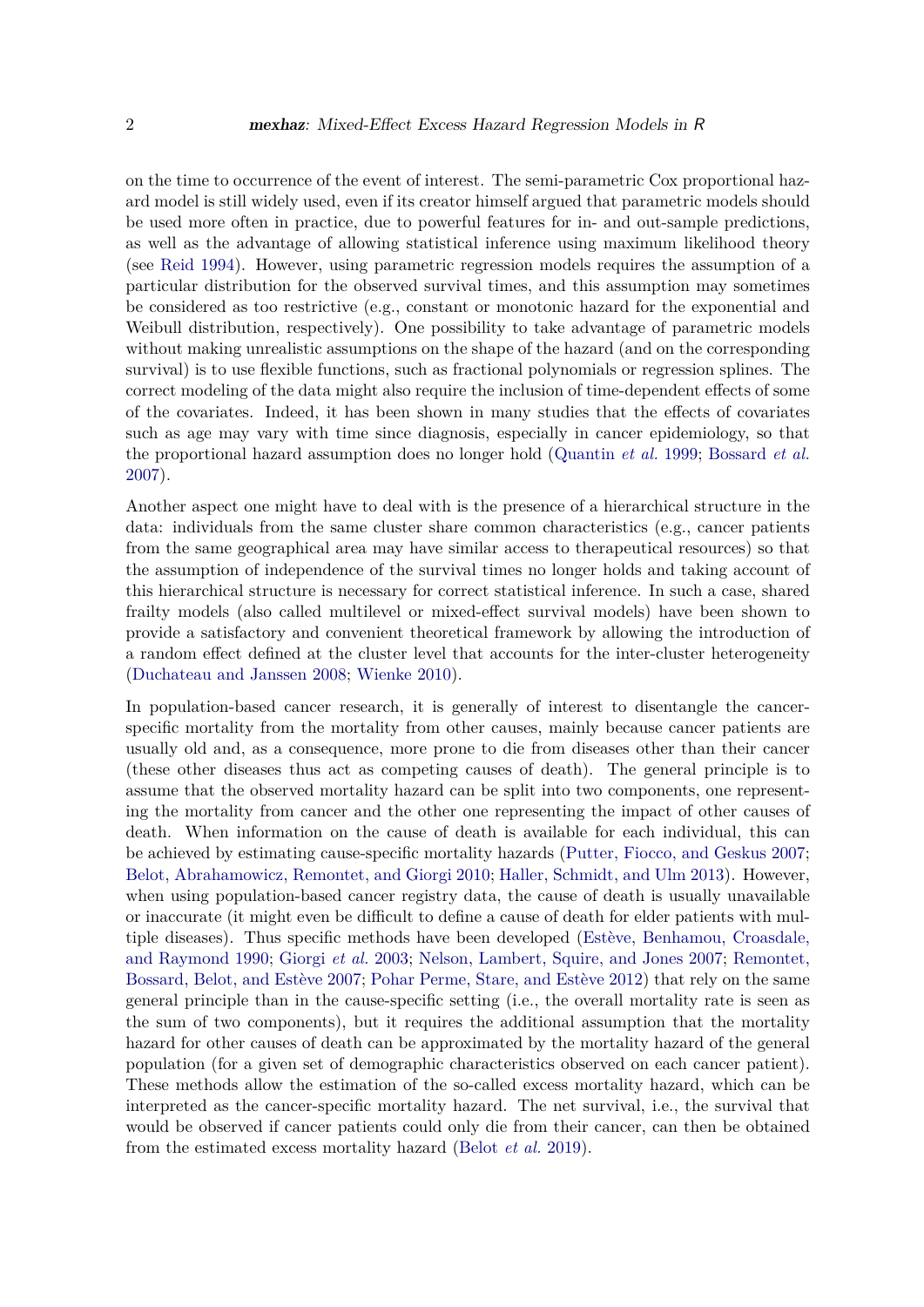Within the R software environment (R [Core Team](#page-34-4) [2021\)](#page-34-4), different packages have been developed for fitting flexible hazard models based on a full or penalized likelihood framework. In the full likelihood framework, the contributed R package flexsurv [\(Jackson](#page-32-4) [2016\)](#page-32-4) uses specific distributions for the survival time, including the generalized gamma and *F* distribution families and also spline-based models. Facilities are also proposed to fit excess hazard regression models. Another R package named **flexrsurv** [\(Clerc-Urmès and Grzebyk](#page-31-3) [2020\)](#page-31-3) has been developed for fitting two types of flexible hazard regression models [\(Remontet](#page-34-3) *et al.* [2007;](#page-34-3) [Mahboubi, Abrahamowicz, Giorgi, Binquet, Bonithon-Kopp, and Quantin](#page-33-3) [2011\)](#page-33-3) in the excess hazard setting. It is also worth mentioning the relsurv package [\(Pohar Perme and Pavlič](#page-33-4) [2018;](#page-33-4) [Pohar Perme and Stare](#page-33-5) [2006,](#page-33-5) [2007\)](#page-33-6) which, although primarily aimed at non-parametric net survival estimation, can also be used to fit excess hazard regression models with either a baseline hazard described by piecewise constant functions (full likelihood framework) or with a baseline hazard left unspecified (in the same spirit as the Cox model) using an expectationmaximization algorithm for parameter estimation [\(Pohar Perme, Henderson, and Stare](#page-33-7) [2009\)](#page-33-7). However, neither **flexsurv**, **flexrsurv** nor **relsurv** has the possibility to account for correlated survival times. The package **rstpm2** [\(Clements, Liu, and Christoffersen](#page-31-4) [2021\)](#page-31-4) allows flexible modeling on the cumulative hazard scale, in the same spirit as the Royston-Parmar model [\(Royston and Parmar](#page-34-5) [2002\)](#page-34-5), using either a fully parametric or a penalized approach. Excess hazard models can be fitted and clustered data can be accounted for by the inclusion of a gamma or log-normally distributed frailty.

Regarding other existing R packages allowing the inclusion of random effects to analyze correlated survival times, frailtypack is probably the most developed [\(Rondeau, Marzroui, and](#page-34-6) [Gonzalez](#page-34-6) [2012\)](#page-34-6), with functions for fitting shared and nested frailty models as well as joint modeling of multiple time-to-event processes. Users can specify either a gamma or a lognormal frailty distribution, and estimated parameters are obtained by using a penalized likelihood framework. In the full likelihood framework, the parfm package has been developed for shared frailty models with a parametric distribution associated to the time-to-event [\(Munda,](#page-33-8) [Rotolo, and Legrand](#page-33-8) [2012\)](#page-33-8), with many choices supported for the frailty distributions and parametric baseline hazards. Other R packages developed for fitting random-effect models on time-to-event data include **survival** [\(Therneau](#page-34-7) [2021\)](#page-34-7) (via the frailty() element that can be added to the formula of survreg()) for parametric survival regression model, and, for semi-parametric hazard models, the **coxme** [\(Therneau](#page-34-8) [2020\)](#page-34-8) and **frailty EM** [\(Balan and Put](#page-31-5)[ter](#page-31-5) [2019\)](#page-31-5) packages, among others. However, these packages do not offer functionalities for excess hazard regression modeling.

The mexhaz package [\(Charvat and Belot](#page-31-6) [2021\)](#page-31-6), available from the Comprehensive R Archive Network (CRAN) at <https://CRAN.R-project.org/package=mexhaz>, allows for both flexible specification of the hazard and shared frailty modeling in the excess hazard setting, thus complementing the existing R packages. Besides the Weibull model, models using piecewise constant functions or splines (*B*-splines and restricted cubic splines) to describe the logarithm of the hazard are implemented. Time-dependent effects of covariates and delayed entry times can be accounted for and clustered data can be modeled through the inclusion of a log-normally distributed frailty. Table [1](#page-3-0) summarizes the functionalities offered by **mexhaz** compared to some of the packages already cited.

As regards the domain of application, the **rstpm2** package is the one that most closely matches mexhaz's capabilities. However, while rstpm2 proposes a flexible modeling on the cumulative hazard scale, **mexhaz** offers modeling on the hazard scale. These equally valid approaches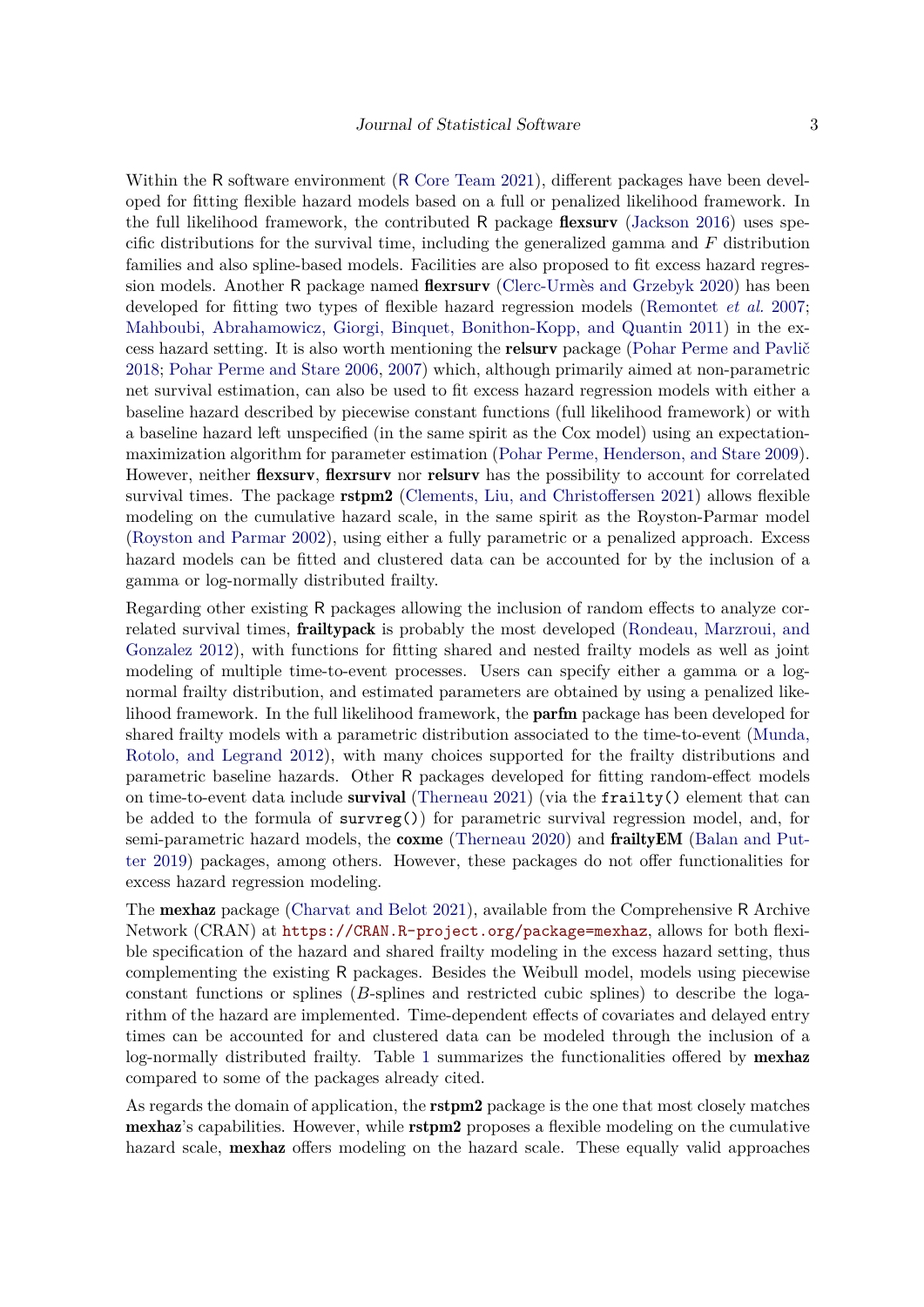| Package                                                        | mexhaz                                                                                                        | r <sub>stpm2</sub>                                                                  | flexsurv                                                       | frailtypack                                                      | parfm                                                                | survival                                                |
|----------------------------------------------------------------|---------------------------------------------------------------------------------------------------------------|-------------------------------------------------------------------------------------|----------------------------------------------------------------|------------------------------------------------------------------|----------------------------------------------------------------------|---------------------------------------------------------|
| Function                                                       | mexhaz                                                                                                        | stpm2; pstpm2                                                                       | flexsurvreg;                                                   | frailtyPenal                                                     | parfm                                                                | coxph;                                                  |
| Parametric<br>models                                           | Exponential,<br>Weibull                                                                                       | Weibull,<br>generalized<br>gamma                                                    | flexsurvspline<br>Built-in or<br>user-defined<br>distributions | Exponential,<br>Weibull                                          | Exponential,<br>Weibull,<br>Gompertz,<br>log-normal,<br>log-logistic | survreg<br>Built-in or<br>user-defined<br>distributions |
| Flexible<br>modeling of<br>$_{\rm the}$<br>$(log-)$ hazard     | Log-hazard<br>scale:<br>piecewise<br>constant,<br>$B$ -splines (up)<br>to cubic),<br>natural cubic<br>splines |                                                                                     |                                                                | Hazard scale:<br>penalized<br>cubic<br>$M$ -splines              |                                                                      |                                                         |
| Flexible<br>modeling of<br>the log-<br>cumulative<br>hazard    |                                                                                                               | Smoothed<br>functions<br>implemented<br>in $R$<br>(e.g., natural)<br>cubic splines) | Natural cubic<br>splines                                       |                                                                  |                                                                      |                                                         |
| Position of<br>spline knots                                    | User-defined                                                                                                  | Quantile of<br>the event<br>distribution;<br>user-defined                           | Quantile of<br>the event<br>distribution;<br>user-defined      | Quantile of<br>the event<br>distribution;<br>equispaced<br>knots |                                                                      |                                                         |
| Time-<br>dependent<br>effects                                  | Yes                                                                                                           | Yes                                                                                 | Yes                                                            | Yes                                                              | No                                                                   | Yes                                                     |
| Shared frailty<br>model for<br>left-truncated<br>$_{\rm data}$ | Yes                                                                                                           | No                                                                                  | No                                                             | Yes                                                              | Yes                                                                  | No                                                      |
| Shared frailty<br>distribution                                 | Log-normal                                                                                                    | Gamma,<br>log-normal                                                                |                                                                | Gamma,<br>log-normal                                             | Gamma,<br>log-normal,<br>positive<br>stable, inverse<br>Gaussian     | Gamma,<br>log-normal,<br>$\log-t$                       |
| Excess hazard<br>modeling                                      | Yes                                                                                                           | Yes                                                                                 | Yes                                                            | No                                                               | No                                                                   | No                                                      |
| Available<br>outputs                                           |                                                                                                               |                                                                                     |                                                                |                                                                  |                                                                      |                                                         |
| Prediction of<br>the hazard $/$<br>survival<br>function        | Yes                                                                                                           | Yes                                                                                 | Yes                                                            | Yes                                                              | No                                                                   | Yes                                                     |
| Gradient of<br>the predicted<br>values                         | Yes                                                                                                           | No                                                                                  | No                                                             | No                                                               | No                                                                   | No                                                      |
| Empirical<br><b>Bayes</b><br>estimates                         | Yes                                                                                                           | No                                                                                  |                                                                | Yes (with<br>their variance<br>only for<br>Gamma<br>frailty)     | Yes (but not<br>their<br>variance)                                   | $_{\rm Yes}$                                            |

<span id="page-3-0"></span>Table 1: Comparison of the functionalities provided by mexhaz and other R packages for hazard regression modeling with excess hazard or shared frailty.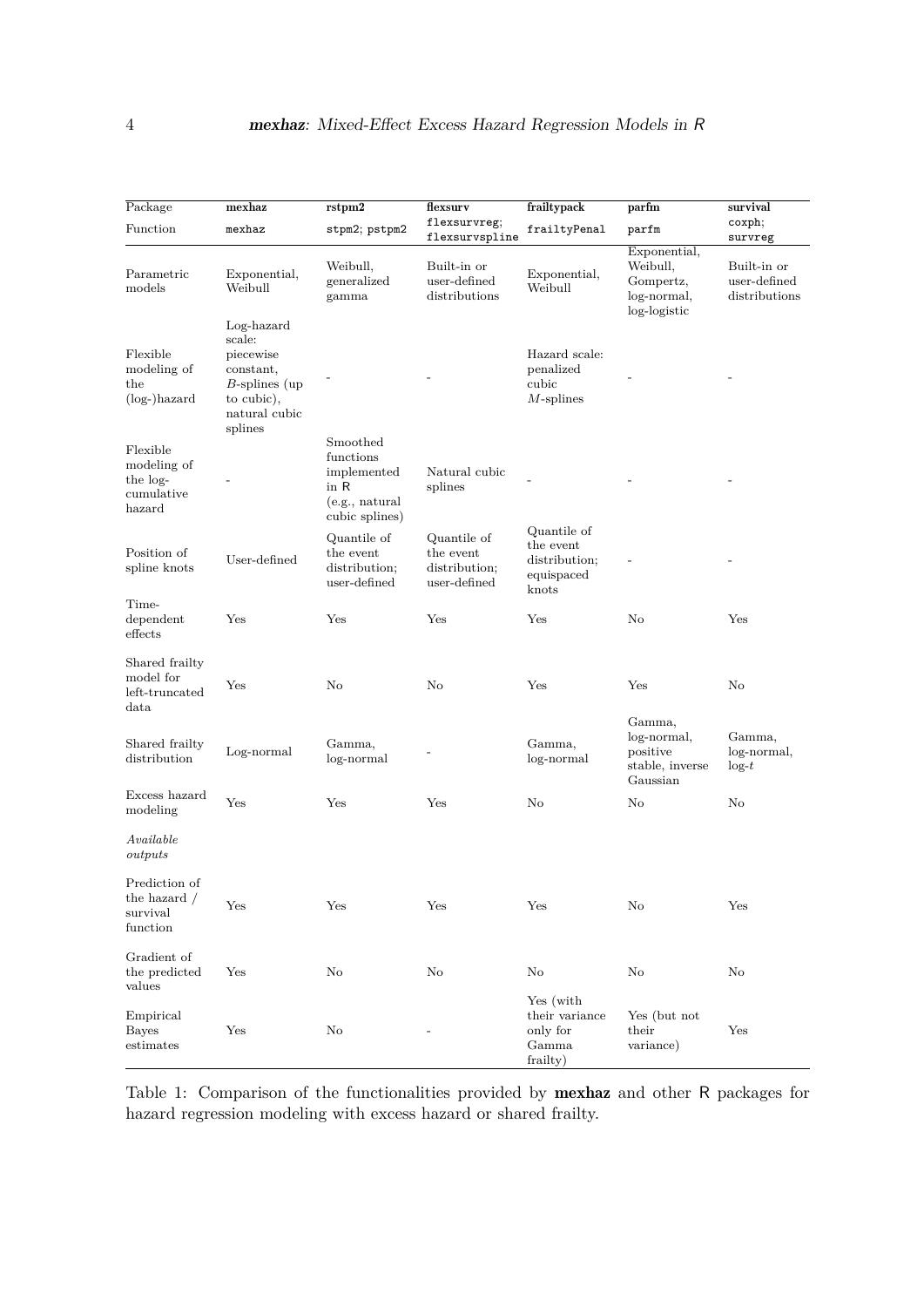have advantages and limitations: modeling on the cumulative hazard scale is usually faster because there is no need for integration of the hazard; on the other hand, it might suffer from problems due to the instability of numerical differentiation. Besides, the interpretation of results from models defined on the cumulative hazard scale can present difficulties when multiple time-dependent effects are included (see Section 7.6.3 in [Royston and Lambert](#page-34-9) [2011\)](#page-34-9). It should also be noted that different modeling choices result in different constraints: models of the logarithm of the cumulative excess hazard (as in rstpm2) impose a constraint of positivity for the overall hazard, so that the excess hazard can become negative, while modeling the logarithm of the excess hazard, as is performed in **mexhaz**, imposes positivity of the excess hazard.

The aim of this paper is to present the full likelihood-based approach implemented in **mexhaz** for fitting flexible regression models defined on the hazard scale. The package allows the user to deal with i) time-dependent effects of covariates, ii) correlated survival times and iii) estimation of the disease-specific mortality hazard without relying on cause of death information (excess hazard model). In the first section, we present the general framework of flexible hazard-based regression models and describe their extension to excess hazard and mixed-effect (possibly, excess) hazard models. We then proceed to illustrate the use of the package in the second section and finally compare the results obtained in mexhaz with those of other packages offering similar functionalities.

## **2. Flexible parametric hazard-based regression model**

#### **2.1. General framework**

In the following, we are concerned with time-to-event data, i.e., data recording the occurrence of an event (death, disease, relapse, etc.) along time. In this context, "survival at time *t*" refers to the state of not having presented the event by time *t*. The observed survival time, *t*, of an individual can then be seen as the realization of a non-negative random variable *T*. If we denote by  $f$  the probability density function of  $T$ , the cumulative distribution function, *F*, is defined by the relationship:

$$
F(t) = P(T \le t) = \int_0^t f(u) \, \mathrm{d}u
$$

The survival at time *t*, representing the probability of being "alive" (free of the event) at *t*, is then defined as  $S(t) = 1 - F(t)$ .

Besides, a central quantity in survival analysis is the hazard,  $\lambda$ , representing the instantaneous failure rate (expressed as a number of events per person-time) and defined formally as:

$$
\lambda(t) = \lim_{dt \to 0} \frac{P(t \le T < t + dt \mid T \ge t)}{dt}
$$

The hazard is linked to *f* and *S* through the following relationship:

$$
\lambda(t) = \frac{f(t)}{S(t)}
$$

from which we can derive:

$$
S(t) = \exp\left\{-\int_0^t \lambda(u) \, \mathrm{d}u\right\}
$$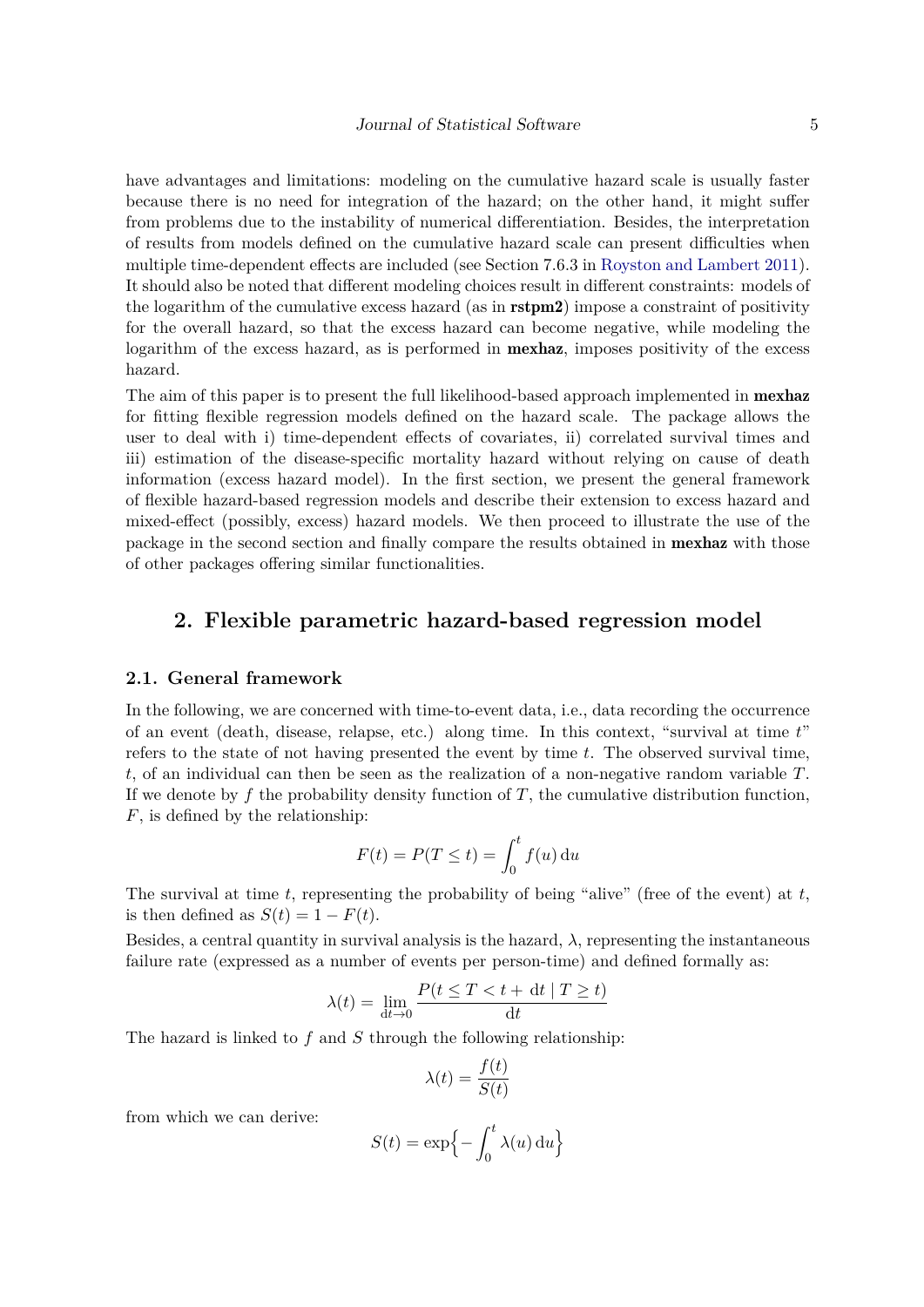Due to the presence of right censoring and left truncation, most methods developed for the analysis of time-to-event data are based on the hazard [\(Cox and Oakes](#page-31-7) [1984;](#page-31-7) [Geskus](#page-32-5) [2015\)](#page-32-5), and we will focus in this paper on hazard-based regression models.

#### *Derivation of the likelihood*

First of all, let us define some notations. For each individual  $j, j = 1, \ldots, n$ , let  $t_{0j}$  denote the time at entry,  $t_j$  the observed failure time (which is defined as the minimum between the survival time and the censoring time), and  $\delta_j$  an indicator variable taking the value 1 in case of occurrence of the event at  $t_i$  and 0 in case of censoring.

Suppose that we want to describe the hazard in the study population by a function of time and of a vector of covariates (such as age, gender, etc.) parameterized by  $\beta$ , the vector of parameters to be estimated. Under the hypothesis of non-informative censoring, the contribution of the unknown censoring distribution can be omitted from the likelihood function and we can thus write the likelihood for individual  $j$  with covariates  $\mathbf{x}_j$  as [\(Kalbfleisch and](#page-32-6) [Prentice](#page-32-6) [2002\)](#page-32-6):

$$
L_j(\boldsymbol{\beta}) = \frac{f(t_j, \mathbf{x}_j)^{\delta_j} S(t_j, \mathbf{x}_j)^{1-\delta_j}}{S(t_{0j}, \mathbf{x}_j)}
$$
  
=  $\lambda(t_j, \mathbf{x}_j)^{\delta_j} \exp\left\{-\int_{t_{0j}}^{t_j} \lambda(u, \mathbf{x}_j) du\right\}$ 

Thus, the log-likelihood function for the whole population is obtained as the sum of the individual contributions:

<span id="page-5-0"></span>
$$
\ell(\boldsymbol{\beta}) = \sum_{j=1}^{n} \log(L_j(\boldsymbol{\beta}))
$$
  
= 
$$
\sum_{j=1}^{n} \left\{ \delta_j \log(\lambda(t_j, \mathbf{x}_j)) - \int_{t_{0j}}^{t_j} \lambda(u, \mathbf{x}_j) du \right\}
$$
 (1)

Note that if  $t_{0j} = 0$  for all individuals (no late entries), the log-likelihood can be written:

$$
\ell(\boldsymbol{\beta}) = \sum_{j=1}^{n} \Big\{ \delta_j \log(\lambda(t_j, \mathbf{x}_j)) - \Lambda(t_j, \mathbf{x}_j) \Big\}
$$

where  $\Lambda(t) = \int_0^t$ 0  $\lambda(u)$  d*u* is the cumulative hazard.

#### **2.2. Extension to net survival analysis: Excess hazard regression model**

In the context of the analysis of the mortality of cancer patients, we usually want to take into account the following situation: cancer patients may die from their cancer (either directly as a consequence of the natural progression of the disease, or indirectly as a consequence of the treatment) but they might also die from other causes like individuals sharing the same characteristics (age, gender, birth cohort, etc.) but not diagnosed with cancer. In other words, we would like to quantify the excess mortality that cancer patients experience because of their disease. One possible way to answer this question is to use the so-called excess hazard approach: it is based on the idea that the overall hazard may be decomposed into a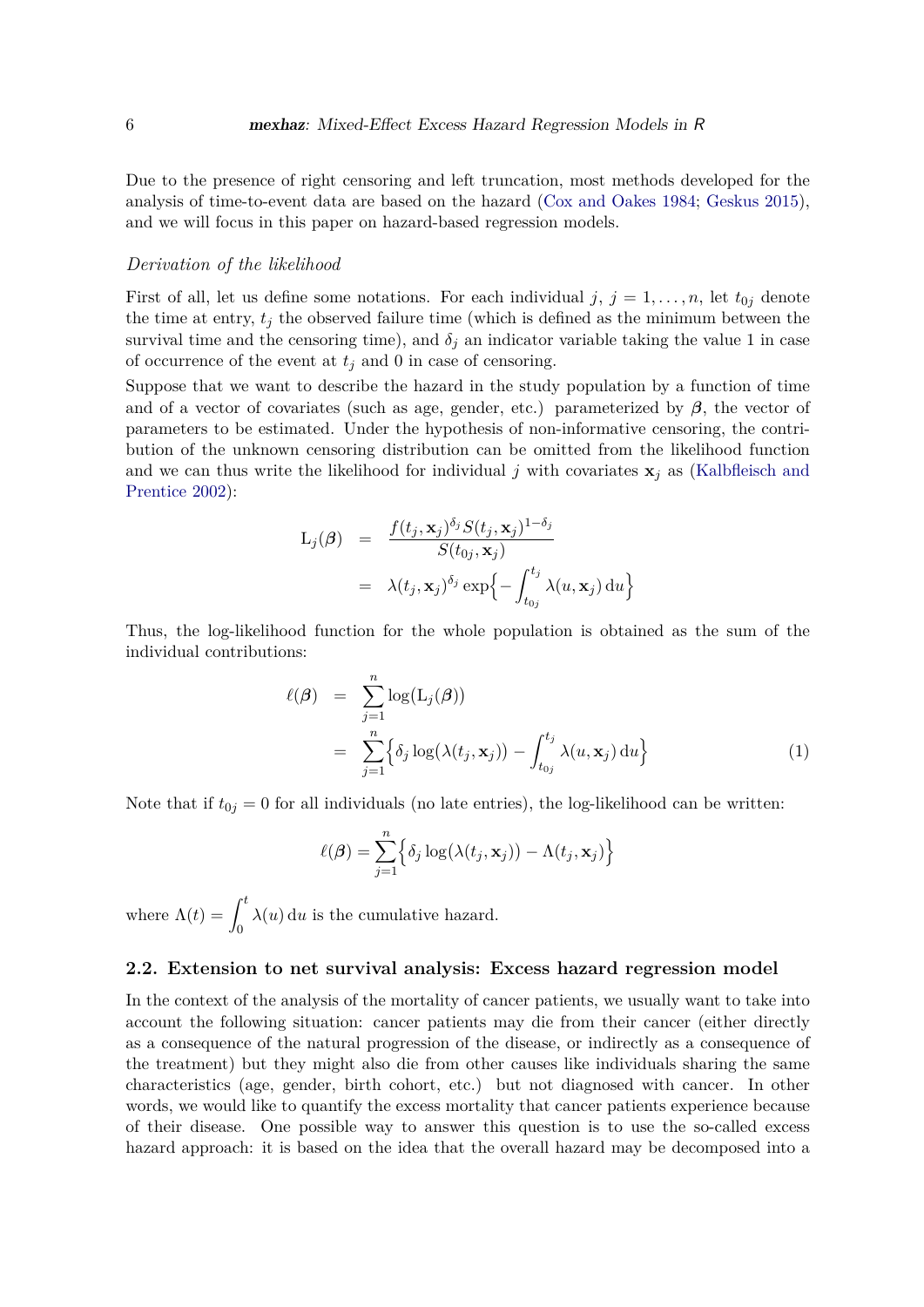sum of two hazards, one taking into account the excess mortality that can be attributed to the disease under study,  $\lambda_e$ , and the other that takes care of all the other possible causes of death, *λ*<sub>*oth</sub>*. The objective is then to estimate  $λ_e$  while considering  $λ_{oth}$  as known. Provided that</sub> the prevalence of the disease under study (or at least, that the mortality from this disease) is reasonably low in the general population,  $\lambda_{\alpha h}$  can be approximated by the population (or expected) mortality hazard,  $\lambda_p$ , usually obtained from national statistics institutes and described as a function of demographic variables, such as sex, age, year, etc. This results in the following model:

<span id="page-6-1"></span><span id="page-6-0"></span>
$$
\lambda(t, \mathbf{x}, \tilde{\mathbf{z}}) = \lambda_e(t, \mathbf{x}) + \lambda_p(a + t, y + t, \tilde{\mathbf{z}})
$$
\n(2)

where *a* and *y* represent age at diagnosis and year of diagnosis, respectively, **x** is a vector of covariates and  $\tilde{\mathbf{z}}$  a vector of demographic variables used to define the population mortality ( $\tilde{\mathbf{z}}$ is usually a subset of **x**) excluding age and year of diagnosis. In practice,  $\lambda_p$  is obtained from population mortality tables and depends on age, year of diagnosis and other variables such as gender, county of residence [\(Estève](#page-32-2) *et al.* [1990;](#page-32-2) [Remontet](#page-34-3) *et al.* [2007;](#page-34-3) [Pohar Perme](#page-33-2) *et al.* [2012\)](#page-33-2). In the following, we define  $\mathbf{z} = (a, y, \tilde{\mathbf{z}})$  and write conveniently  $\lambda_p$  as a function of t and **z**.

The excess hazard model consists in modeling  $\lambda_e$  by a function of time and covariates parameterized by  $\beta$ . The log-likelihood is obtained by replacing  $\lambda$  in Equation [1](#page-5-0) by its expression under the excess hazard assumption (Equation [2\)](#page-6-0):

$$
\ell(\boldsymbol{\beta}) = \sum_{j=1}^{n} \left\{ \delta_j \log(\lambda_e(t_j, \mathbf{x}_j) + \lambda_p(t_j, \mathbf{z}_j)) - \int_{t_{0j}}^{t_j} (\lambda_e(u, \mathbf{x}_j) + \lambda_p(u, \mathbf{z}_j)) du \right\}
$$
(3)

The quantity  $\sum_{j=1}^n \int_{t_{0j}}^{t_j} \lambda_p(u, \mathbf{z}_j) du$  does not depend on the parameters to be estimated and is usually dropped when maximizing the likelihood. This implies that only the value of the population hazard  $\lambda_p$  at the end of follow-up for each individual is necessary to specify the likelihood.

Also note that if we set  $\lambda_p$  to 0 for all individuals, Equation [2](#page-6-0) simplifies to Equation [1](#page-5-0) and specifies a model for the overall hazard.

#### **2.3. Extension to hierarchical survival data: Shared frailty model**

Now suppose that individuals come from different clusters (e.g., geographical areas): we thus have a two-level hierarchical structure with individuals nested in clusters. People from the same cluster share common characteristics so that their survival times are correlated. In order to take this structure into account, one possibility is to extend our previous model by including a random effect at the cluster level.

First of all, let us refine our notations. For each individual  $j, j = 1, \ldots, n_i$  from cluster *i*,  $i = 1, \ldots, D$ , let  $t_{ij}$  denote the observed failure time and  $\delta_{ij}$  an indicator variable taking the value 1 in case of an event and 0 in case of censoring. Our mixed-effect excess hazard regression model can be written as:

$$
\lambda(t, \mathbf{x}, \mathbf{z}, w) = \lambda_{me}(t, \mathbf{x}, w) + \lambda_p(t, \mathbf{z})
$$

with

$$
\lambda_{me}(t, \mathbf{x}, w) = \lambda_e(t, \mathbf{x}) \exp(w)
$$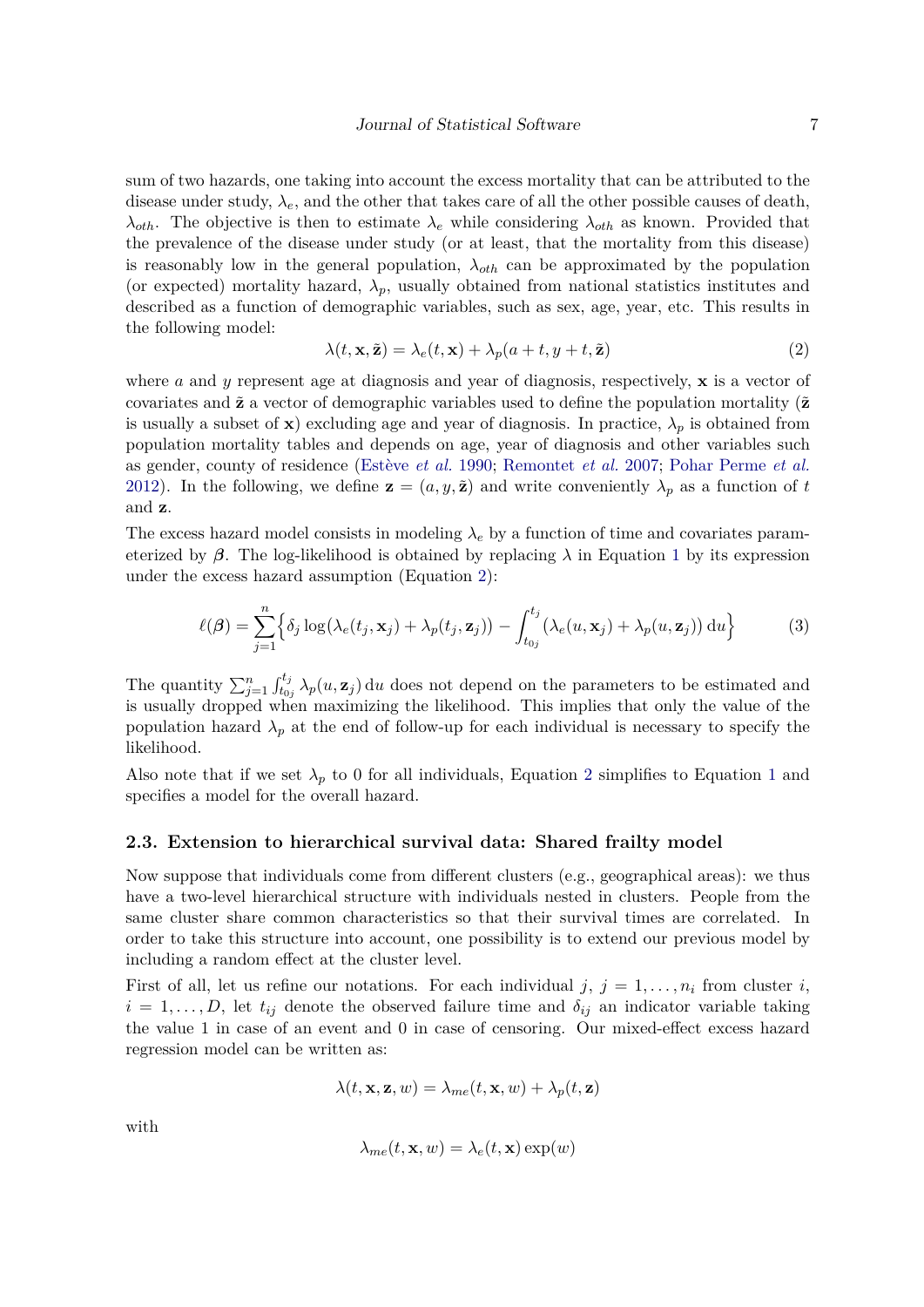where *w* is a random effect assumed to be normally distributed with mean 0 and variance  $\sigma^2$ . Note that this model can be parameterized in terms of  $u = \exp\{w\}$ , a quantity known as the shared frailty ("shared frailty models" is an equivalent term for designing mixed-effect hazard models): the distributional assumption of our model thus corresponds to a log-normally distributed shared frailty.

In the case of non-left truncated data (i.e.,  $t_{0ij} = 0$  for all individuals), the likelihood for a single observation *j* from cluster *i* conditional on the value of the random effect is:

$$
L_{ij}^C(\boldsymbol{\beta} \mid w_i) = \left\{ \lambda_{me}(t_{ij}, \mathbf{x}_{ij}, w_i) + \lambda_p(t_{ij}, \mathbf{z}_{ij}) \right\}^{\delta_{ij}} S(t_{ij}, \mathbf{x}_{ij}, \mathbf{z}_{ij}, w_i)
$$

<span id="page-7-0"></span>with

$$
S(t_{ij}, \mathbf{x}_{ij}, \mathbf{z}_{ij}, w_i) = \exp\{-\Lambda_{me}(t_{ij}, \mathbf{x}_{ij}, w_i) - \Lambda_p(t_{ij}, \mathbf{z}_{ij})\}\tag{4}
$$

In practice, the last term of the exponential in Equation [4](#page-7-0) is omitted from the estimation procedure because it has no impact on the maximization of the likelihood. The conditional likelihood for cluster *i* is:

<span id="page-7-1"></span>
$$
L_i^C(\boldsymbol{\beta} \mid w_i) = \prod_{j=1}^{n_i} L_{ij}^C(\boldsymbol{\beta} \mid w_i)
$$

Then, the marginal likelihood for cluster *i* is obtained by integrating the conditional likelihood over the distribution of the random effect:

$$
L_i^M(\beta, \sigma) = \int_{-\infty}^{\infty} L_i^C(\beta \mid w_i) \phi(w_i, 0, \sigma) dw_i
$$
 (5)

where  $\phi(x,\mu,\sigma) = \frac{1}{\sqrt{2}}$  $\frac{1}{2\pi\sigma} \exp\left\{-\frac{1}{2}\right\}$  $\frac{1}{2} \left( \frac{x-\mu}{\sigma} \right)^2$ .

<span id="page-7-3"></span>The model parameters  $(\beta^{\top}, \sigma)^{\top}$  can then be estimated by maximizing the full log-likelihood:

$$
\ell(\boldsymbol{\beta}, \sigma) = \sum_{i=1}^{D} \log \{ \mathcal{L}_i^M(\boldsymbol{\beta}, \sigma) \}
$$
 (6)

Note once again that we obtain the likelihood for a standard mixed-effect hazard model when  $\lambda_p$  is set to 0 (which corresponds to modeling the overall hazard).

In the presence of left truncation, the formulation of the likelihood must take account of the fact that the delayed entry times are conditional on the value of the frailty (defined at  $t = 0$ ). Indeed, individuals with a lower value of the frailty are more likely to be alive up to a given time, so that the distribution of the frailty in a population with delayed entry times differs from the distribution of the frailty in the original population [\(Wienke](#page-34-2) [2010;](#page-34-2) [Van den Berg and](#page-34-10) [Drepper](#page-34-10) [2016;](#page-34-10) [Crowther, Andersson, Lambert, Abrams, and Humphreys](#page-32-7) [2016\)](#page-32-7). The marginal likelihood for cluster *i* then becomes:

<span id="page-7-2"></span>
$$
L_i^M(\boldsymbol{\beta}, \sigma) = \frac{\int_{-\infty}^{\infty} L_i^C(\boldsymbol{\beta} \mid w_i) \phi(w_i, 0, \sigma) dw_i}{\int_{-\infty}^{\infty} \prod_{j=1}^{n_i} \left\{ S(t_{0ij}, \mathbf{x}_{ij}, \mathbf{z}_{ij}, w_i) \right\} \phi(w_i, 0, \sigma) dw_i}
$$
(7)

where  $t_{0ij}$  is the delayed entry time for individual *j* from cluster *i*. Also note that, here again, when modeling the excess mortality hazard, the denominator involves a term related to the expected hazard that can be omitted from the likelihood maximization procedure.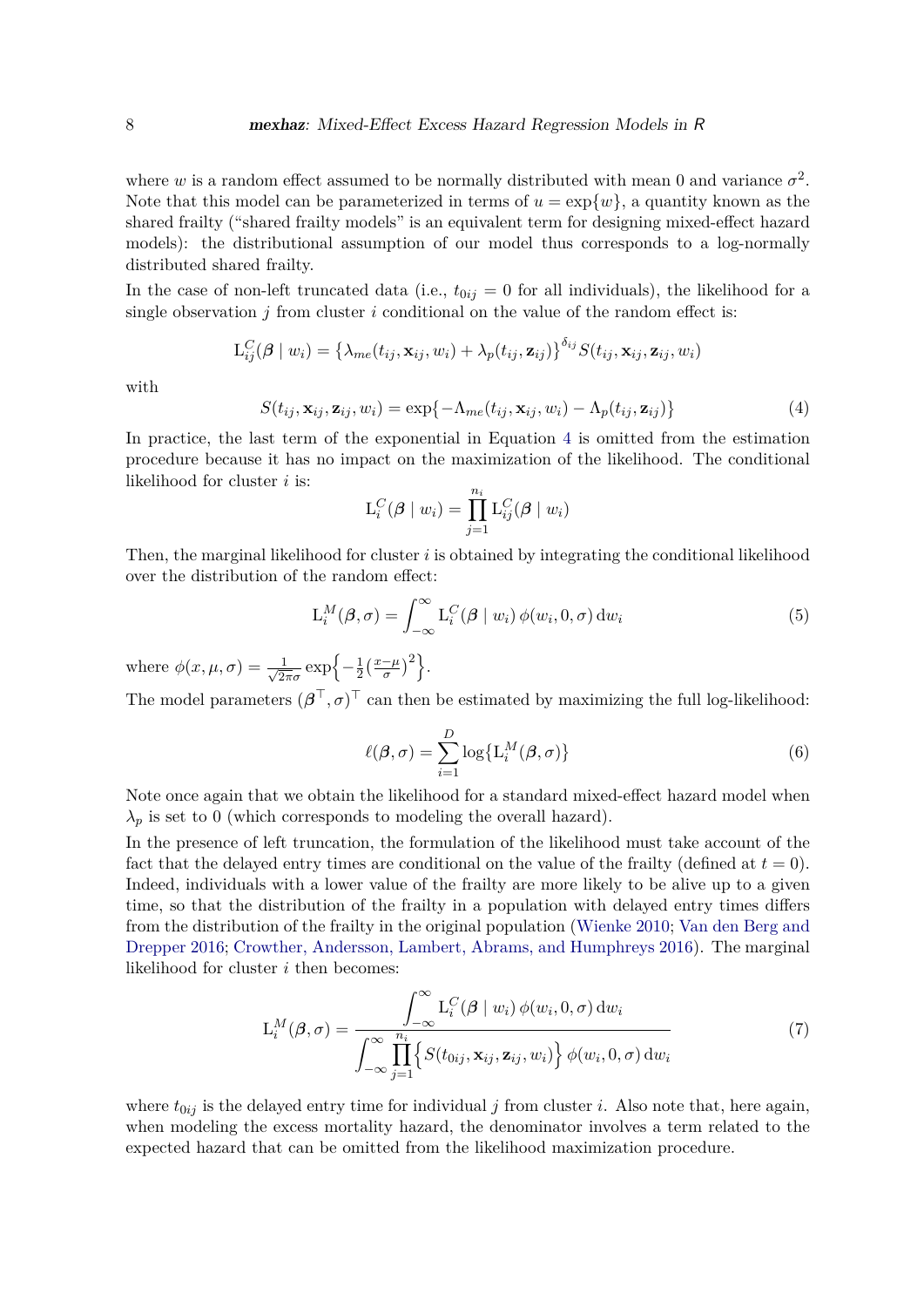#### **2.4. Model specificities**

#### *Functional forms for the baseline hazard and the time-dependent effects*

In **mexhaz**, the hazard,  $\lambda$  (in the classical setting), or the excess hazard,  $\lambda_e$  (in the excess hazard setting), is modeled as a function of time and some covariates depending on a vector of parameters  $\beta$ . In the following, we will use the generic notation  $\lambda$  to refer to either  $\lambda$  or  $\lambda_e$  depending on the setting.

The user can choose between the so-called Weibull model and flexible parametric models of the hazard based on either a piecewise constant function, *B*-splines (up to degree 3) or restricted cubic splines.

Concerning the Weibull model, the general expression of the hazard,  $\tilde{\lambda}$ , as a function of time *t* and covariates **x** (assuming that the first *N* variables are modeled with a proportional effect and the *M* following are modeled with a time-dependent effect), is:

$$
\tilde{\lambda}(t, \mathbf{x}) = \rho(\mathbf{x})\theta(\mathbf{x})t^{\theta(\mathbf{x})-1}
$$
\n(8)

with  $\rho$  and  $\theta$  respectively the scale and shape parameters of the Weibull function depending on **x** through the relationships:

$$
\begin{cases}\n\rho(\mathbf{x}) = \exp\left\{\gamma_0 + \sum_{k=1}^{M+N} \gamma_k x_k\right\} \\
\theta(\mathbf{x}) = \exp\left\{\xi_0 + \sum_{m=N+1}^{M+N} \xi_m x_m\right\}\n\end{cases} \tag{9}
$$

where

- $\gamma_0$  is the logarithm of the constant scale parameter,
- the  $\gamma_k$ 's ( $k \in \{1, ..., N\}$ ) are the coefficients corresponding to the variables modeled with a proportional effect,
- the  $\gamma_k$ 's ( $k \in \{N+1,\ldots,M+N\}$ ) are the coefficients corresponding to the non-time dependent part of the effect of the variables modeled with a time-dependent effect,
- $\xi_0$  is the logarithm of the constant shape parameter,
- the  $\xi_m$ 's  $(m \in \{N+1,\ldots,M+N\})$  are the coefficients corresponding to the timedependent part of the effect of the variables modeled with a time-dependent effect.

For the piecewise constant- and spline-based models, the user is free to choose the number of knots and specify their locations. The time-dependent effects of covariates are parametrized as interaction terms between the covariates and the baseline hazard, thus leading to the same functional form for the time-dependent effect than the one used for the baseline hazard. So for example, if the baseline hazard is modeled using a quadratic *B*-spline with one knot at 1 year, then the time-dependent effect of a covariate will be parametrized using a quadratic *B*-spline with one knot at 1 year.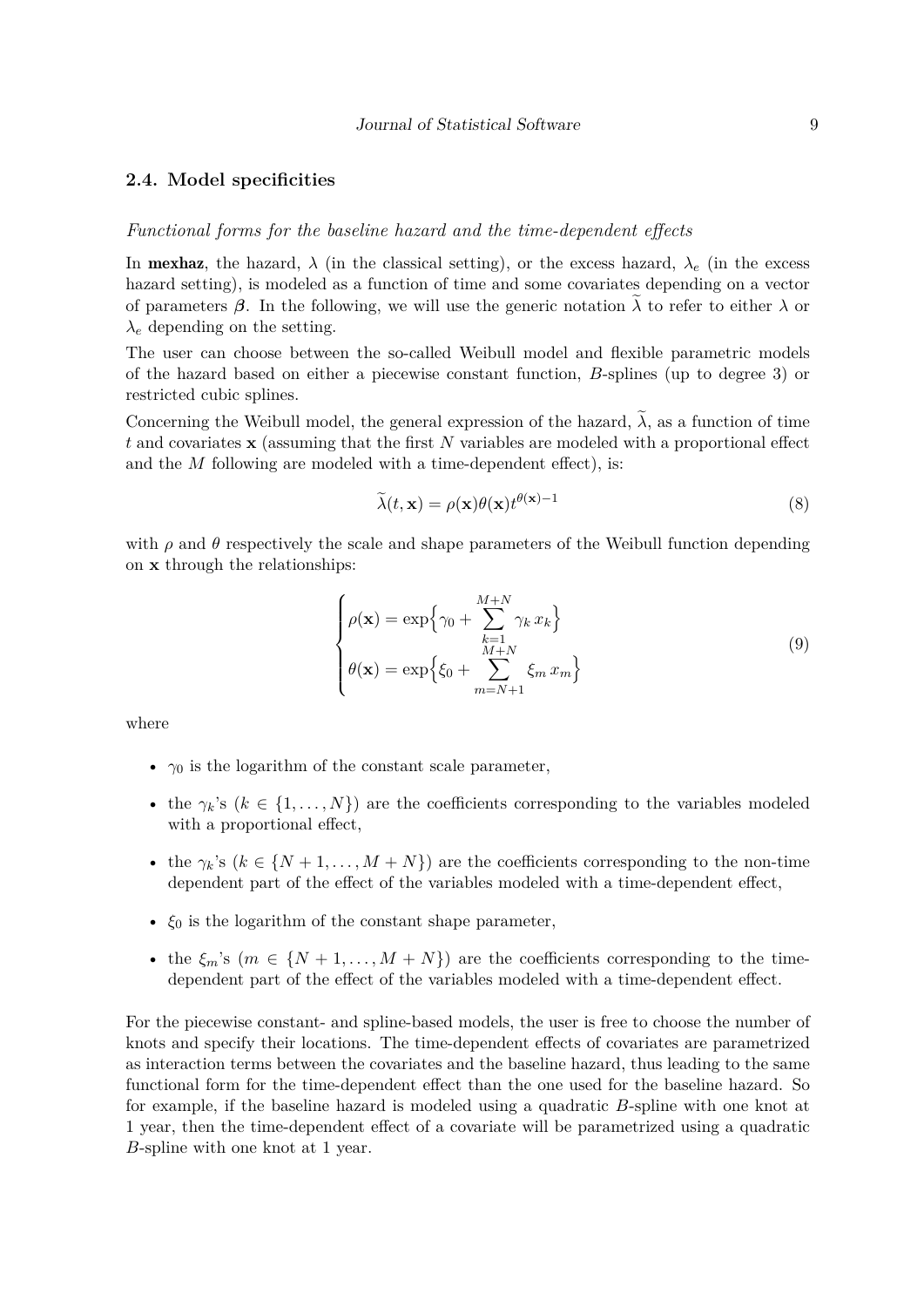<span id="page-9-0"></span>With the same conventions as for the Weibull model, the general expression of the hazard is now:

$$
\tilde{\lambda}(t, \mathbf{x}) = \exp\left\{\gamma_0 + \sum_{k=1}^{M+N} \gamma_k x_k + \underbrace{\sum_{l=1}^{L} \left(\xi_{l0} + \sum_{m=N+1}^{M+N} \xi_{lm} x_m\right) \mathbf{FT}_l(t)}_{\text{Time-fixed part}}\right\}
$$
(10)

where

- FT*<sup>l</sup>* are the basis functions of time used to describe the baseline hazard and the timedependent effects of covariates. In practice, mexhaz allows the use of i) *B*-splines of degree 1 to 3 (in which case *L* is the sum of the degree of the spline and of the number of interior knots), ii) restricted cubic *B*-splines (in which case *L* is equal to 1 plus the number of interior knots), and iii) piecewise constant functions, in which case L is equal to 1 plus the number of interior knots;
- *γ*<sub>0</sub> is the coefficient corresponding to the constant term (or "intercept") of the model,
- the  $\gamma_k$ 's ( $k \in \{1, ..., N\}$ ) are the coefficients corresponding to the variables modeled with a proportional effect,
- the  $\gamma_k$ 's ( $k \in \{N+1, \ldots, M+N\}$ ) are the coefficients corresponding to the non-time dependent part of the effect of the variables modeled with a time-dependent effect,
- the  $\xi_{l0}$ 's are the coefficients corresponding to the spline modeling the logarithm of the baseline hazard,
- the  $\xi_{lm}$ 's  $(m > N)$  are the coefficients corresponding to the modeling of the timedependent effect of the variables (obtained by considering interaction terms with the function used to model the baseline hazard).

For example, for a model in which the baseline hazard is described with a quadratic *B*-spline with two knots (i.e., requiring four basis functions, named here  $BS_1, \ldots, BS_4$ , in addition to the intercept), with the variable  $x_1$  modeled with a proportional (i.e, constant in time) effect, and the variable  $x_2$  modeled with a time-dependent effect, Equation [10](#page-9-0) becomes:

$$
\tilde{\lambda}(t, x_1, x_2) = \exp\left\{\gamma_0 + \gamma_1 x_1 + \gamma_2 x_2 + \sum_{l=1}^4 \xi_{l0} \text{BS}_l(t) + x_2 \sum_{l=1}^4 \xi_{l2} \text{BS}_l(t)\right\}
$$
\n
$$
= \exp\left\{\gamma_0 + \sum_{l=1}^4 \xi_{l0} \text{BS}_l(t)\right\} \exp\left\{\gamma_1 x_1 + \underbrace{(\gamma_2 + \sum_{l=1}^4 \xi_{l2} \text{BS}_l(t))}_{f(t)} x_2\right\}
$$

That is, the hazard can be expressed in the form:

$$
\lambda(t, x_1, x_2) = \lambda_0(t) \exp(\gamma_1 x_1 + f(t) x_2)
$$

with the restriction that *f* be based on the same basis functions of time as the ones used to model the logarithm of the baseline hazard.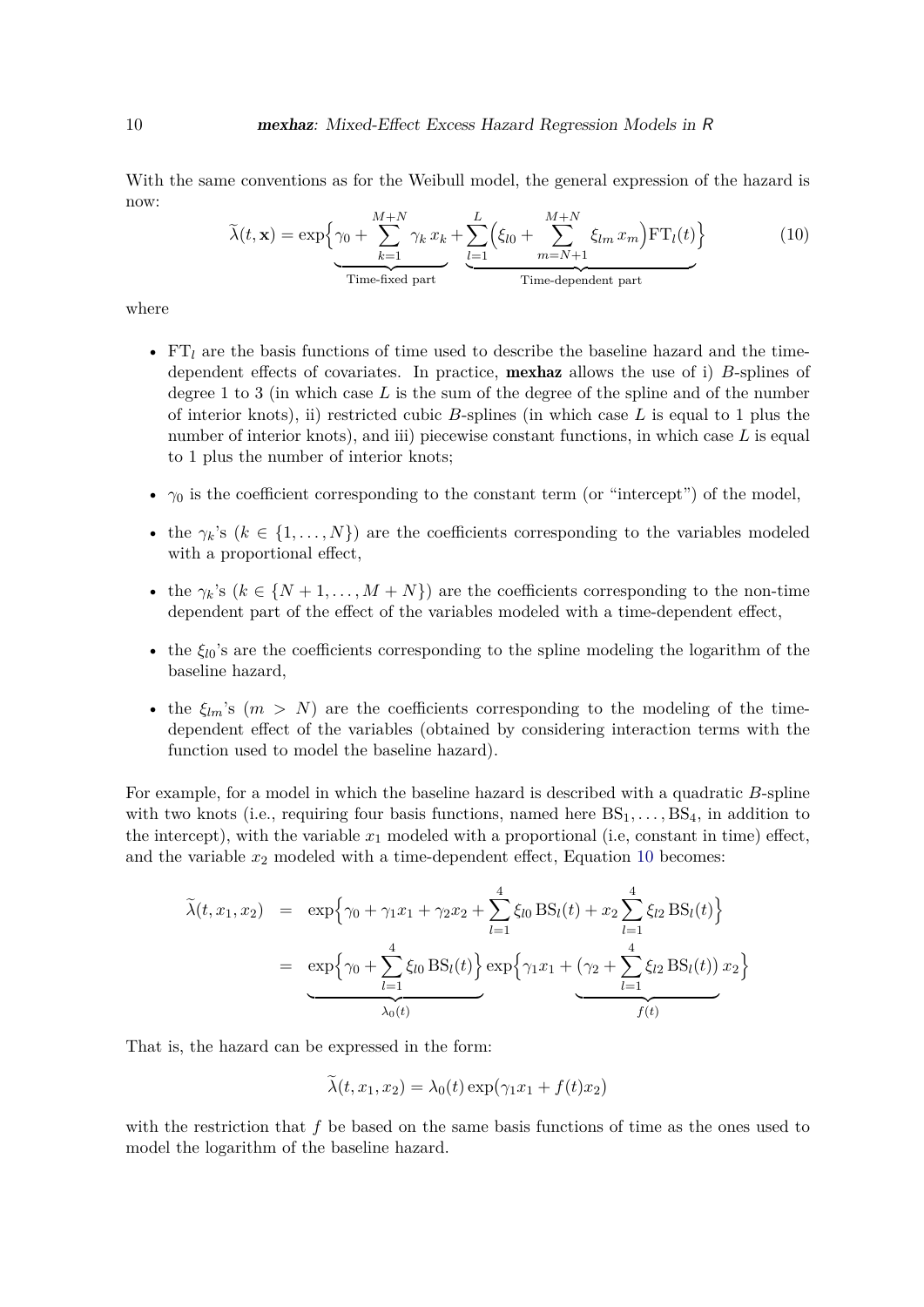#### *Calculation of the cumulative hazard*

Computation of the log-likelihood requires the calculation of the cumulative hazard (see Equations [1,](#page-5-0) [3](#page-6-1) or [4\)](#page-7-0). Depending on the choice of function used to describe the hazard, the mexhaz() function computes the cumulative hazard in different ways:

- for the Weibull model, or when the logarithm of the hazard is described by a piecewise constant function or a *B*-spline of degree 1, the calculation is based on the analytical formula for the cumulative hazard;
- when the log-hazard is described by a quadratic or cubic *B*-spline or by a restricted cubic spline, the cumulative hazard is obtained by numerical integration, more precisely by Gauss-Legendre quadrature.

The Gauss-Legendre quadrature is a numerical integration technique which approximates the integral of a function defined on  $[-1, 1]$  by a weighted sum using *G* pre-specified weights and nodes [\(Mathews and Fink](#page-33-9) [1999\)](#page-33-9). The *G*-point Gauss-Legendre rule is exact for polynomials functions of degree less or equal than  $2G - 1$ . By applying a simple change of variable, the Gauss-Legendre quadrature rule can be used for approximating the integral of functions defined on the interval  $[t_0, t_1]$  according to the general formula:

$$
\int_{t_0}^{t_1} \widetilde{\lambda}(u) du \approx \frac{t_1 - t_0}{2} \sum_{g=1}^G w_g \widetilde{\lambda}\Big(\frac{t_0 + t_1}{2} + \frac{t_1 - t_0}{2} z_g\Big)
$$

where  $w_g$  and  $z_g$  are the weights and nodes for the *G*-point GL rule, respectively. Those *G* weights and nodes are available in the statmod R package [\(Giner and Smyth](#page-32-8) [2016\)](#page-32-8).

In the mexhaz() function, we apply the Gauss-Legendre quadrature rule on subintervals defined by the interior knots used to define the spline bases. More precisely, to integrate the hazard on  $[t_0, t_1]$ , supposing that this interval contains *K* of the knots used to define the spline and renumbering for convenience these knots so that  $k_0 = t_0, \ldots, k_{K+1} = t_1$ , we write:

$$
\int_{t_0}^{t_1} \widetilde{\lambda}(u) du = \sum_{j=0}^{K} \int_{k_j}^{k_{j+1}} \widetilde{\lambda}(u) du
$$

and apply the *G*-point Gauss-Legendre quadrature rule to each  $\int^{k_{j+1}}$  $\lambda(u)$  d*u*. By default in mexhaz(),  $G$  is set to 20.

#### *Computation of the marginal cluster-specific likelihoods*

The marginal likelihood  $L_i^M$  in Equation [5](#page-7-1) as well as the numerator and denominator of Equation [7](#page-7-2) do not have a closed analytical form. It is thus necessary to use numerical methods to approximate their value.

The Gauss-Hermite quadrature is a numerical integration technique that allows the evaluation of integrals of the form:

$$
\int_{-\infty}^{\infty} f(x) \exp(-x^2) \, \mathrm{d}x
$$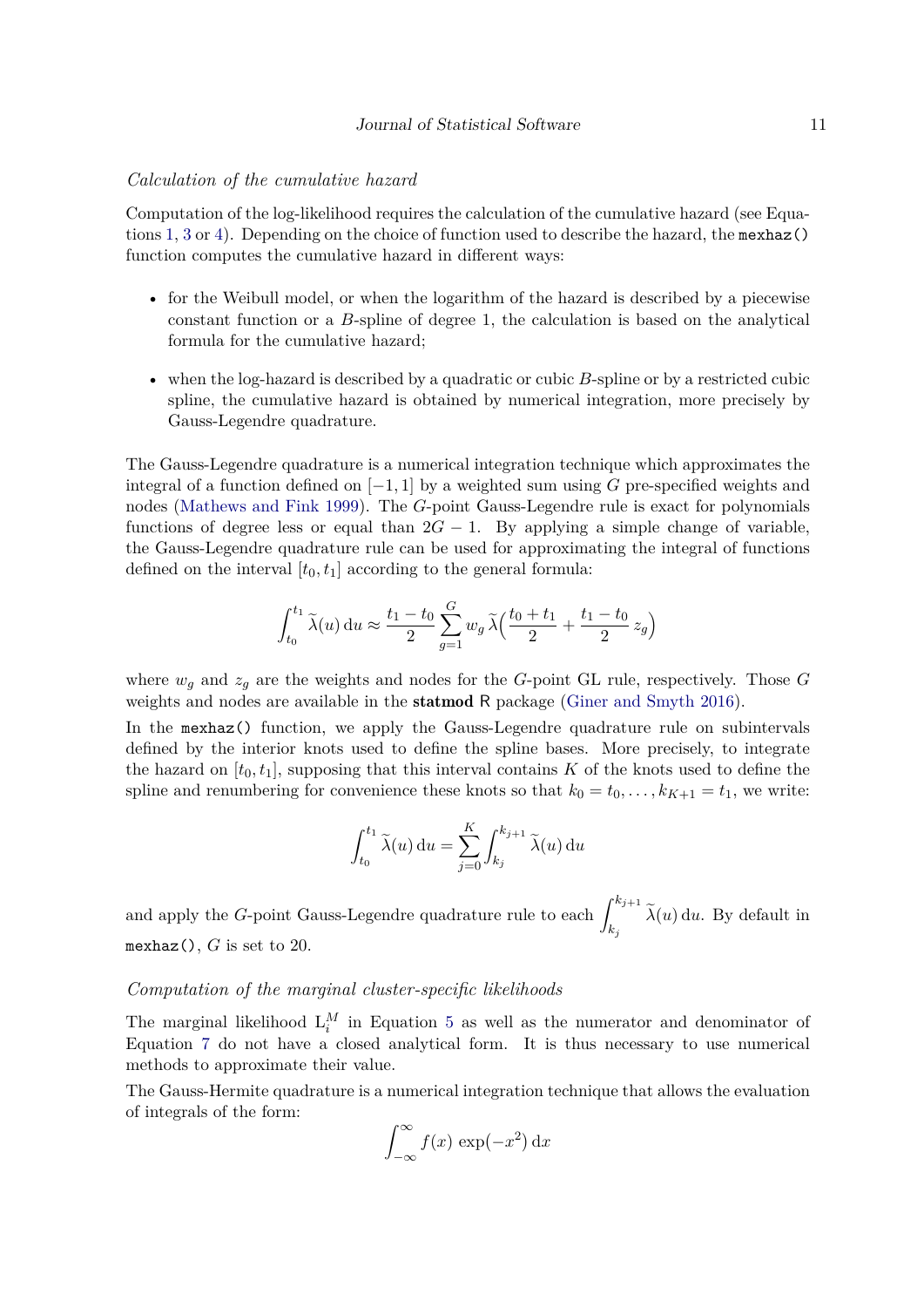by computing a weighted sum of the function *f* evaluated at particular points called the quadrature nodes:

$$
\int_{-\infty}^{\infty} f(x) \exp(-x^2) dx \approx \sum_{q=1}^{Q} \rho_q^H f(x_q^H)
$$

The *Q* nodes  $x_q^H$  and weights  $\rho_q^H$  are computed from the zeros of the *Q*-th order Hermite polynomial and in the context of our work, were obtained through the use of the R package statmod which makes use of an algorithm previously developed by [Golub and Welsch](#page-32-9) [\(1969\)](#page-32-9). With a simple transformation of the weights and nodes, the same principle can be used to evaluate integrals of the form:

<span id="page-11-0"></span>
$$
\int_{-\infty}^{\infty} f(x) \phi(x, \mu, \sigma) dx \approx \sum_{q=1}^{Q} \rho_q^N f(x_q^N(\mu, \sigma))
$$
\n(11)

The transformed nodes,  $x_q^N$ , are now functions of  $\mu$  and  $\sigma$ , respectively the mean and the standard deviation of the normal density function  $\phi$ . In particular, these nodes and weights do not depend on the function *f* appearing in the integrand. This means that the positions of the nodes might not cover adequately the region of variation of the function resulting in i) a poor approximation of the integral and ii) the necessity of using a large number of nodes to try to improve that approximation.

Note also that, by defining the function  $q(x, \mu, \sigma) = f(x)\phi(x, \mu, \sigma)$ , we can rewrite Equation [11](#page-11-0) as follows:

$$
\int_{-\infty}^{\infty} g(x, \mu, \sigma) dx \approx \sum_{q=1}^{Q} \rho_q^* g(x_q^*, \mu, \sigma)
$$

with

$$
\begin{cases} x_q^*(\mu, \sigma) = \mu + \sigma \sqrt{2} x_q^H \\ \rho_q^* = \frac{1}{\sqrt{\pi}} \exp\{(x_q^H)^2\} \, \rho_q^H \end{cases}
$$

This last formulation is seldom presented but it makes the comparison with the adaptive Gauss-Hermite quadrature more straightforward.

The idea of the adaptive Gauss-Hermite quadrature [\(Liu and Pierce](#page-33-10) [1994;](#page-33-10) [Pinheiro and Bates](#page-33-11) [1995\)](#page-33-11) is to transform the integrand in order to obtain a new quadrature formula in which the nodes and corresponding weights depend on the function *f*: the nodes are translated and rescaled so that they cover the region where the integrand varies most, that is, around its mode. These specific nodes and weights depend on the location and the shape of the integrand of Equation [5,](#page-7-1) and are defined by using a Laplace approximation. More precisely, the adaptive Gauss-Hermite quadrature method requires, for each cluster, the computation of the mode of the integrand,  $\mu_i$ , and  $\sigma_i$  defined as the negative of the inverse of the second derivative of the logarithm of the integrand evaluated at  $\mu_i$ . These values are then used to transform the nodes and weights according to the following relationships:

$$
\begin{cases} x_q^A(\mu_i, \sigma_i) = \mu_i + \sigma_i \sqrt{2} x_q^H \\ \rho_q^A(\sigma_i) = \sigma_i \sqrt{2} \exp\{(x_q^H)^2\} \rho_q^H \end{cases}
$$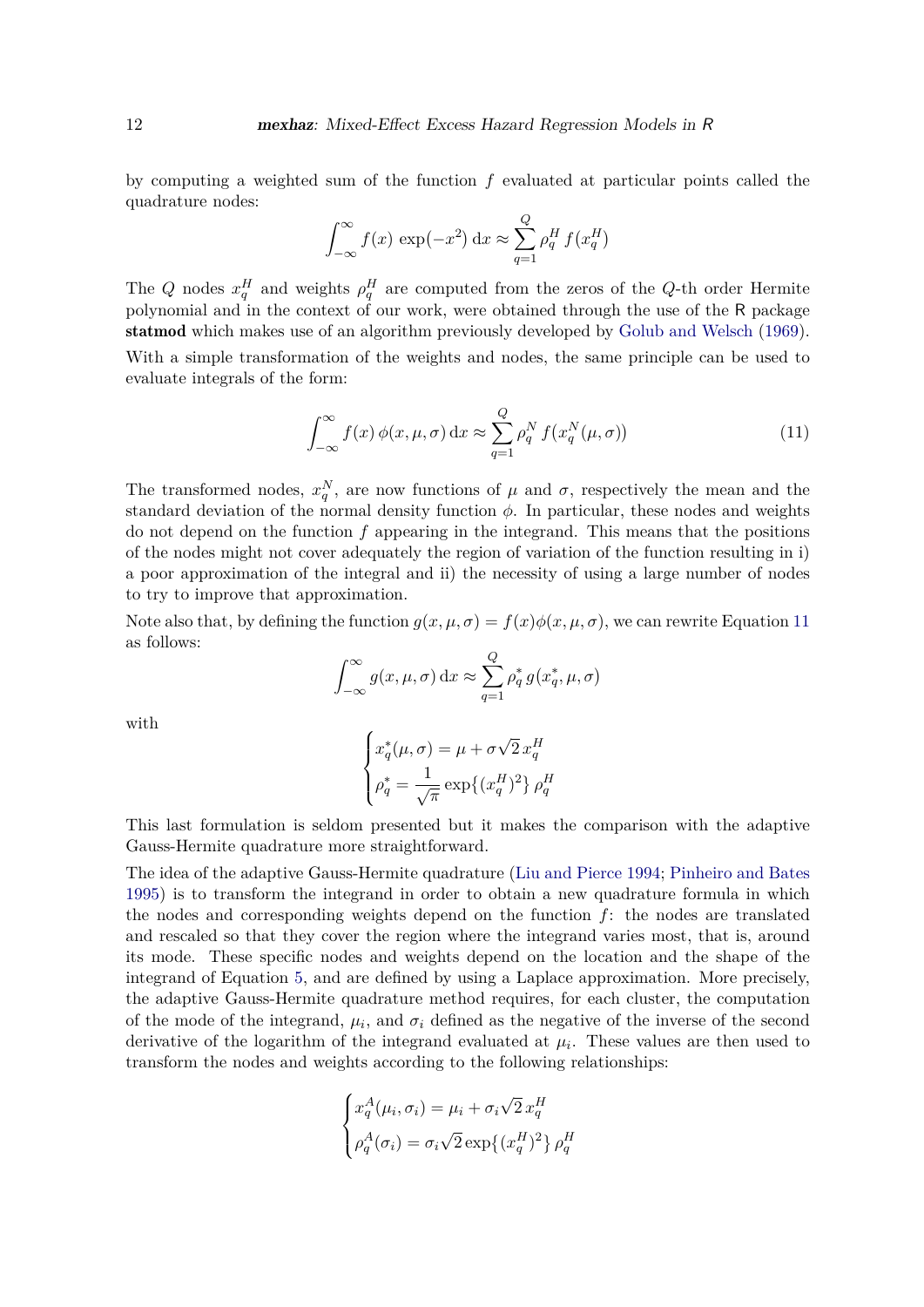This transformation results in a much better approximation of the integral with a small number of quadrature points at the cost of extra computational time because of the evaluation of the cluster-specific  $\mu_i$ 's and  $\sigma_i$ 's, which requires calculations involving the first and second derivatives of the integrand.

When applying Gauss-Hermite quadrature to the approximation of the cluster-specific marginal likelihood, we obtain:

$$
L_i^M(\boldsymbol{\beta}, \sigma) \approx \sum_{q=1}^Q \rho_q^A(\sigma_i) L_i^C(\boldsymbol{\beta}, \sigma \mid x_q^A(\mu_i, \sigma_i)) \phi(x_q^A(\mu_i, \sigma_i), 0, \sigma)
$$

In **mexhaz**, the cluster-specific  $\mu_i$ 's and  $\sigma_i$ 's are estimated at each iteration of the optimization algorithm, and by default, the number of quadrature points *Q* is set to 10.

#### *Optimization procedure*

Once the full log-likelihood according to the context of the study (overall or excess mortality hazard, with or without a hierarchical structure) has been defined (as in Equations [1,](#page-5-0) [3,](#page-6-1) or [6\)](#page-7-3), the nlm function is used by default in **mexhaz** to estimate the parameters  $\hat{\boldsymbol{\theta}} = (\hat{\boldsymbol{\beta}}^{\top}, \hat{\sigma})^{\top}$ . However, the user can alternatively choose the optim function, with all the different optimization algorithms proposed. The estimated covariance matrix,  $\Sigma_{\theta}$ , is obtained as the inverse of the negative of the Hessian matrix, the standard errors of the parameters being the square root of the diagonal elements.

Because the Hessian matrix returned by the optimization algorithm might not be very accurate, the user can ask for a better approximation via the numHess = TRUE option of the mexhaz() function. In that case, the Hessian is evaluated through the function hessian() from the numDeriv R package (numerical derivation based on the Richardson method).

#### *Shrinkage estimates*

The cluster-specific random effects, commonly called "shrinkage estimates" or "empirical Bayes estimates", can be obtained as the modes of the integrand appearing in Equation [5](#page-7-1) evaluated at the maximum likelihood value of the parameters:

$$
\mu_i = \frac{1}{\hat{\sigma}\sqrt{2\pi}} \text{argmax}_{w} \left( \mathcal{L}_i^C(\hat{\boldsymbol{\beta}} \mid w) \, \exp\left\{-\frac{w^2}{2\hat{\sigma}^2}\right\} \right)
$$

An approximate variance for these shrinkage estimates is obtained by the following formula [\(Booth and Hobert](#page-31-8) [1998\)](#page-31-8):

$$
\text{Var}(\mu_i) \approx \sigma_i^2 + \left(\frac{\partial \mu_i}{\partial \boldsymbol{\theta}}(\widehat{\boldsymbol{\theta}})\right)^{\top} \widehat{\Sigma}_{\boldsymbol{\theta}}\left(\frac{\partial \mu_i}{\partial \boldsymbol{\theta}}(\widehat{\boldsymbol{\theta}})\right)
$$

where  $\sigma_i$  is the inverse of minus the second derivative of the logarithm of the integrand appearing in Equation [5](#page-7-1) evaluated at  $\mu_i$  and  $\left(\frac{\partial \mu_i}{\partial \theta}(\hat{\theta})\right)$  is the gradient of  $\mu_i$ , i.e., the vector of partial derivatives of  $\mu_i$  relative to the model parameters, evaluated at the maximum likelihood value of these parameters.

The approximate covariances between  $\mu_i$  and the fixed effect parameters  $\beta$  are given by:

$$
Cov(\mu_i, \boldsymbol{\beta}) \approx \left(\frac{\partial \mu_i}{\partial \boldsymbol{\beta}}(\widehat{\boldsymbol{\beta}})\right)^{\top} \widehat{\Sigma}_{\boldsymbol{\beta}}
$$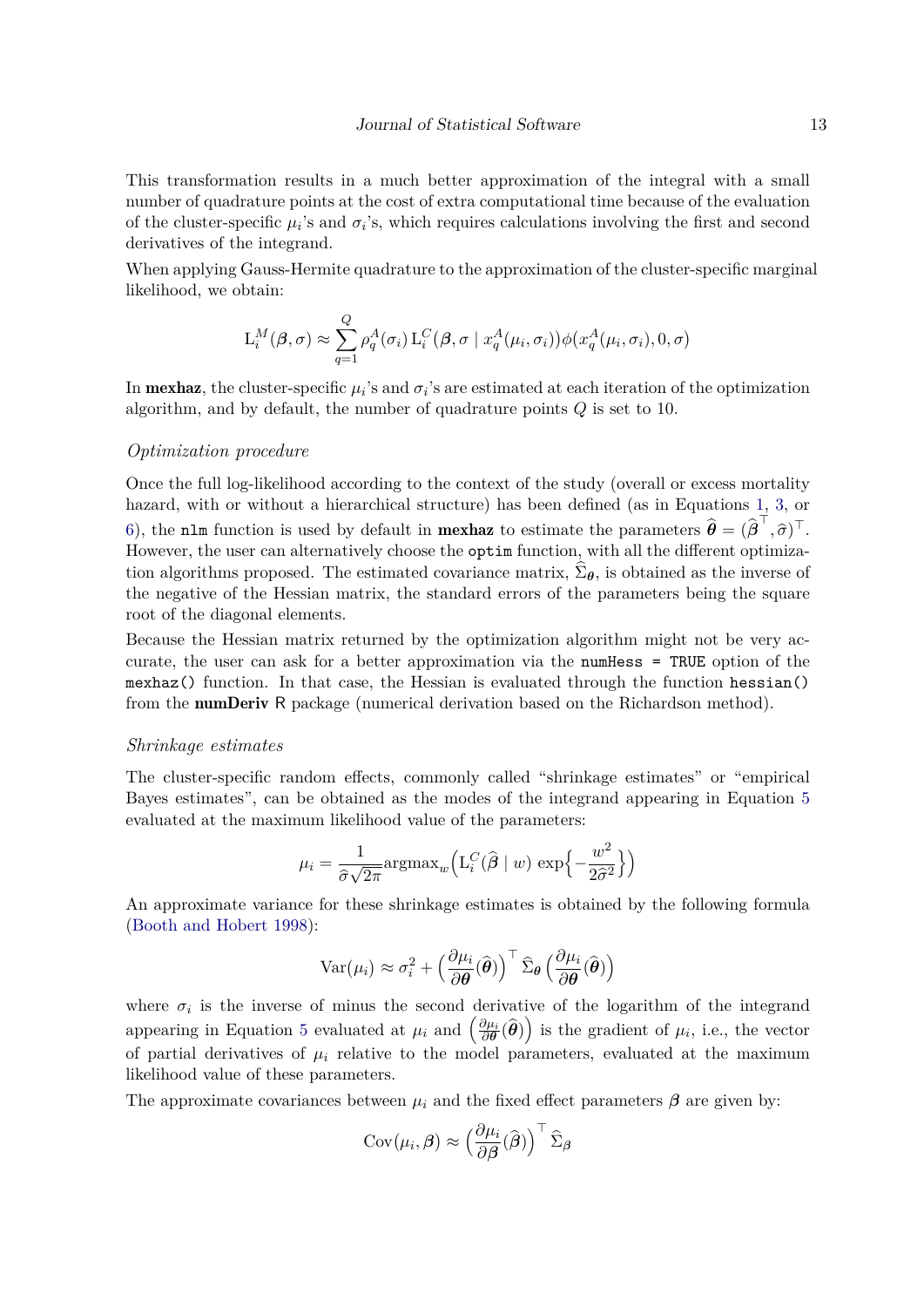And the approximate covariance between two cluster-specific random effects  $\mu_i$  and  $\mu_j$  is given by:

$$
Cov(\mu_i, \mu_j) \approx \left(\frac{\partial \mu_i}{\partial \boldsymbol{\theta}}(\widehat{\boldsymbol{\theta}})\right)^{\top} \widehat{\Sigma}_{\boldsymbol{\theta}}\left(\frac{\partial \mu_j}{\partial \boldsymbol{\theta}}(\widehat{\boldsymbol{\theta}})\right)
$$

#### *Predictions and confidence intervals*

In **mexhaz**, we provide tools to predict and plot the modeled hazard and the corresponding survival. In particular, in the excess hazard setting, these will correspond to the excess hazard and net survival if the population mortality rate is specified, and to the overall hazard and the overall survival if this population mortality rate is omitted from the model specification. To derive the corresponding confidence intervals, the user has the possibility to use either the delta method or a Monte-Carlo simulation-based method. For the Monte-Carlo method, the user can specify the number of simulations used.

## **3. Illustration**

#### **3.1. Introduction**

The main function used for model fitting, mexhaz(), requires the following arguments:

- formula: a formula with the response on the left of the  $\sim$  operator, and the linear predictor on the right. The response must be of the form Surv(time, event), following the classical survival model formulation popularized by the R package survival;
- data: the name of the dataset;
- base: the functional form that should be used to model the baseline hazard. Selection can be made between the following options: "weibull" for a Weibull hazard, "exp.bs" for a hazard described by the exponential of a *B*-spline (only *B*-splines of degree 1, 2 or 3 are accepted), "exp.ns" for a hazard described by the exponential of a restricted cubic spline (also called "natural spline"), "pw.cst" for a piecewise constant hazard;
- degree: specifies the degree of the *B*-spline;
- knots: if base = "exp.bs" or "exp.ns", knots is the vector of interior knots of the spline. If base  $=$  "pw.cst", knots is the vector defining the endpoints of the time intervals on which the hazard is assumed to be constant. By default, knots = NULL (that is, it produces a *B*-spline with no interior knots if base = "exp.bs", a linear *B*spline with no interior knots if  $base = "exp.ns",$  or a constant hazard over the whole follow-up period if base =  $"pw.cst"$ );
- expect: name of the variable (from the dataset) defining the expected hazard (for excess hazard model estimation). By default expect = NULL, corresponding to a standard hazard regression model (which is a model for the overall hazard);
- random: name of the variable defining the cluster membership (for mixed effect hazard model estimation). By default random = NULL, corresponding to a fixed effect survival model.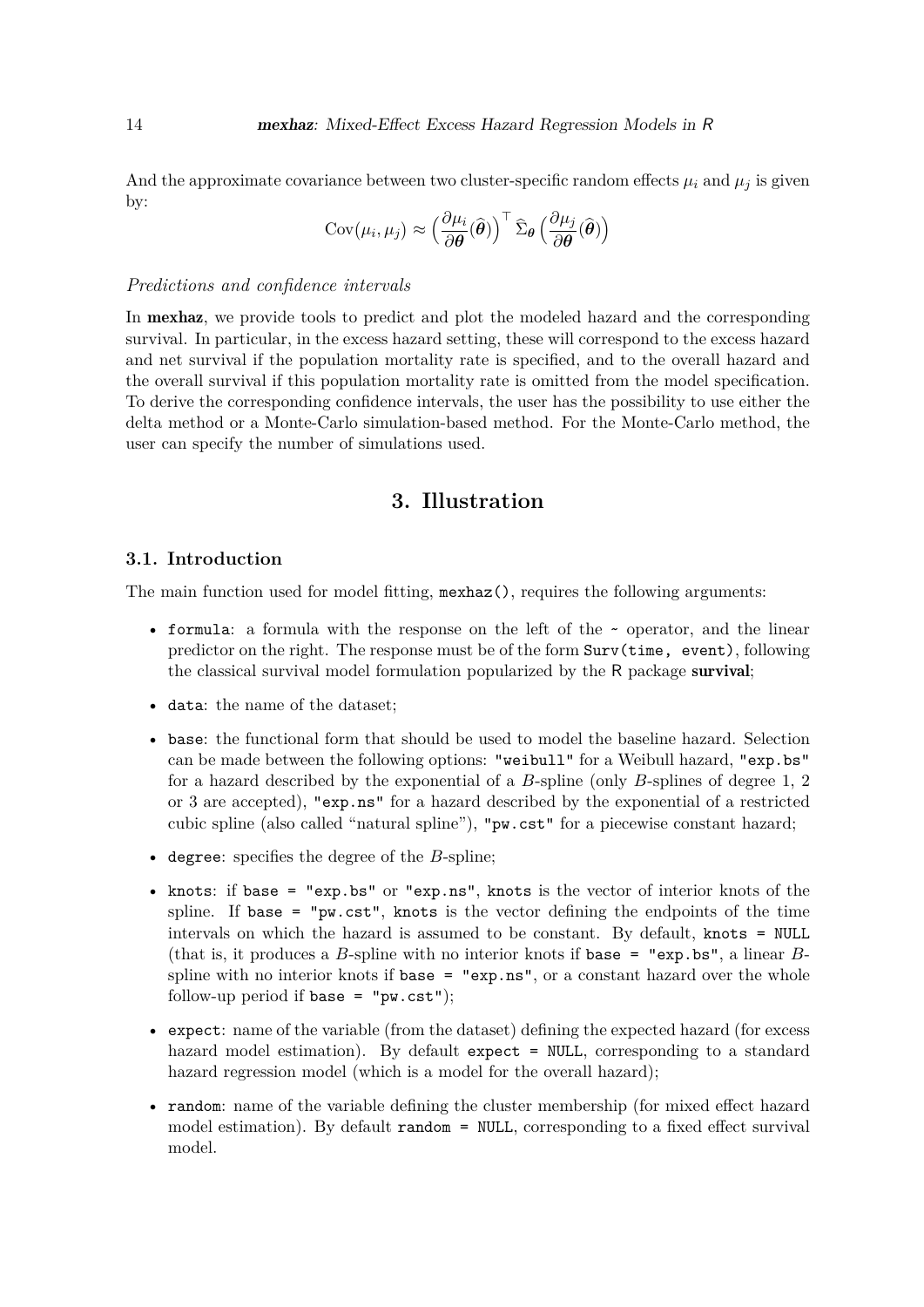The reader is referred to the help page of the function for more details on the arguments of mexhaz().

Two simulated datasets [\(Charvat](#page-31-9) *et al.* [2016\)](#page-31-9) provided as part of our package are used in this section in order to illustrate the various functionalities of the mexhaz() function.

The simdatn1 dataset has 4000 rows and 8 columns and contains the following variables:

- age: Age at diagnosis (continuous);
- agecr: Centered and rescaled age variable corresponding to (age − 70)*/*100;
- depindex: Deprivation index (continuous) defined at the cluster level;
- IsexH: Gender  $(0 =$  Female,  $1 =$  Male):
- clust: ID number of the cluster;
- vstat: Vital status  $(0 =$  Censored,  $1 =$  Dead);
- timesurv: Follow-up time (year), administratively censored after 10 years;
- popmrate: Population (expected) mortality rate at the time of censoring or death. This was based on French population mortality tables depending on sex, age and calendar year.

The simdatn2 dataset has the same structure and contains the same variables but data have been generated so that gender has a time-dependent effect.

For convenience, we define a new variable named agec, corresponding to the age centered around 70 years.

```
R> data("simdatn1", package = "mexhaz")
R> data("simdatn2", package = "mexhaz")
R> simdatn1$agec \leq simdatn1$age - 70
R> simdatn2$agec \leq simdatn2$age - 70
R> head(simdatn1, 3)
      age agecr depindex IsexH clust vstat timesurv popmrate
1 37.47094 -0.3252906 1.4995788 1 29 1 0.1650722 0.002166154
2 37.43171 -0.3256829 -0.7932424 1 39 1 0.3027221 0.002166154
3 38.23911 -0.3176089 1.2784658 1 17 1 0.2277427 0.002361141
      agec
1 - 32.529062 - 32.568293 -31.76089
R> head(simdatn2, 3)
      age agecr depindex IsexH clust vstat timesurv popmrate
```
1 30.15893 -0.3984107 -0.1930792 1 15 1 0.61613832 0.001472332 2 32.44655 -0.3755345 0.4983286 1 36 1 0.95682302 0.001639670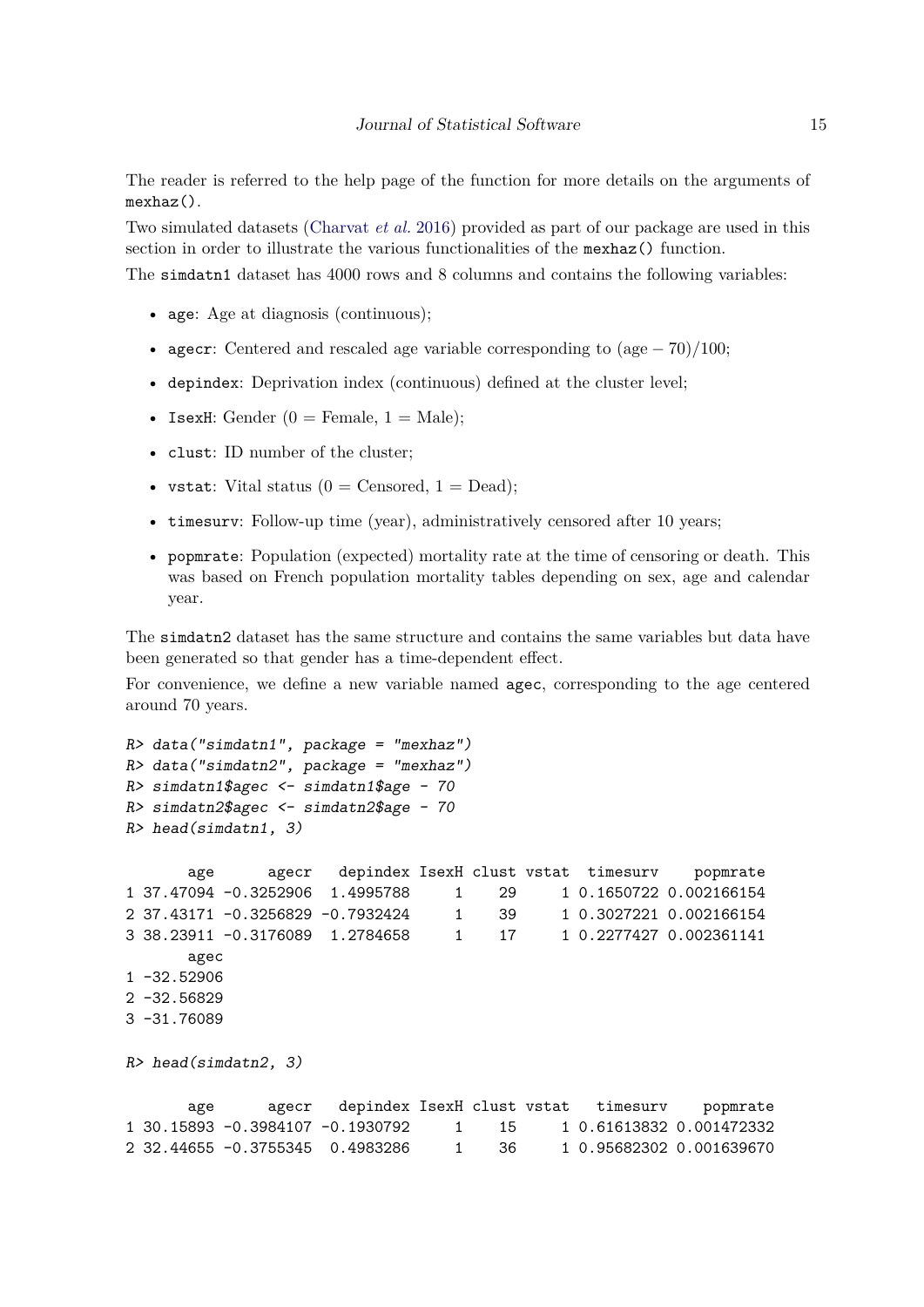```
3 34.15436 -0.3584564 1.9553450 1 39 1 0.04132608 0.001730233
      agec
1 -39.84107
2 -37.553453 -35.84564
```
#### **3.2. Flexible hazard-based regression models**

#### *Model fitting*

Using the simulated dataset simdatn1, we show how to fit four models in which the overall mortality (i.e., without taking account of the population mortality rate) is described as a function of age at diagnosis (agecr) and gender (IsexH). The effect of these variables is assumed to be proportional (i.e., constant over time) but the baseline hazard is described by a different function in each model: Weibull hazard; piecewise-constant hazard with knots at 1, 2, 4, 6 and 8 years of follow-up; hazard described by the exponential of a cubic *B*-spline with knots at 1 and 5 years; and hazard described by the exponential of a restricted *B*-spline with knots at 1 and 5 years (in that case, the *B*-spline is constrained to be linear before 0 and after 10, which corresponds to the default boundary knots defined as 0 and the maximum of the observed follow-up times).

For convenience, we first define the model formula:

 $R$ > Form1 <- Surv(time = timesurv, event = vstat) ~ agec + IsexH

And then fit the four models described above:

```
R> ModWb \le mexhaz(formula = Form1, data = simdatn1, base = "weibull")
R> ModPw \leq mexhaz(formula = Form1, data = simdatn1, base = "pw.cst",
+ knots = c(1, 2, 4, 6, 8)R> ModBs \le- mexhaz(formula = Form1, data = simdatn1, base = "exp.bs",
+ degree = 3, knots = c(1, 5))
R> ModNs \leq mexhaz(formula = Form1, data = simdatn1, base = "exp.ns",
    knots = c(1, 5)
```
We obtain the following results:

|                                         |  | agec IsexH -2*log-lik N Param |  | AIC        |
|-----------------------------------------|--|-------------------------------|--|------------|
| Weibull                                 |  | $0.052$ $0.914$ $-6245.740$   |  | 4 12499.48 |
| Piecewise Cst                           |  | $0.053$ $0.953$ $-6411.072$   |  | 8 12838.15 |
| Restricted Spline 0.052 0.924 -6329.249 |  |                               |  | 6 12670.50 |
| B-Spline                                |  | $0.052$ $0.920$ $-6283.951$   |  | 8 12583.90 |

Not surprisingly, the model which provides the best fit (according to the Akaike Information Criterion) is the Weibull model as the data were simulated using a Weibull hazard. Among the three other models, we note that the model in which the baseline hazard is described by the exponential of a cubic *B*-spline with two interior knots also provides a good fit. The question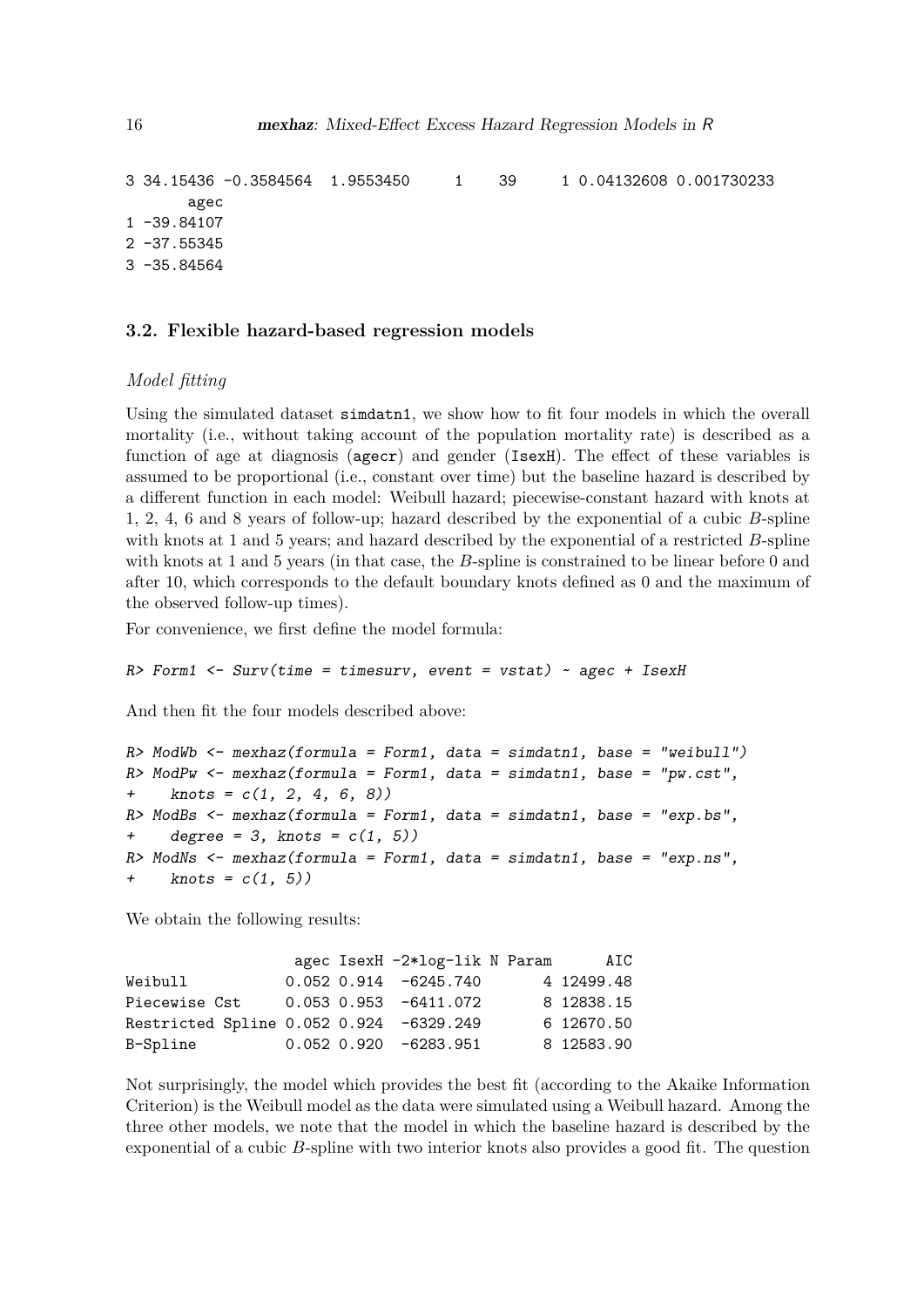of how to choose adequately the number and position of knots of spline functions is still open: the most frequently used methods consist in i) choosing the knots based on prior knowledge of the data-generating mechanism, or ii) determining the knots as the predefined percentiles of the distribution of the survival times of individuals who presented the event [\(Charvat](#page-31-9) *et al.* [2016\)](#page-31-9). From an empirical point of view, the fit can also be checked a posteriori by comparing the average of the predicted survival curves in the study population with a non-parametric estimator of survival (or net survival in the excess hazard setting).

#### *Prediction*

The output of the mexhaz() function is an object of class 'mexhaz'. A predict method is defined for objects of class 'mexhaz': it allows the computation of hazard and survival estimates for a given time and a given vector of covariate values (see the help page of predict.mexhaz() for more details). More precisely, we can use predict.mexhaz() to predict both the survival and the corresponding hazard for i) several individuals with specific set of covariates at one pre-specified time, or ii) at several time points for one individual.

We illustrate these possibilities using the previously fitted models. The object P.bs.10 corresponds to the prediction at 10 years (argument time.pts) for both female and male aged 70 years at diagnosis (IsexH =  $c(0,1)$  and agec = 0).

```
R > MyTime \le -seq(0, 10, 1e = 1001)R> MyData <- data.frame(agec = 0, IsexH = c(0, 1))
R > P.bs.10 <- predict(ModBs, time.pts = 10, data.val = MyData)
R> round(P.bs.10$results, 3)
 time.pts agec IsexH hazard hazard.inf hazard.sup surv surv.inf surv.sup
1 10 0 0 0.089 0.061 0.131 0.243 0.224 0.262
2 10 0 1 0.223 0.152 0.329 0.029 0.023 0.035
```
The objects P.bs0 and P.bs1 correspond to predictions from ModBs for female (Isex = 0) and male (Isex = 1) aged 70 years at diagnosis from 0 to 10 years by increments of 0.01 years. They are used in the following section for graphical representation purposes.

```
R> P.bs0 <- predict(ModBs, time.pts = MyTime, data.val = MyData[1, ])
R> P.bs1 <- predict(ModBs, time.pts = MyTime, data.val = MyData[2, ])
```
By default, the confidence intervals are based on the Delta method, assuming the normality of the logarithm of the cumulative hazard. The function predict.mexhaz() allows the user to get the components of the gradient of the logarithm of the hazard and cumulative hazard through the include.gradient = TRUE argument. This might be useful for example if one is interested in estimating the confidence interval for a weighted sum of individual-specific survival curves.

#### *Graphical results*

The output of predict.mexhaz() is an object of class 'predMexhaz' that can be used by the functions plot.predMexhaz(), lines.predMexhaz() and points.predMexhaz() to plot the hazard and survival functions. By default, confidence intervals are also plotted (if present in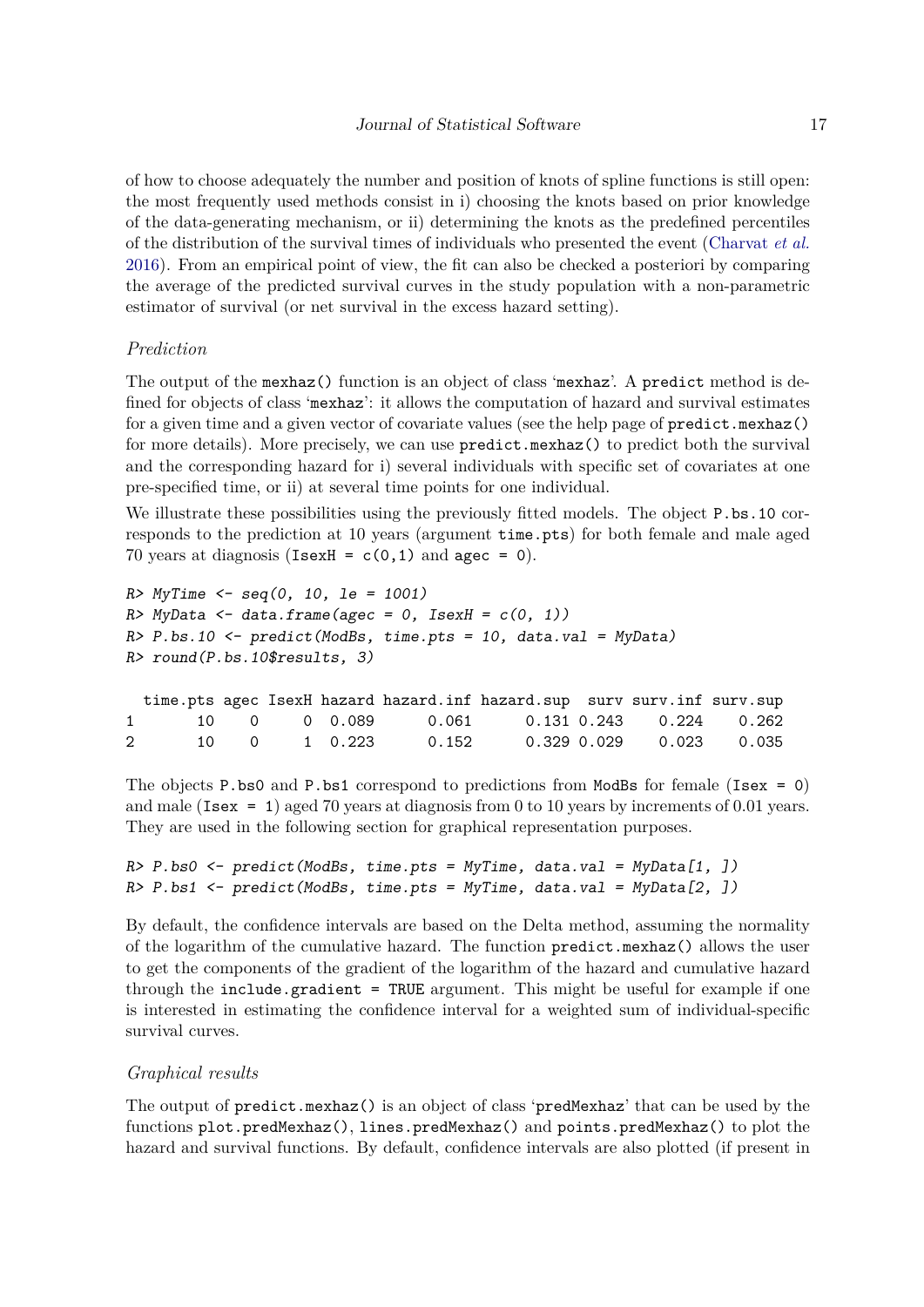

<span id="page-17-0"></span>Figure 1: Mortality hazard and corresponding survival estimated for men and women aged 70.

the predMexhaz object). The following examples (corresponding to the graphical representation of the hazard and survival curves for men and women aged 70 based on the previously fitted models, see Figure [1\)](#page-17-0), show how some of the standard arguments of the plotting functions can be used (see the help page of the package functions for more details).

```
R> plot(P.bs1, which = "hazard", ylim = c(0, 1.5), lwd = 2.5, col = "blue",
+ main = "Mortality hazard")
R > lines(P.bs0, which = "hazard", lwd = 2.5, col = "red")
R> plot(P.bs1, which = "surv", ylim = c(0, 1), lwd = 2.5, col = "blue",
    main = "Overall survival")R > lines(P.bs0, which = "surv", lwd = 2.5, col = "red")
```
In Figure [2,](#page-18-0) we represent the hazard and survival functions for women aged 70 years based on three of the previously fitted models. We can see that, although the hazards seem different, the survival estimates (as well as their confidence intervals, not shown here) are very similar.

#### *Time-dependent effect*

One of most commonly used assumption in survival analysis, mainly due to the popularity of the Cox model, is the proportionality of the hazards obtained for different values of the covariates. In other terms, the effects of the covariates, measured by the hazard ratio, is assumed to be constant over time, and the hazard for a specific value of a covariate is obtained by multiplying the baseline hazard by this constant. Although this assumption makes sense in many situations and greatly simplifies the estimation and interpretation of hazard-based survival models, there is sometimes no reason to think that the effect of a covariate should be constant over time.

The modelization of non-proportional effects of covariates is possible with the mexhaz() function, through the use of the nph() option in the model formula, and a graphical example is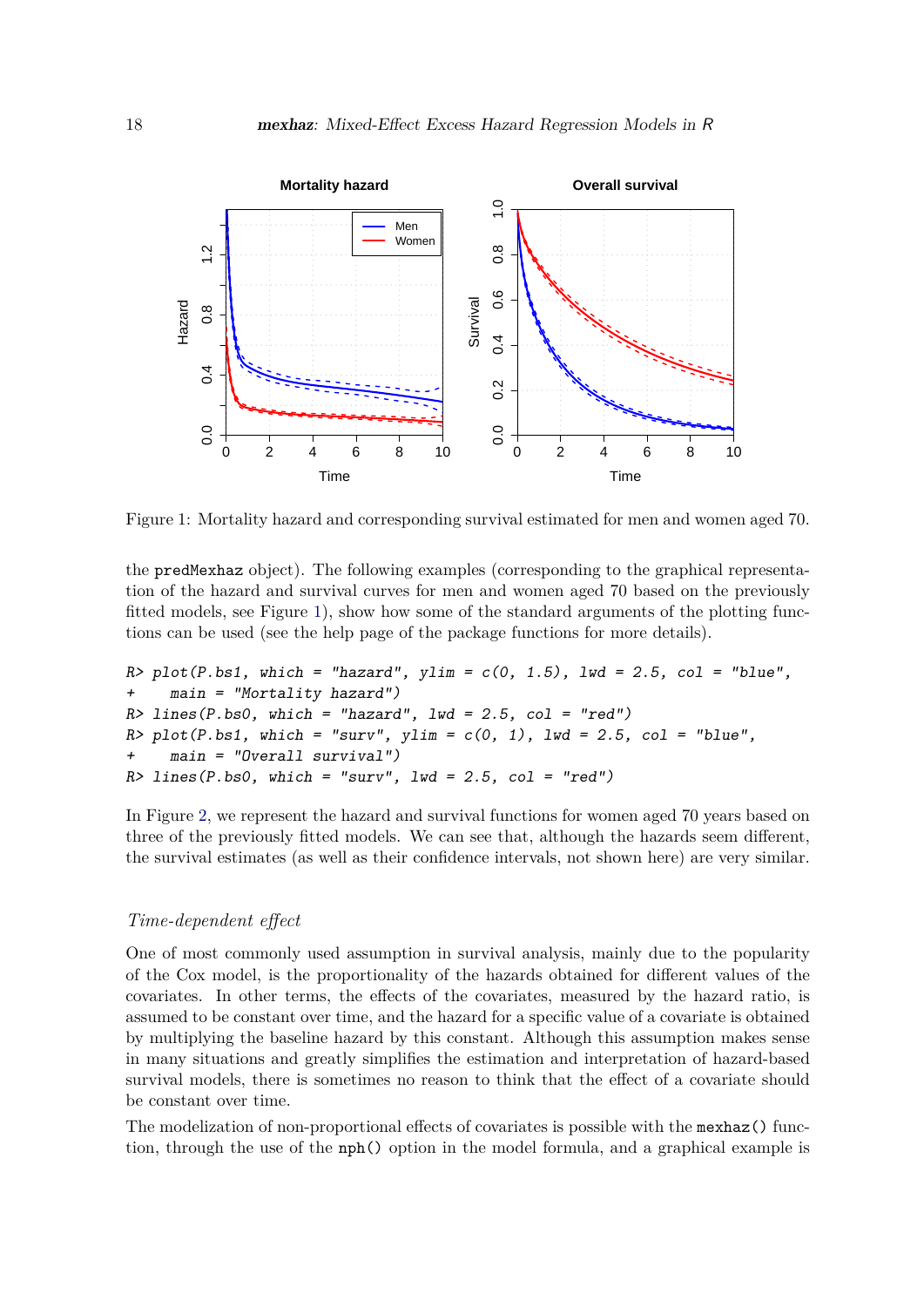

Figure 2: Mortality hazard and corresponding survival estimated by three different models.

<span id="page-18-0"></span>

<span id="page-18-1"></span>Figure 3: Example of time-dependent effect of gender.

shown in Figure [3.](#page-18-1) In the current state of development of the package, non-proportional effects are modeled as interaction terms between the covariates and the baseline hazard. It is planned in future versions to allow for more flexibility through the specification of different time functions for each non-proportional effect.

```
R> ModBs2.Nph <- mexhaz(Surv(time = timesurv, event = vstat) ~ agec + IsexH +
+ nph(IsexH), data = simdatn2, base = "exp.bs",
+ degree = 2, knots = c(1, 5))
```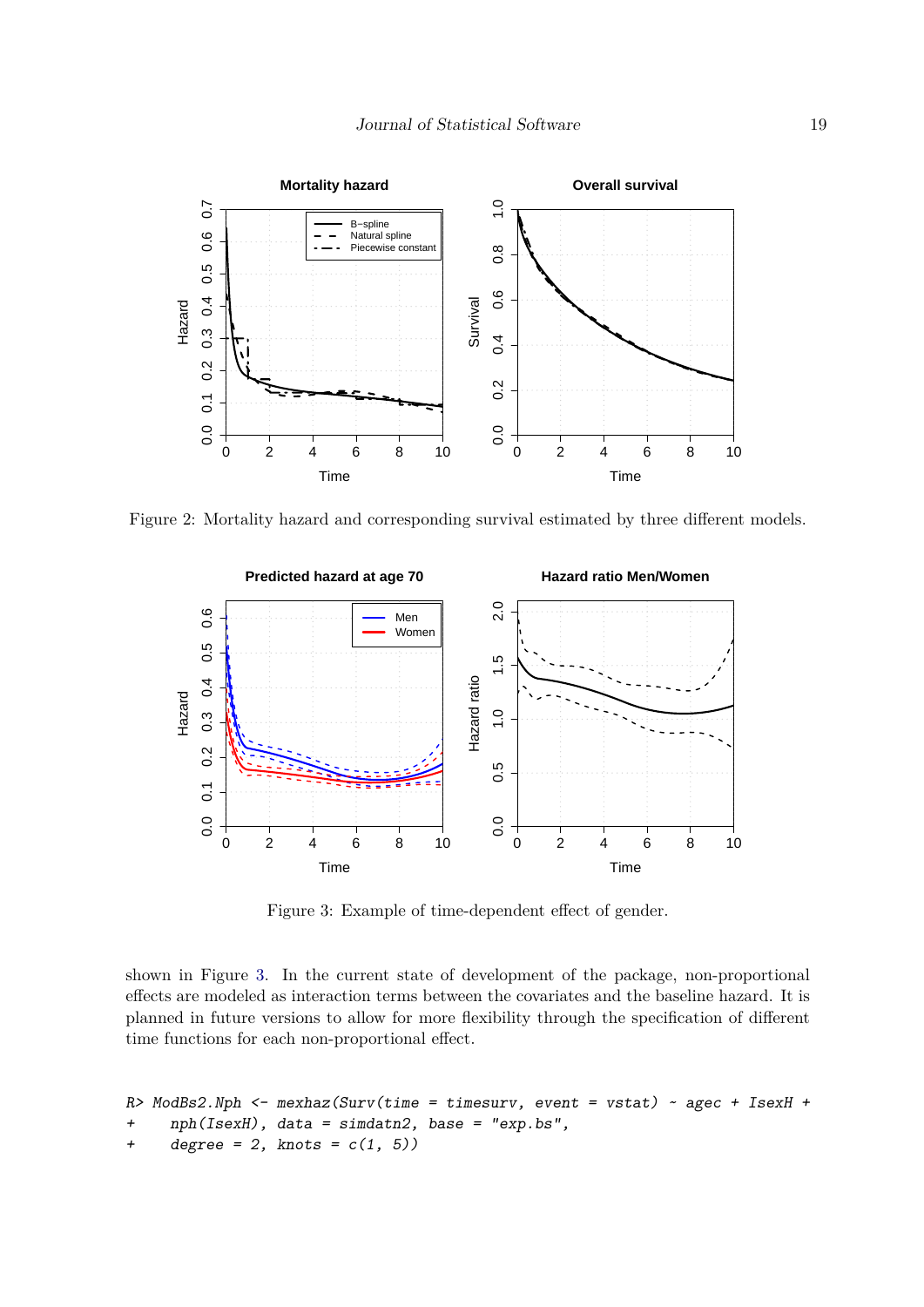#### *Note on the modeling of non-linear effects of variables*

For the purpose of illustrating the general syntax of the mexhaz() function, in this section and the following, we have modeled the effect of the continuous variable agec as linear (on the logarithm of the hazard). In real application, care should of course be taken about how to model the effect of such a variable by introducing, if necessary, non-linear terms. This can be done, as with most other R functions for regression models, by either i) creating new variables in the dataset corresponding to non-linear functions of the variable of interest, ii) using the I() operator within the model formula to generate these variables directly during model fitting, or iii) using functions such as  $bs()$  or  $ns()$  directly within the model formula.

#### **3.3. Excess hazard regression model**

#### *General syntax*

As we saw previously, the excess hazard regression approach to net survival estimation requires only the knowledge of the population mortality rate at the end of follow-up for each individual (in order to specify the likelihood). This is in contrast with non-parametric methods (such as the Pohar-Perme estimator) that require information on the population hazard at each event time.

As a consequence, unlike functions implementing non-parametric methods (such as the function rs.surv() from the relsurv package) for which the full lifetable has to be provided in the form of a ratetable object, the mexhaz() function only requires an extra variable (which has to be included in the dataset) corresponding to the population mortality rate at the end of follow-up.

The syntax for fitting an excess mortality hazard model with the mexhaz() function is thus simply obtained by specifying the name of the dataset variable containing the expected mortality rate through the expected argument:

```
R> ModBsExc <- mexhaz(Surv(timesurv, vstat) ~ agec + IsexH +
+ nph(IsexH), data = simdatn1, base = "exp.bs",
     degree = 3, knots = c(1, 5), expected = "popmrate")
R> summary(ModBsExc)
Call:
mexhaz(formula = Surv(timesurv, vstat) ~ agec + IsexH + nph(IsexH),
   data = simdatn1, expected = "popmrate", base = "exp.bs",
   degree = 3, knots = c(1, 5))
Coefficients:
             Estimate StdErr t.value p.value
Intercept -0.4329343 0.1028774 -4.2083 2.630e-05 ***
BS3.1 -1.3962071 0.1871848 -7.4590 1.064e-13 ***
BS3.2 -1.6915795 0.1839224 -9.1972 < 2.2e-16 ***
BS3.3 -1.6158372 0.3494209 -4.6243 3.877e-06 ***
```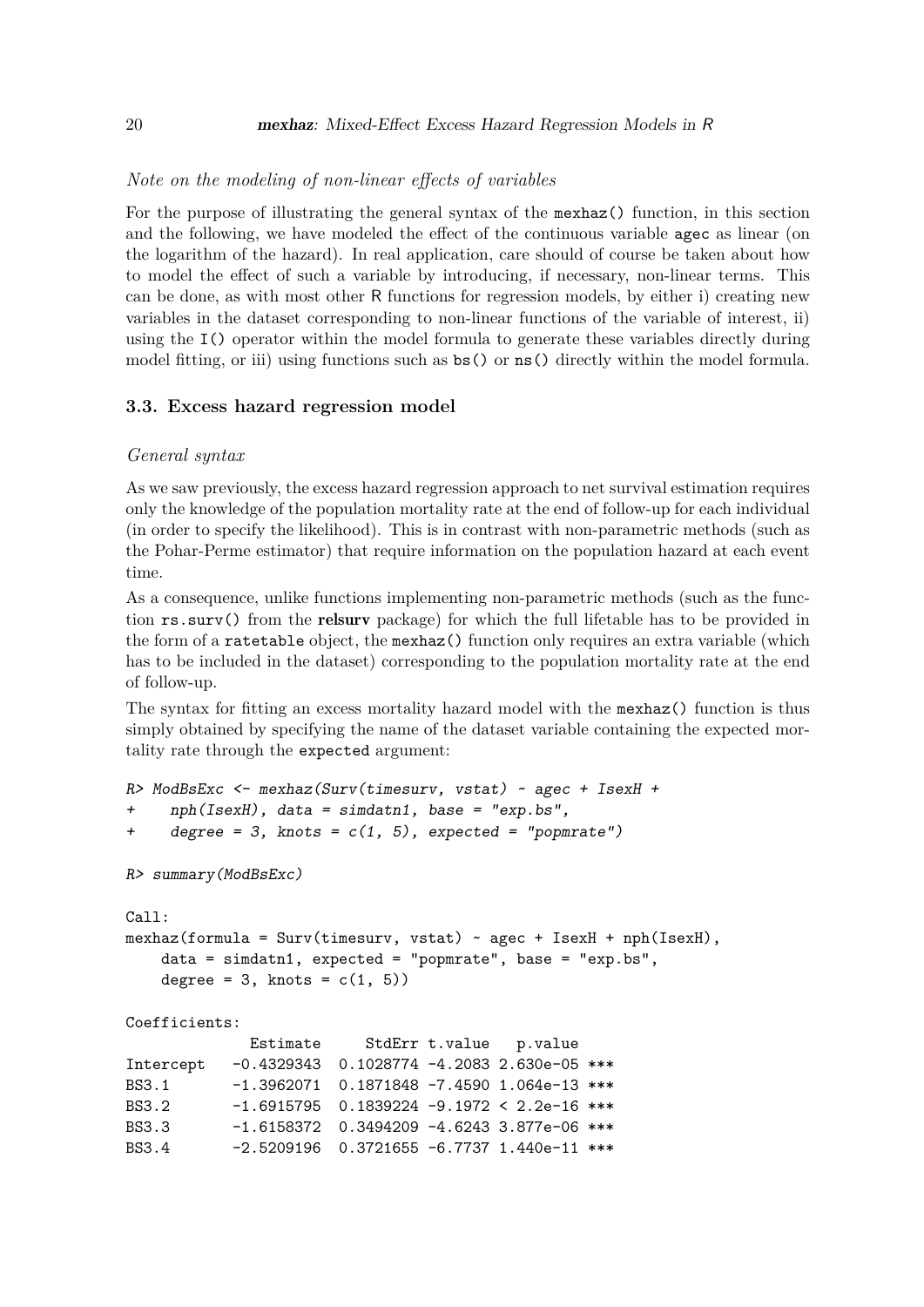```
BS3.5 -2.5145466 0.4139937 -6.0739 1.365e-09 ***
agec 0.0453846 0.0018422 24.6364 < 2.2e-16 ***
IsexH 0.9680385 0.1215462 7.9644 2.148e-15 ***
IsexH*BS3.1 0.2032594 0.2272727 0.8943 0.3712
IsexH*BS3.2 0.0530386 0.2474255 0.2144 0.8303
IsexH*BS3.3 -0.7926945 0.5140445 -1.5421 0.1231
IsexH*BS3.4 0.6032433 0.5599749 1.0773 0.2814
IsexH*BS3.5 -0.0896992 0.6223925 -0.1441 0.8854
---
Signif. codes: 0 '***' 0.001 '**' 0.01 '*' 0.05 '.' 0.1 ' ' 1
Hazard ratios (for proportional effect variables):
       Coef HR CI.lower CI.upper
agec 0.0454 1.0464 1.0427 1.0502
IsexH 0.9680 2.6328 2.0745 3.3412
log-likelihood: -5812.5676 (for 13 degree(s) of freedom)
number of observations: 4000, number of events: 3237
```
The parameter estimates now pertains to the effect of the covariates on the excess mortality hazard that patients are subject to because of their disease: from these parameters, excess hazard ratios can be calculated.

#### *A note on the population mortality rate variable*

In the previous example, the population mortality rate variable popmrate was already provided as part of the example dataset. However, it is usually necessary to create this variable from population mortality tables. We show here how this can be done using data from the rstpm2 package, namely the colon dataset that contains 15*,* 564 observations on colon cancer patients, and the popmort dataset that provides the corresponding population mortality rates.

```
R> data("colon", package = "rstpm2")
R> data("popmort", package = "rstpm2")
R> head(colon, 3)
```

```
sex age stage mmdx yydx surv_mm surv_yy status
1 Female 77 Distant 9 1977 16.5 1.5 Dead: cancer
2 Female 78 Localised 10 1978 82.5 6.5 Dead: other
3 Male 78 Distant 12 1978 1.5 0.5 Dead: cancer
             subsite year8594 agegrp dx exit
1 Transverse Diagnosed 75-84 75+ 1977-09-07 1979-01-22
2 Coecum and ascending Diagnosed 75-84 75+ 1978-10-07 1985-08-22
3 Descending and sigmoid Diagnosed 75-84 75+ 1978-12-07 1979-01-22
```

```
R> head(popmort, 3)
```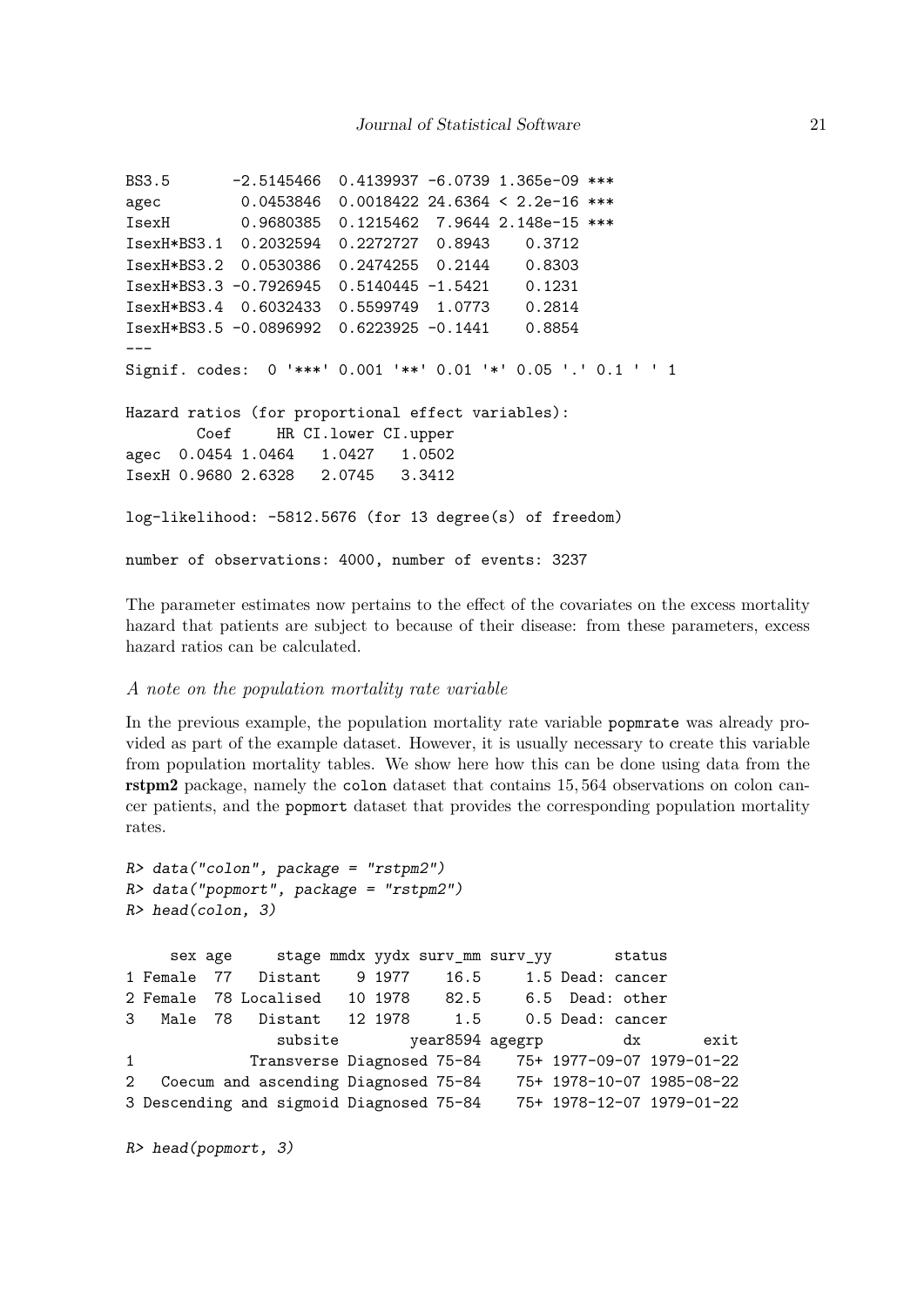|    | sex prob | rate age year                |        |
|----|----------|------------------------------|--------|
| 1. |          | 1 0.96429 0.036363177 0 1951 |        |
| 2. |          | 1 0.99639 0.003616547        | 1 1951 |
| 3  |          | 1 0.99783 0.002172384        | 2 1951 |

The general principle is to compute from the available variables the age and year reached at the end of follow-up for each individual and then retrieve from the mortality table the value of the mortality rate corresponding to each individual-specific sex, age at exit and year at exit. It should be noted that the variables available (e.g., complete birth date versus age given as an integer) and the extension of the lifetables (e.g., ages are available until 99 years whereas some individuals in the dataset are 100 years or older at the end of follow-up) might introduce some differences in the selection of the appropriate mortality rate. For example, for an individual diagnosed in December 2015 at age 40 years and 8 months and censored after 6 months (i.e., in May 2016 at age 41 years and 2 months), the correct population mortality rate at end of follow-up corresponds to the mortality rate for year 2016 and age 41. However, if age and year of diagnosis are only available as integer (i.e., the diagnosis is made in 2015 at age 40), we can only compute an approximate age at exit of 40.5 years and a year at exit of 2015.5, which in terms of attained age and year at exit, corresponds to 40 years and 2015, thus leading to the selection of a different population mortality rate.

Because our objective here is not to enter these technical details, we will use the syntax provided in the vignette of the rstpm2 package without questioning the choices made in terms of calculation of time periods.

The following lines of code create a new dataset colon2 containing amongst others the variables exitage and exityear (respectively, age and calendar year at the end of follow-up), as well as sex, that will be used to get the appropriate mortality rate.

```
R> colon2 <- within(rstpm2::colon, {
+ status <- ifelse(surv_mm > 120.5, 1, status)
+ tm <- pmin(surv_mm, 120.5) / 12
+ exit <- dx + tm * 365.25
    sex <- as.numeric(sex)
+ exitage <- pmin(floor(age + tm), 99)
+ exityear <- floor(yydx + tm)
+ })
```
Now, we can create the variable rate by merging colon2 with popmort:

```
R> colon2 <- merge(colon2, popmort, by.x = c("sex", "existence", "existence",+ by.y = c("sex", "age", "year"))
R> head(colon2[, c("sex", "age", "stage", "status",
+ "exitage", "exityear", "tm", "rate")], 3)
```

|  | sex age stage status exitage exityear |               |     | tm | rate                        |
|--|---------------------------------------|---------------|-----|----|-----------------------------|
|  | 1 1 12 Distant                        | $\mathcal{L}$ | 13  |    | 1991 1.6250000 0.0002300408 |
|  | 2 1 16 Regional                       |               | 16. |    | 1987 0.7083333 0.0009003758 |
|  | 3 1 17 Distant                        |               | 17  |    | 1979 0.1250000 0.0010305587 |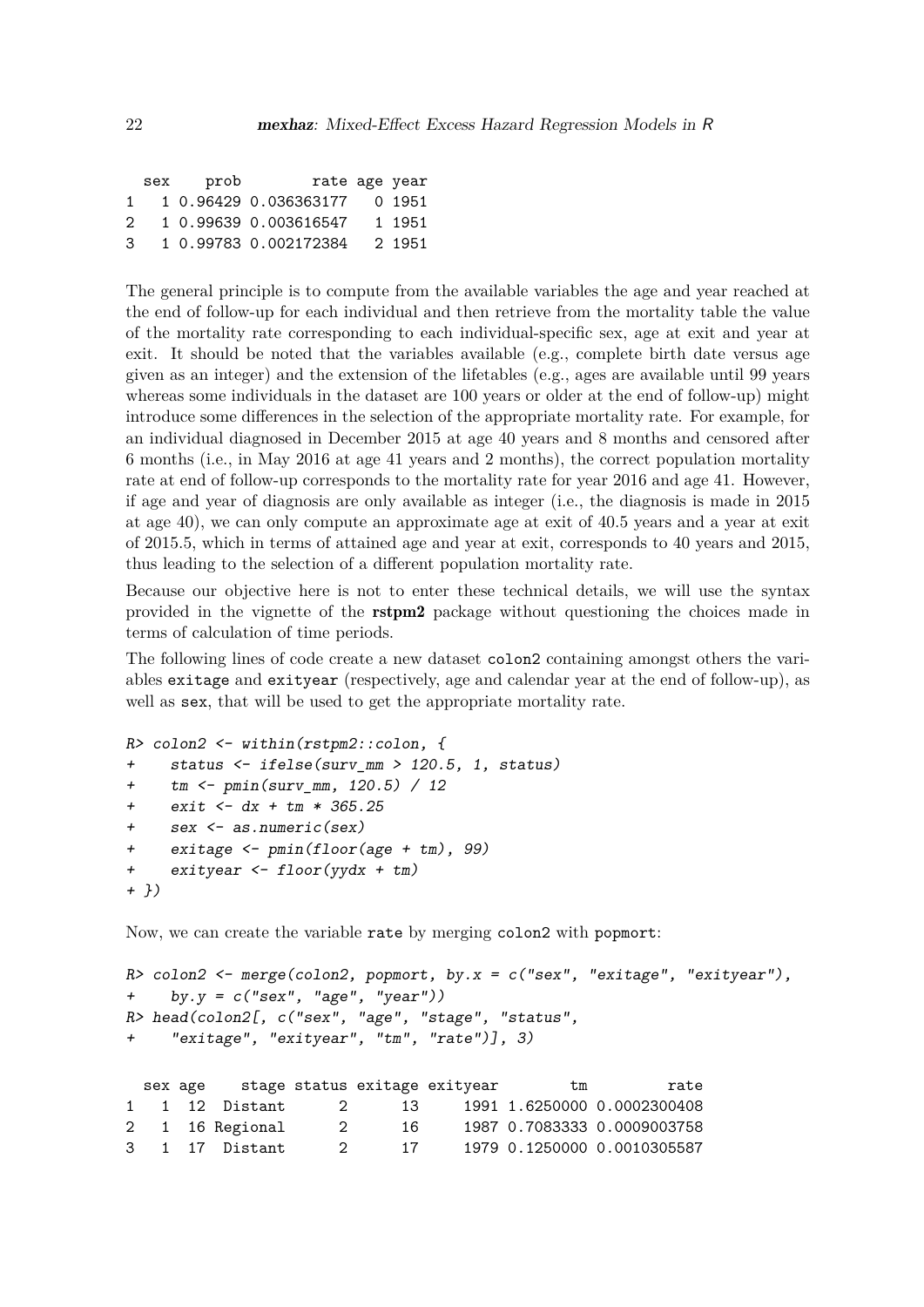This dataset will be used later to compare mexhaz() to functions for excess hazard estimation from other packages.

Note that population lifetables for many countries can be accessed through the Human Mortality Database website (<http://www.mortality.org/>). In general, the mortality rate is expressed in number of events per person-year: it might be rescaled (e.g., number of events per person-month) to match the time scale chosen in a particular application but there is no need to convert it to a specific scale, as is for example the case when using the **relsurv** package (all time variables having to be expressed in days).

#### **3.4. Mixed-effect excess hazard regression model**

In order to fit a (possibly, excess) hazard regression model with a random effect, the argument random is used to specify the name of the covariate defining the cluster. By default in mexhaz, the number of nodes of adaptive Gauss-Hermite quadrature (AGHQ) is set to 10 but it can be modified through the argument n.aghq.

Here are the results obtained when fitting a mixed-effect excess hazard model with 10 quadrature nodes:

```
Ca11:mexhaz(formula = Surv(timesurv, vstat) ~ agec + IsexH + nph(IsexH),
   data = simdatn1, expected = "popmrate", base = "exp.bs",
   degree = 3, knots = c(1, 5), random = "clust", n.aghq = 10)
Coefficients:
               Estimate StdErr t.value p.value
Intercept -0.4742698 0.1087197 -4.3623 1.319e-05 ***
BS3.1 -1.3784399 0.1870137 -7.3708 2.051e-13 ***
BS3.2 -1.6597091 0.1838144 -9.0293 < 2.2e-16 ***
BS3.3 -1.5328453 0.3492171 -4.3894 1.166e-05 ***
BS3.4 -2.4781726 0.3718693 -6.6641 3.027e-11 ***
BS3.5 -2.4239934 0.4101604 -5.9099 3.710e-09 ***
agec 0.0470502 0.0018874 24.9280 < 2.2e-16 ***
IsexH 0.9820957 0.1218117 8.0624 9.801e-16 ***
IsexH*BS3.1 0.2137447 0.2271847 0.9408 0.3468
IsexH*BS3.2 0.1252103 0.2477386 0.5054 0.6133
IsexH*BS3.3 -0.7965804 0.5146900 -1.5477 0.1218
IsexH*BS3.4 0.6929658 0.5605545 1.2362 0.2165
IsexH*BS3.5 -0.0590359 0.6212609 -0.0950 0.9243
clust [log(sd)] -1.4182882 0.1363752 -10.3999 < 2.2e-16 ***
---
Signif. codes: 0 '***' 0.001 '**' 0.01 '*' 0.05 '.' 0.1 ' ' 1
Hazard ratios (for proportional effect variables):
       Coef HR CI.lower CI.upper
```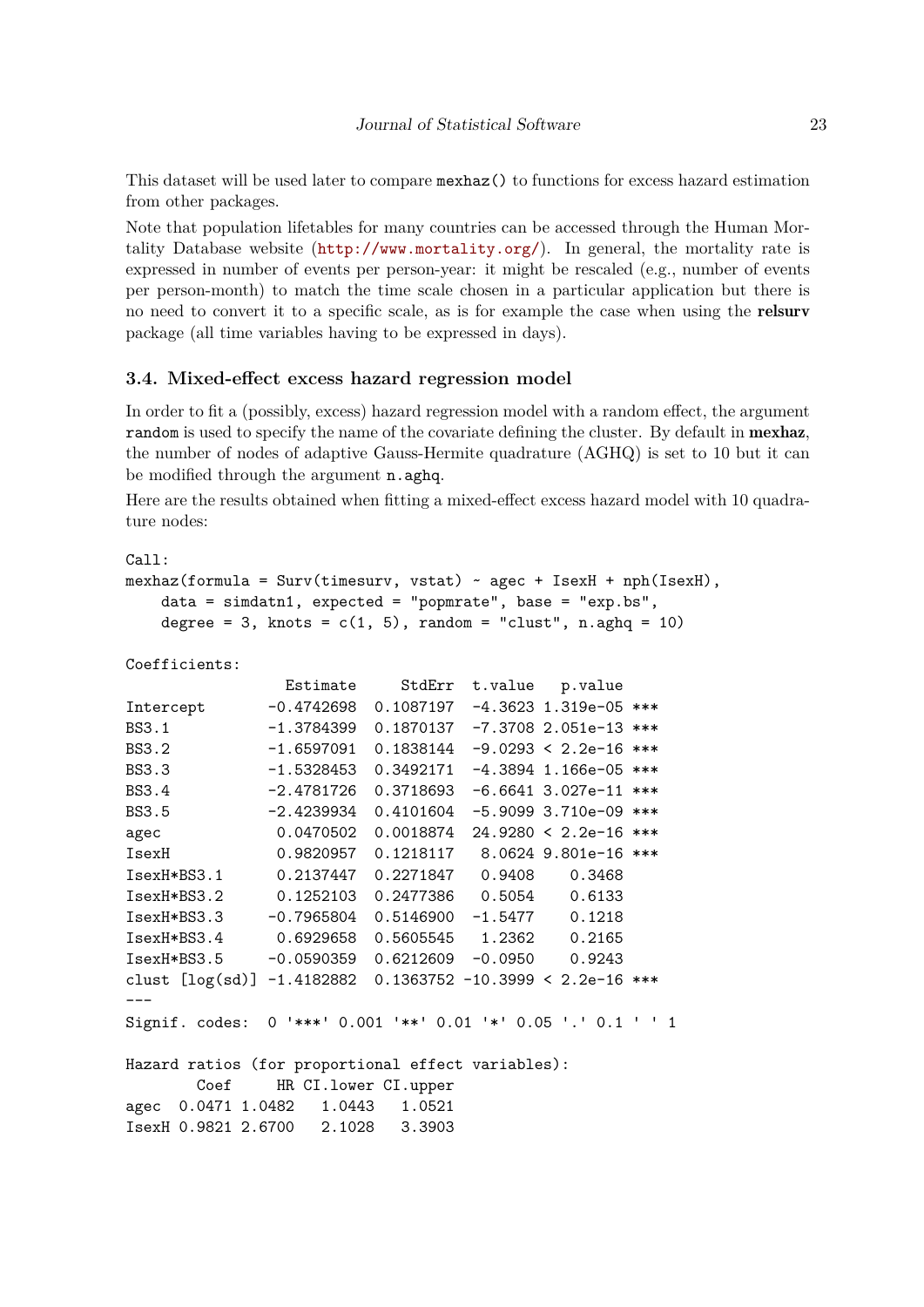```
log-likelihood: -5776.5972 (for 14 degree(s) of freedom)
```
number of observations: 4000, number of events: 3237

Using less quadrature points will decrease the time needed to compute the cluster-specific marginal likelihood but may result in a poor approximation of the total likelihood: this might in turn increase time to convergence and sometimes even hamper the convergence of the model.

|                    | agec clust (sd) log-lik |                            |  | AIC time (sec) nlm code |              |
|--------------------|-------------------------|----------------------------|--|-------------------------|--------------|
| $10uad-P$ 0.047    |                         | 0.242 -5776.649 11581.30   |  | 91.90                   | 1            |
| $50$ uad-P $0.047$ |                         | 0.242 -5776.598 11581.19   |  | 54.11                   | $\mathbf{1}$ |
| 100uad- $P$ 0.047  |                         | $0.242 -5776.597$ 11581.19 |  | 56.68                   | 1.           |

When a random effect model is fitted, the object returned by mexhaz() includes an estimate of the logarithm of the standard deviation of the random effect (clust  $[\log(\text{sd})]$ ) in the coefficients slot and the predicted cluster-specific shrinkage factors can be found in the mu.hat slot. These shrinkage factors are used by the predict.mexhaz() function to calculate cluster-specific hazard and survival values. If no cluster name is given, predictions are made for the value 0 of random effect (but it should be reminded that hazard and survival predictions at the mean value of the random effect are different from the marginal hazard and survival values obtained by integrating over the distribution of the random effect).

For example, the following lines of code show how to obtain the baseline excess hazard for men aged 70 in cluster 15:

```
R> PBsExcR.c15 <- predict(ModBsExc.10n, time.pts = MyTime,
+ data.val = MyData[2,], cluster = "15")
```
And for men aged 70 with the value 0 for the random effect:

```
R> PBsExcR.0 <- predict(ModBsExc.10n, time.pts = MyTime,
+ data.val = MyData[2, ])
```
#### **3.5. Convergence issues in practice**

A common problem encountered by users of statistical package in the process of constructing a regression model is that of non convergence, i.e., the algorithm is not able to find the values of the parameters corresponding to the specified model. Although there might be structural reasons explaining why "the model does not converge" (such as non-identifiability or collinearity between covariates), we list here a few problems that can be encountered when using mexhaz() and that may be solved either by modifying some of the arguments of the function or by changing the parametrization of the model.

First of all, it is a fact that there is generally no algorithm that works for all optimization problems. The R statistical software includes various optimization algorithms, the most commonly used being nlm() and optim() (the latter allows the user to choose among several methods such as Nelder-Mead or BFGS). In order to take advantage of the availability of these different optimization procedure, the mexhaz() function allows the user to choose between these options through the arguments fnoptim (which can take values "nlm" and "optim").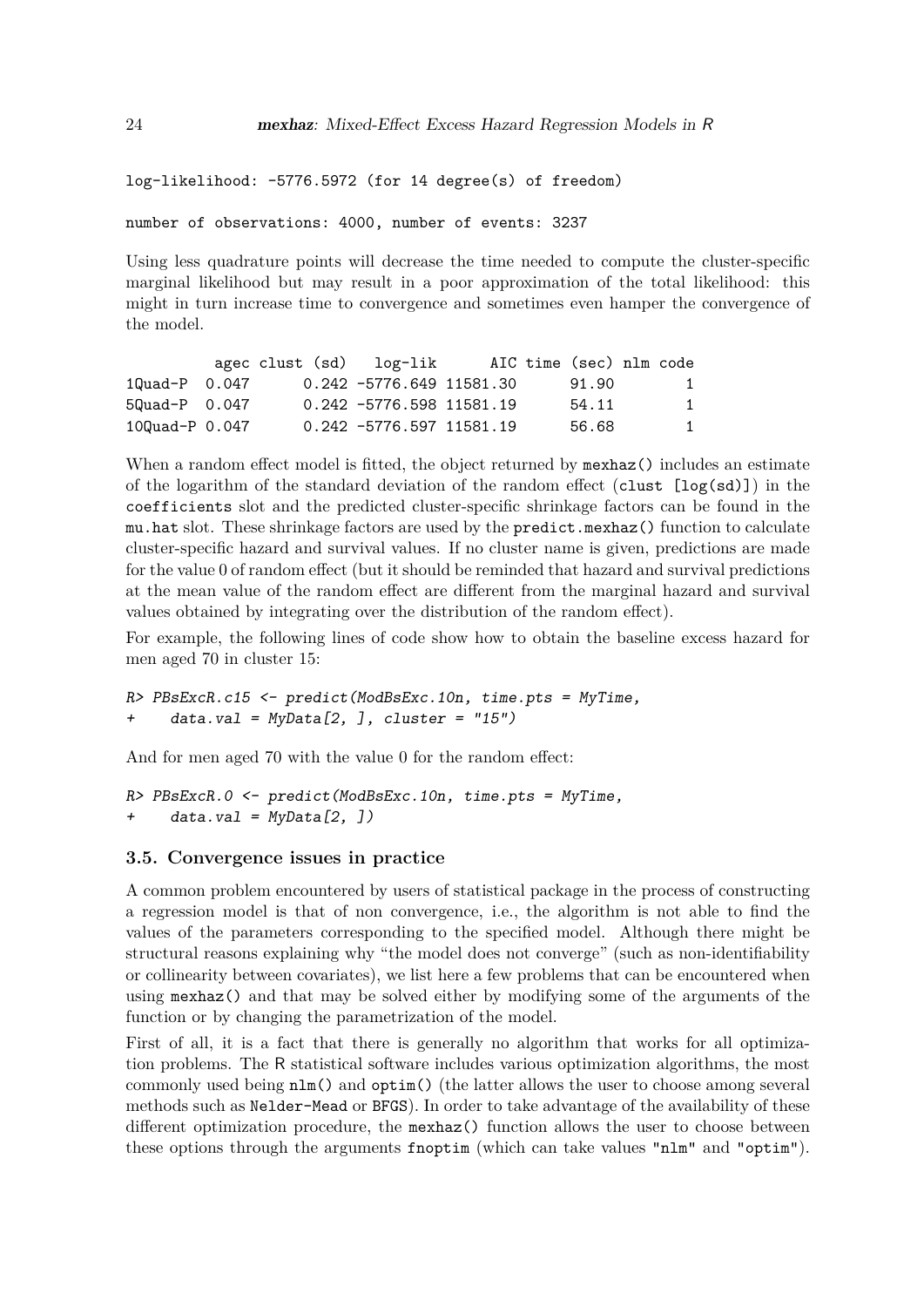The method argument takes as possible values the names of the different methods available in optim (as there is only one method for nlm). Moreover, it is possible to add extra-arguments to mexhaz() to further customize the calls to nlm or optim (e.g., maximal number of iterations, gradient tolerance, etc.). Information on the convergence of the model is provided in the output of our function (slot code). It is worth noticing here that the value of code is the one returned by the optimization method chosen by the user. Consequently, convergence is indicated by  $code = 1$  when  $nlm$  (the default) is used and by  $code = 0$  when optim is used.

Among the frequent causes of non convergence is the choice of initial values. Indeed, the likelihood function might present local extrema or be almost flat in some regions of the parameter space so that depending on the initial values, the algorithm might find itself stuck in such an area. Sensitivity to initial values is more likely to happen when the complexity of the model increases: we showed for example that the mixed-effect excess mortality hazard models were sensitive to initial values [\(Charvat](#page-31-9) *et al.* [2016\)](#page-31-9). In such cases, a common (and usually effective) practice is to fit a simple model first and use the estimated parameters (possibly rounded) as initial values for more complex models. Based on this practice, it appears that the convergence of mixed-effect excess hazard models can be greatly improved by first fitting a fixed-effect excess hazard model and then use the rounded estimated values as initial values (setting the initial value of the standard deviation of the random effect at a reasonably small positive value such as 0.5). Initial values are specified through the argument init.

Another problem that one might be faced with is related to the numerical approximation of the likelihood. If this approximation is too crude, the algorithm might fail to locate the maximum of the likelihood function (or this maximum might not exist for the approximated likelihood). In mixed-effect hazard models fitted with the mexhaz() function, two possible causes of inadequate approximation of the likelihood function are i) the approximation of the cumulative hazard for each individual by Gauss-Legendre quadrature (when *B*-splines of degree 2 or 3, or restricted cubic splines, are used to model the logarithm of the baseline hazard) and ii) the approximation of the cluster-specific marginal likelihood by adaptive Gauss-Hermite quadrature. The user can modify the number of Gauss-Legendre nodes (argument  $n.getg)$ ) and of Gauss-Hermite nodes (argument **n**.aghq): increasing the number of nodes will allow better convergence of the models but will require more computational time (especially for the adaptive Gauss-Hermite quadrature).

In the specific context of excess hazard models, convergence problems might also be encountered if the total hazard observed in the study population is lower than the expected hazard (obtained through population mortality tables). Indeed, the excess hazard should become negative, which is not permitted by its parameterization (i.e., the excess hazard is constrained to be a positive function of time). In that very particular case, there is no other solution than to drop the expected hazard term and fit a model for the total hazard, as assuming an excess hazard on this population does not sound appropriate.

The last problem we will mention in this section is related to the scale of the variables used in the model, whether it be i) the time scale or ii) the scale of the covariates used in the linear predictor.

Concerning the time scale, it should be adapted to the event-generating mechanism: if only a few dozen cases happen each year, and time is expressed in days or months, the hazard rate will be very small. Consequently, a regression model based on such a time scale might fail to estimate correctly the hazard because optimization algorithms might not be able to find a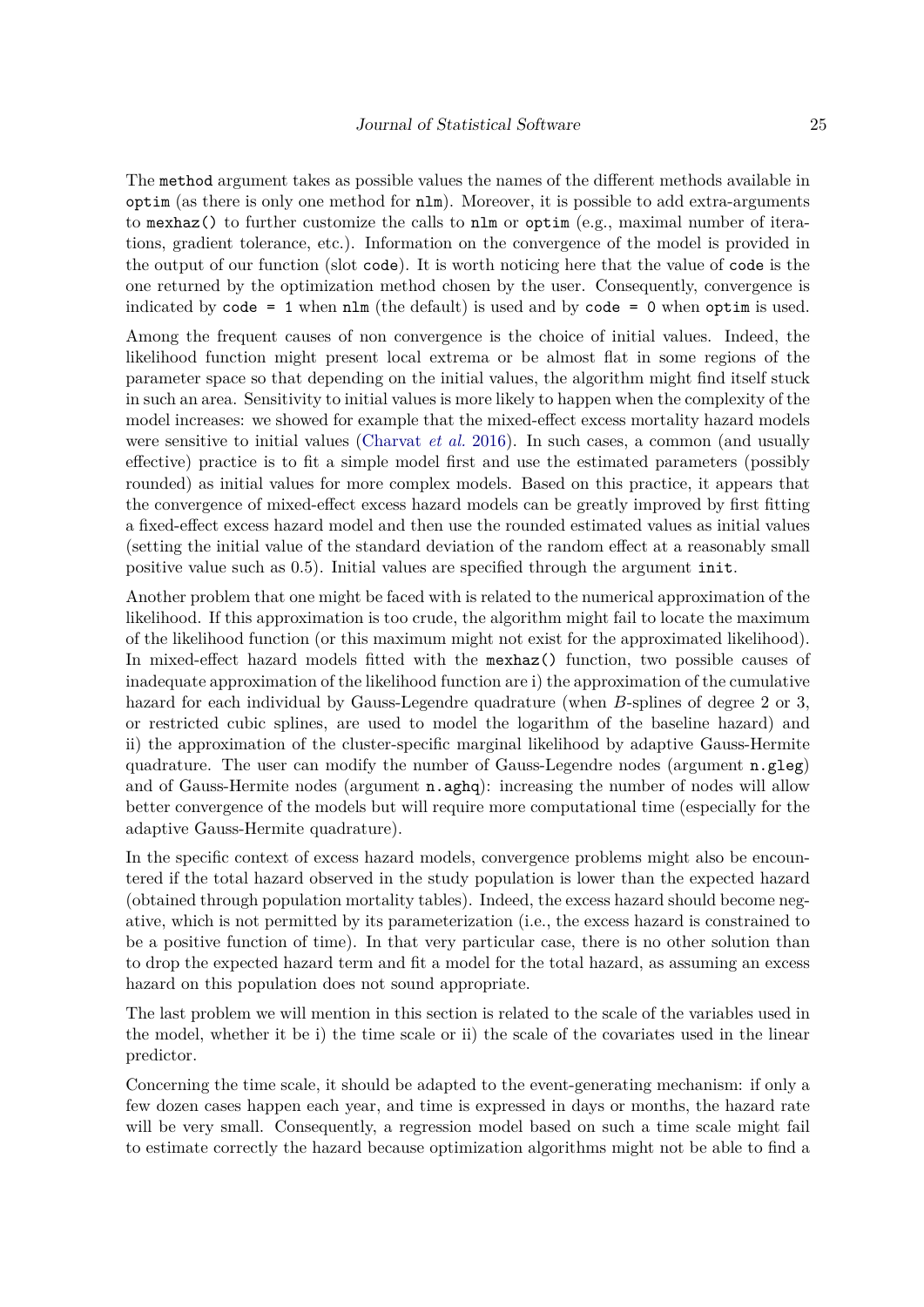correct step size to reach the maximum likelihood value of the parameters. A simple solution to this problem is of course to rescale time so that the hazard is expressed on a meaningful scale: invariance of the likelihood function towards model reparametrization insures that we are estimating the same model. One should notice that such problems are specific to parametric and flexible hazard models: with the semi-parametric Cox model, only the order of the events is used in the estimation procedure so that the time scale is of no importance.

A similar problem occurs with covariates taking very large (age expressed in days, age squared, etc.) or very small values (e.g., concentration of biomarkers expressed in  $g/L$ ). Remembering that parameter estimates corresponds to a one unit increase of the variable of interest, it is easy to imagine that the effect of age expressed in days is likely to be very small in most applications. Consequently, the associated parameter will be very small and, as before, the optimization algorithm might have problem to deal with parameters of widely different magnitude and find its way in the parameter space towards the maximum likelihood. Once again, a possible solution to this problem is to rescale the variables.

#### **3.6. Model parameterization in** mexhaz **compared to other packages**

We focus here on the two main extensions proposed in our package, namely the possibility to include time-dependent effects and a random effect, in comparison with two existing tools proposed in R by default, mgcv [\(Wood](#page-34-11) [2017\)](#page-34-11) and nlme [\(Pinheiro, Bates, and](#page-33-12) R Core Team [2021\)](#page-33-12). In our model parameterization (see Equation [10\)](#page-9-0), a time-dependent effect for a given covariate is defined as an interaction between the functional form defining the baseline hazard and that covariate. The user can specify that time-dependent effects are to be fitted by using the special term nph() in the model formula. The nph() term takes as argument the names of the covariates (separated by a plus operator) for which a time-dependent effect is assumed; because this time-dependent effect uses that same function of time as the baseline hazard, there is no need for further model specification. This is one difference with, for example, the smoother functions  $s()$  in the package **mgcv** where the user can specify a different degree and a different number of knots for each covariate. One planned extension of our package is to allow for different functions of time for each time-dependent effect.

Regarding the inclusion of a random effect, we used a specific argument random which contains the name of the variable defining the cluster level within quotes, following the essence of **nlme**, even though the mexhaz() function does not require a formula syntax (because it currently allows only one random effect). It is planned to extend the mexhaz() function so that it allows for several random effects.

## **4. Comparison with other packages for survival analysis**

In this section, we compare the results obtained with **mexhaz** and with other R packages for analysis of time-to-event data using real datasets provided with these packages. We start with a comparison of mexhaz with two other packages that can be used to fit flexible parametric hazard models (**flexsurv** and **rstpm2**), for both overall mortality and excess mortality. Then we compare mexhaz with two other packages that can be used to fit mixed-effect hazard regression models (survival, frailtypack and parfm)<sup>[1](#page-25-0)</sup>.

<span id="page-25-0"></span><sup>&</sup>lt;sup>1</sup>The versions of the packages used to produce the results detailed in this section are as follows: **mexhaz** 1.10; survival 3.2-11; rstpm2 1.5.2; frailtypack 3.3.2; flexsurv 2.0; parfm 2.7.6, and muhaz 1.2.6.4.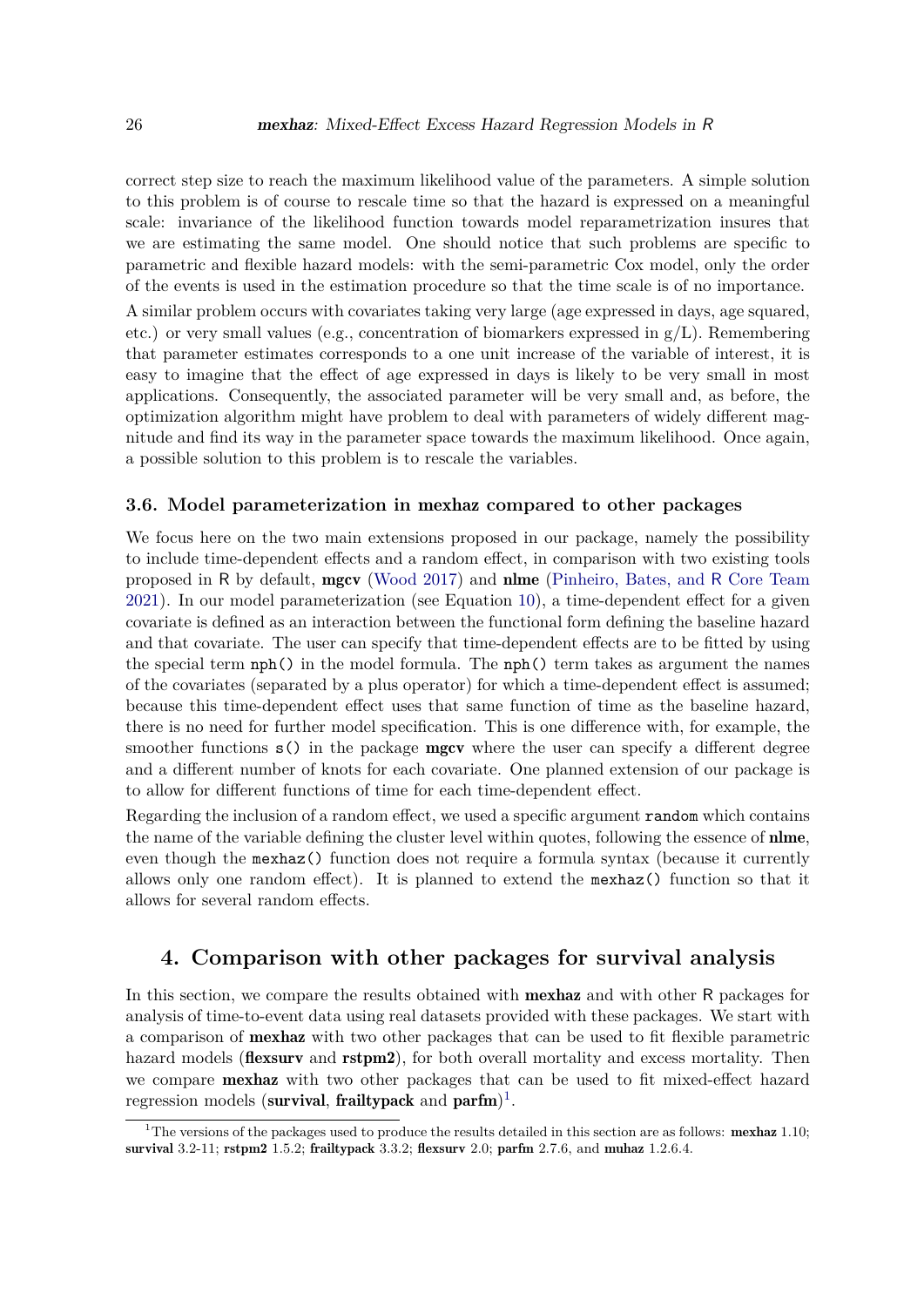## **4.1. Flexible parametric hazard models**

In the following, we used the dataset bc from the **flexsurv** package: it contains survival times and vital status (recyrs and censrec, respectively) of 686 patients with primary node positive breast cancer, with a variable defining the prognosis group (group). We compared the results obtained with mexhaz to those obtained with flexsurv and rstpm2 when fitting a flexible parametric hazard model for the overall mortality.

```
R> data("bc", package = "flexsurv")
R > head(bc, 3)censrec rectime group recyrs
1 0 1342 Good 3.676712
2 0 1578 Good 4.323288
3 0 1760 Good 4.821918
```
For flexsurv, we fitted the model corresponding to the one with the lower Akaike Information Criterion (AIC) retained in [\(Jackson](#page-32-4) [2016\)](#page-32-4). For the model fitted with rstpm2, we used five degrees of freedom (without counting the intercept) to model the log-cumulative hazard and as many coefficients to model the time-dependent effect of the variable group. For mexhaz, we fitted a model assuming a cubic *B*-spline for the logarithm of the baseline hazard with two knots located at the tertiles of the distribution of event times and a time-dependent effect of the variable group.

When predicting and plotting the survival (Figure [4\)](#page-27-0) and the corresponding hazard (Figure [5\)](#page-27-1) for each prognosis group, we observed good agreement between mexhaz and the other methods. For comparison, we also provided the non-parametric smooth hazard estimate obtained with the muhaz package [\(Hess and Gentleman](#page-32-10) [2021\)](#page-32-10).

## **4.2. Flexible parametric excess hazard models**

In this section we again compared **mexhaz** with **rstpm2** and **flexsurv**, but regarding their ability to estimate the excess hazard. We used the colon dataset from the package **rstpm2** which contains 15*,* 564 observations on colon cancer patients. The popmort dataset from the same package provides the corresponding population mortality rates that can be used to fit an excess hazard model. We analyzed this dataset with the objective of estimating the timedependent effect of stage at diagnosis (i.e., the stage-specific hazards are not constrained to be multiples of one another), and we compared the results obtained with the three packages by reporting the stage-specific net survival predicted from the excess hazard regression models.

As in the overall survival setting, we observed very similar patterns of stage-specific predicted net survival (Figure [6\)](#page-28-0).

## **4.3. Flexible mixed-effect hazard regression models**

In this section, we compare results obtained with four functions for flexible mixed-effect hazard modeling (namely, frailtyPenal() from frailtypack, stpm2() from rstpm2, as well as parfm() and mexhaz() from the equally-named packages) and with the coxph() function from the survival package. The latter function, when used with the frailty() term in the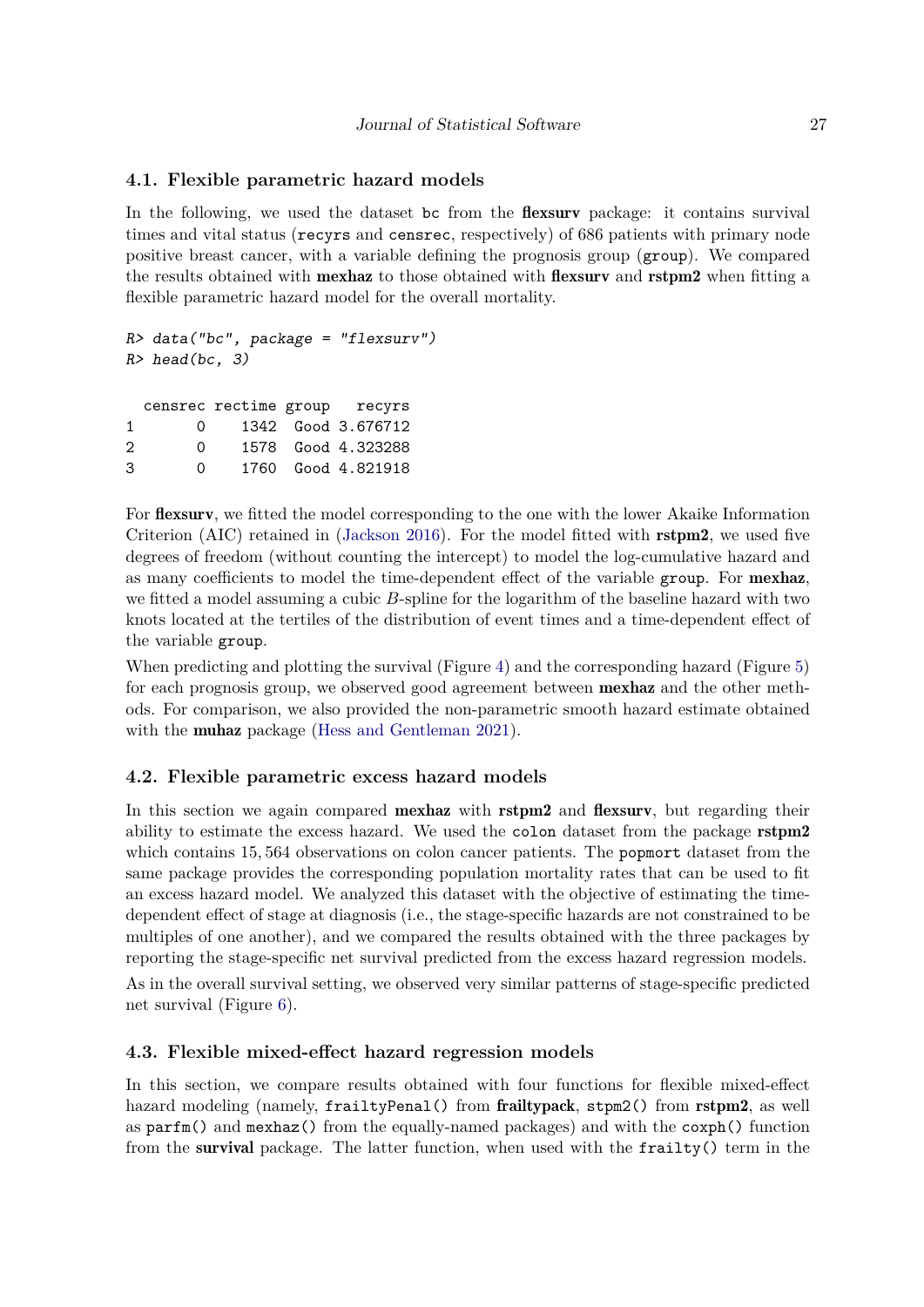

Figure 4: Comparison of the survival estimates provided by the different functions.

<span id="page-27-0"></span>

<span id="page-27-1"></span>Figure 5: Comparison of the hazard estimates provided by the different functions.

model formula, allows the user to fit a shared frailty Cox model. The simdatn2 dataset provided in the mexhaz package was used.

Concerning the hazard specification, we chose a Weibull parametric model for parfm(), and for the three packages allowing for flexible hazard modeling, we chose models with the same number (namely, seven) of degrees of freedom for the baseline hazard specification: for mexhaz(), the log-hazard was modeled with a cubic *B*-spline with three knots at the quartiles of the distribution of event times; for frailtyPenal(), five knots were specified for the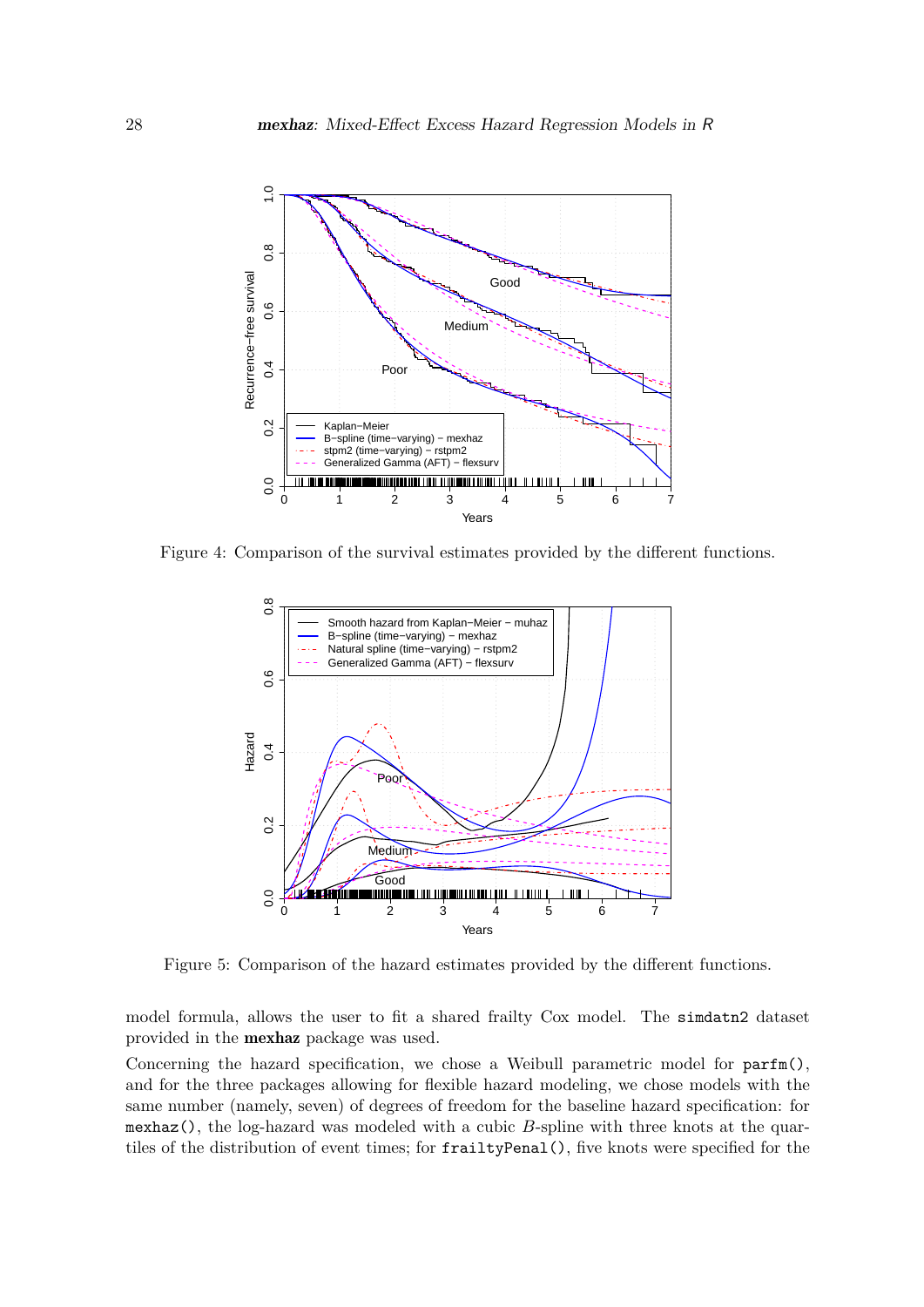

<span id="page-28-0"></span>Figure 6: Comparison of net survival estimates given by the different functions.

cubic *M*-spline describing the hazard; and for stpm2(), the baseline cumulative hazard was modeled with a natural cubic spline with five knots.

The parameter estimates for the effect of agecr and IsexH, as well as their standard errors, were very similar between the different packages. We also observed a good agreement between the different packages regarding the estimated variance of the random-effect.

|                     |        |               |               | agecr sd(agecr) IsexH sd(IsexH) sigma2 sd(sigma2) time (sec) |      |
|---------------------|--------|---------------|---------------|--------------------------------------------------------------|------|
| coxph               | 5.3607 | 0.1699 0.9576 | 0.0376 0.0444 | NA                                                           | 0.1  |
| mexhaz              | 5.3621 | 0.1702 0.9580 | 0.0377 0.0441 | 0.0120                                                       | 7.7  |
| stpm2               | 5.3656 | 0.1702 0.9580 | 0.0377 0.0441 | 0.0120                                                       | 2.5  |
| frailtyPenal 5.5498 |        | 0.1727 1.0377 | 0.0369 0.0697 | 0.0146                                                       | 7.4  |
| parfm               | 5.3095 | 0.1675 0.9489 | 0.0374 0.0430 | 0.0117                                                       | 22.5 |

Finally, when comparing the shrinkage estimates (Figure [7\)](#page-29-0), we also observed good concordance between mexhaz, coxph, parfm and frailtypack. However, for the latter, there seems to be a positivity constraint that forces negative shrinkage estimates to take on the value 0.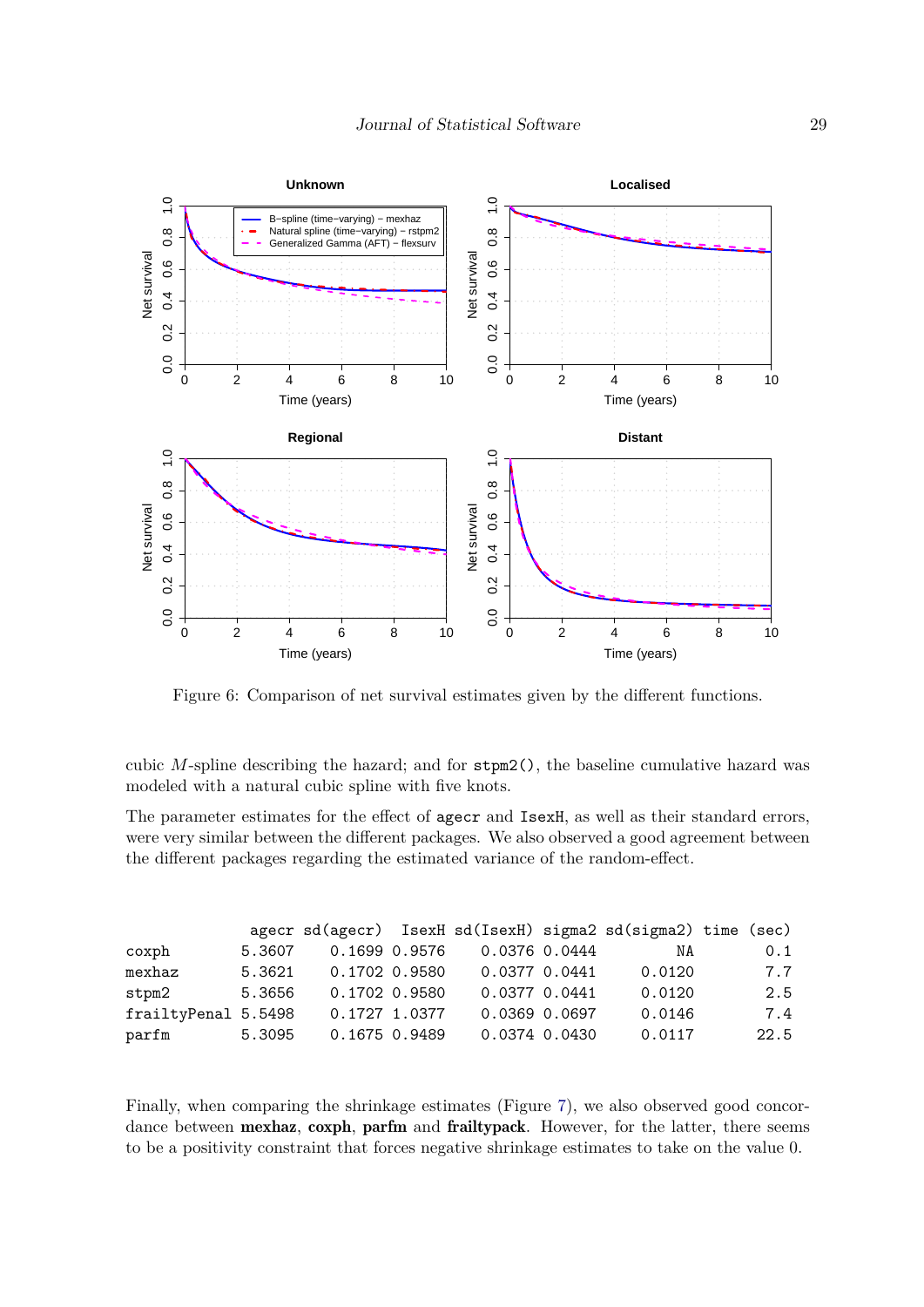

<span id="page-29-0"></span>Figure 7: Comparison of values of the shrinkage estimates given by the different functions.

#### *Note on execution time*

As can be seen on the previous example, the execution time<sup>[2](#page-29-1)</sup> varies between the functions (used here with their default internal specifications). From a general point of view, the execution time is related to various factors, some pertaining to the dataset (e.g., the number of individuals, the number of clusters), and others to the model specification (e.g., parametric model, flexible (log-)hazard model, flexible log-cumulative hazard, number of quadrature knots for approximating the cluster-specific marginal likelihood, etc.).

In order to give an example of how the execution time of the mexhaz() function scales up and compares with functions from other packages, we simulated a dataset of size 100,000 (500 balanced clusters of size 200 each) with the same methodology used to generate simdatn1. The comparison was restricted to mexhaz(), stpm2() and frailtyPenal() because they all can be used to fit flexible hazard models with a normally distributed random effect. Concerning the number of degrees of freedom to describe the baseline hazard, we used the same rules as described above. For the number of adaptive quadrature nodes, the default value of 20 nodes is used in frailtyPenal() for fitting spline-based hazard functions. Even if, as mentioned before, 10 nodes might be sufficient in most applications, we set the number of nodes in mexhaz() and stpm2() to 20 in order to allow for fair comparison. Results showed that stpm2() was the fastest (around 1 minute and 30 seconds), while mexhaz() was more than two times slower (3 minutes and 20 seconds), and frailtyPenal() nine times slower. The execution time observed with  $\text{stpm2}()$  can be explained by the fact that modeling is done on the log-cumulative hazard scale and thus does not require integration of the hazard as in mexhaz(), at the cost of the aforementioned limitations. On the other hand, the likelihood penalization process might explain the longer execution time observed with frailtyPenal().

## **5. Discussion and conclusion**

The mexhaz package combines different tools to model time-to-event data based on maximum likelihood theory, from flexible parametric models up to flexible parametric excess hazard

<span id="page-29-1"></span><sup>2</sup>Results were obtained using a computer with an Intel Core i7-9700 CPU with 16GB of RAM.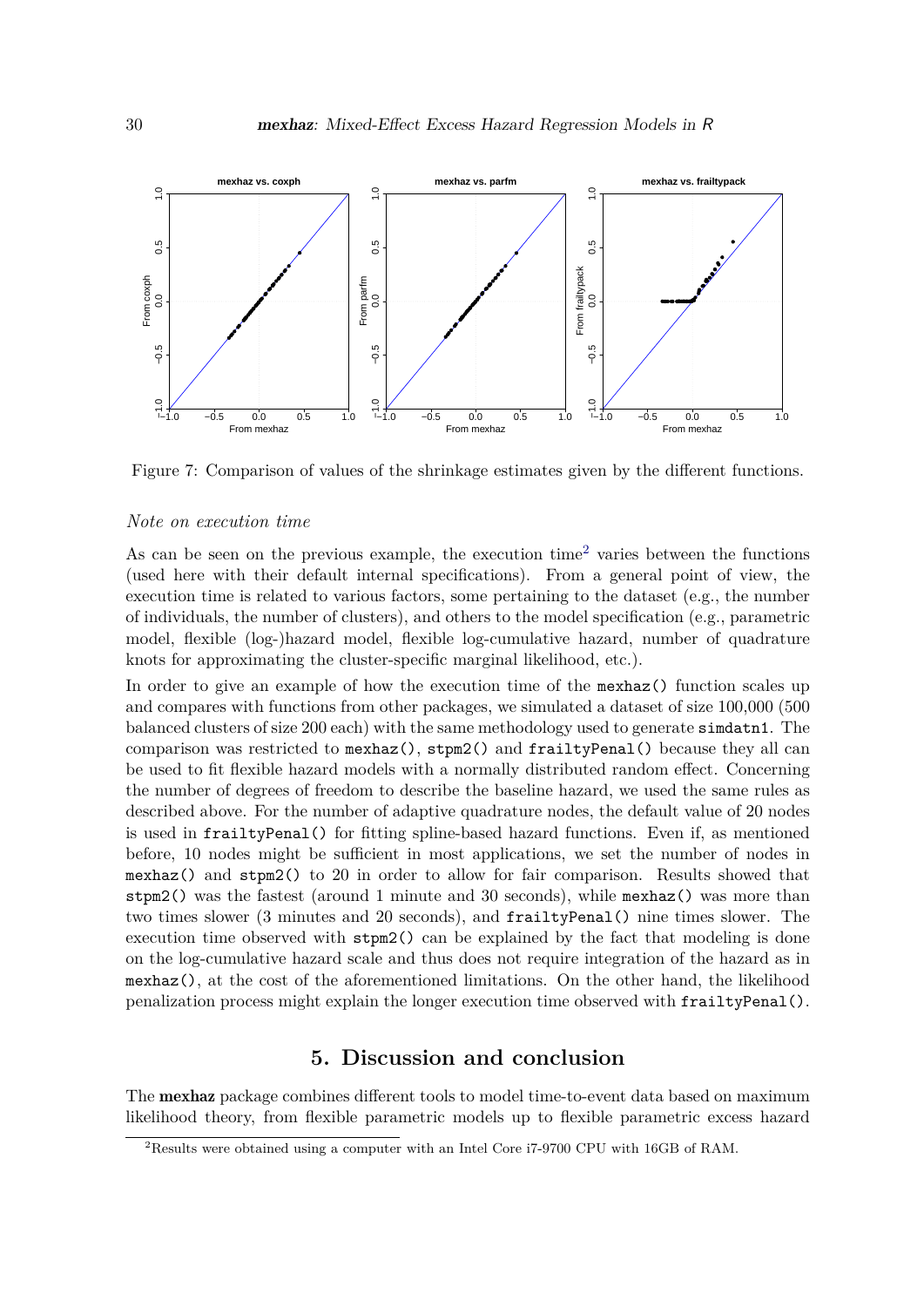model including a random effect to analyze clustered data. Its implementation is efficient, computationally robust and compares very well with different existing packages devoted to some of the implemented features. The spline functions are powerful tools to provide smooth estimates for either the baseline hazard or the time-dependent effect of covariates, such effects being particularly important in areas such as cancer epidemiology. Even if the R code provided in the examples use a single time-dependent effect, extension to multiple time-dependent effects is straightforward. One feature of the package that we have not detailed here is the fact that the output of the mexhaz() and predict.mexhaz() functions can be used to derive other survival-related indicators. For example, [Kipourou, Charvat, Rachet, and Belot](#page-32-11) [\(2019\)](#page-32-11) show an example of use of mexhaz to derive the (adjusted) cumulative incidence functions with their confidence intervals in a competing risk setting.

We focused here on the free R software environment, but tools in Stata and SAS are also available for fitting (excess) hazard regression models with the possible inclusion of random effects. In Stata, the user-written commands  $\text{stpm2}$  [\(Lambert and Royston](#page-33-13) [2009\)](#page-33-13) and  $\text{stres}$ [\(Bower, Crowther, and Lambert](#page-31-10) [2016\)](#page-31-10) can be used to fit flexible models defined on the cumulative hazard scale (the Royston-Parmar model) or the log-hazard scale, respectively, for both the overall mortality hazard and the excess mortality hazard. The commands streg and mestreg allow the user to fit parametric mixed-effect survival model with either a gamma or a log-normally distributed frailty, respectively (the command mestreg being however not restricted to two-level mixed effect models), while **stcox** allows the user to fit Cox proportional hazard models with a shared gamma frailty through the option shared(). The user-written stmixed [\(Crowther](#page-32-12) [2019\)](#page-32-12) command provides a complementary program for fitting multilevel parametric survival models defined on the cumulative hazard scale, with the possibility to perform excess hazard modeling. In SAS, the procedure PHREG includes a RANDOM statement for specifying a shared frailty, the DIST option allowing this frailty to be gamma or lognormally distributed. Besides, the SAS procedure **NLMIXED** is an extremely powerful tool for developing two-level random effect models and can be used to construct shared frailty hazard-based regression model, where one can assume either a parametric distribution for the time-to-event (such as Weibull [\(Liu and Huang](#page-33-14) [2008;](#page-33-14) [Kong, Archer, Moulton, Gray, and Wang](#page-32-13) [2010\)](#page-32-13)) or different kinds of specification of the baseline hazard (such as piecewise constant [\(Dupont, Bossard, Remontet, and Belot](#page-32-14) [2013\)](#page-32-14) or splines [\(Belot, Rondeau, Remontet, and](#page-31-11) [Giorgi](#page-31-11) [2014\)](#page-31-11)).

The current development of mexhaz allows the analysis of two-level hierarchical time-to-event data through the use of a random effect defined at the cluster level. Based on adaptive Gauss-Hermite quadrature, we showed that our approach provides reasonable estimates of the effects of the covariates defined either at the individual or cluster level, as long as enough clusters are present in the data (50 or more) [\(Charvat](#page-31-9) *et al.* [2016\)](#page-31-9).

#### **Acknowledgments**

We thank the IRESP (Institut de Recherche en Santé Publique) for supporting the study (grant for the ANGEFLEX study, Convention AAR2013-13 "Soutien à la recherche statistique et mathématique appliquée à la cancérologie"). This work was also partly supported by Cancer Research UK grant number C7923/A18525.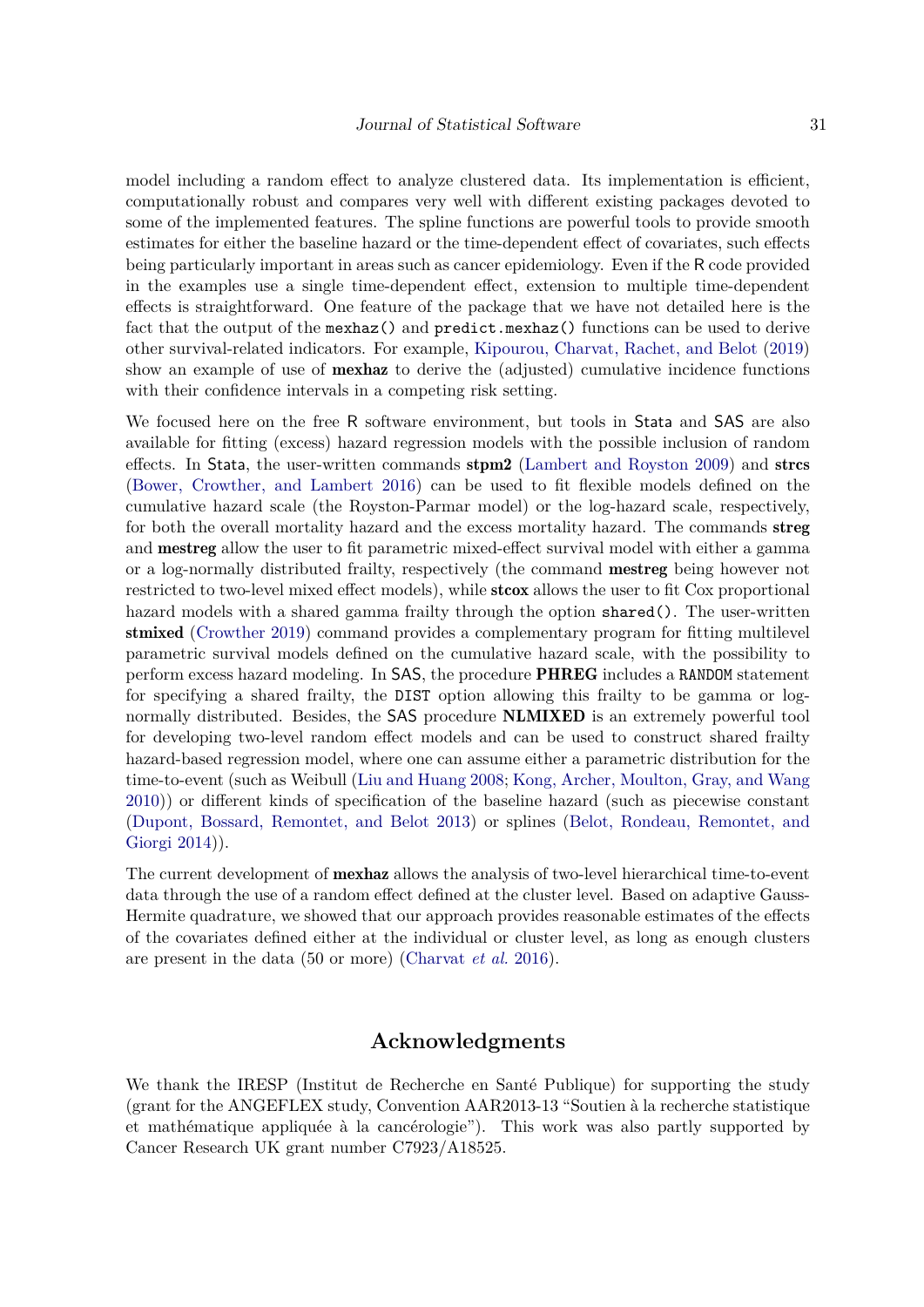## **References**

- <span id="page-31-5"></span>Balan T, Putter H (2019). "frailtyEM: An R Package for Estimating Semiparametric Shared Frailty Models." *Journal of Statistical Software*, **90**(7), 1–29. [doi:10.18637/jss.v090.](https://doi.org/10.18637/jss.v090.i07) [i07](https://doi.org/10.18637/jss.v090.i07).
- <span id="page-31-1"></span>Belot A, Abrahamowicz M, Remontet L, Giorgi R (2010). "Flexible Modeling of Competing Risks in Survival Analysis." *Statistics in Medicine*, **29**(23), 2453–2468. [doi:10.1002/sim.](https://doi.org/10.1002/sim.4005) [4005](https://doi.org/10.1002/sim.4005).
- <span id="page-31-2"></span>Belot A, Ndiaye A, Luque-Fernandez MA, Kipourou DK, Maringe C, Rubio FJ, Rachet B (2019). "Summarizing and Communicating on Survival Data According to the Audience: A Tutorial on Different Measures Illustrated with Population-Based Cancer Registry Data." *Clinical Epidemiology*, **11**, 53–65. [doi:10.2147/clep.s173523](https://doi.org/10.2147/clep.s173523).
- <span id="page-31-11"></span>Belot A, Rondeau V, Remontet L, Giorgi R (2014). "A Joint Frailty Model to Estimate the Recurrence Process and the Disease-Specific Mortality Process without Needing the Cause of Death." *Statistics in Medicine*, **33**(18), 3147–3166. [doi:10.1002/sim.6140](https://doi.org/10.1002/sim.6140).
- <span id="page-31-8"></span>Booth JG, Hobert JP (1998). "Standard Errors of Prediction in Generalized Linear Mixed Models." *Journal of the American Statistical Association*, **93**(441), 262–272. [doi:10.1080/](https://doi.org/10.1080/01621459.1998.10474107) [01621459.1998.10474107](https://doi.org/10.1080/01621459.1998.10474107).
- <span id="page-31-0"></span>Bossard N, Velten M, Remontet L, Belot A, Maarouf N, Bouvier AM, Guizard AV, Tretarre B, Launoy G, Colonna M, Danzon A, Molinie F, Troussard X, Bourdon-Raverdy N, Carli PM, Jaffré A, Bessaguet C, Sauleau E, Schvartz C, Arveux P, Maynadié M, Grosclaude P, Estève J, Faivre J (2007). "Survival of Cancer Patients in France: A Population-Based Study from The Association of the French Cancer Registries (FRANCIM)." *European Journal of Cancer*, **43**(1), 149–160. [doi:10.1016/j.ejca.2006.07.021](https://doi.org/10.1016/j.ejca.2006.07.021).
- <span id="page-31-10"></span>Bower H, Crowther MJ, Lambert PC (2016). "strcs: A Command for Fitting Flexible Parametric Survival Models on the Log-Hazard Scale." Stata *Journal*, **16**(4), 989–1012. [doi:](https://doi.org/10.1177/1536867x1601600410) [10.1177/1536867x1601600410](https://doi.org/10.1177/1536867x1601600410).
- <span id="page-31-6"></span>Charvat H, Belot A (2021). mexhaz*: Mixed Effect Excess Hazard Models*. R package version 1.11, URL <https://CRAN.R-project.org/package=mexhaz>.
- <span id="page-31-9"></span>Charvat H, Remontet L, Bossard N, Roche L, Dejardin O, Rachet B, Launoy G, Belot A (2016). "A Multilevel Excess Hazard Model to Estimate Net Survival on Hierarchical Data Allowing for Non-Linear and Non-Proportional Effects of Covariates." *Statistics in Medicine*, **35**(18), 3066–3084. [doi:10.1002/sim.6881](https://doi.org/10.1002/sim.6881).
- <span id="page-31-4"></span>Clements M, Liu XR, Christoffersen B (2021). rstpm2*: Smooth Survival Models, Including Generalized Survival Models*. R package version 1.5.2, URL [https://CRAN.R-project.](https://CRAN.R-project.org/package=rstpm2) [org/package=rstpm2](https://CRAN.R-project.org/package=rstpm2).
- <span id="page-31-3"></span>Clerc-Urmès I, Grzebyk M (2020). flexrsurv*: Flexible Relative Survival Analysis*. R package version 1.4.5, URL <https://CRAN.R-project.org/package=flexrsurv>.
- <span id="page-31-7"></span>Cox DR, Oakes D (1984). *Analysis of Survival Data*. Chapman & Hall/CRC, Boca Raton.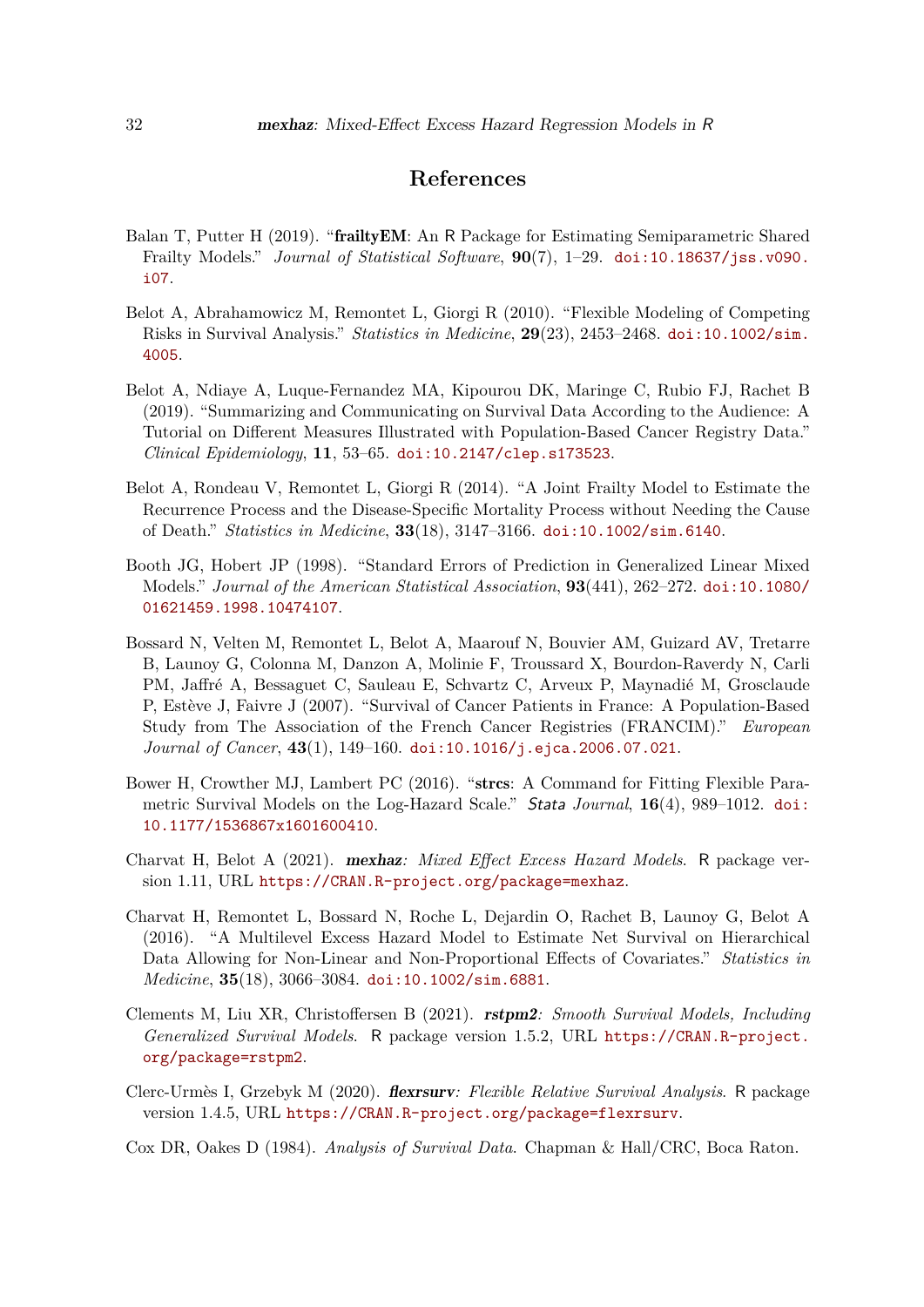- <span id="page-32-12"></span>Crowther MJ (2019). "Multilevel Mixed-Effects Parametric Survival Analysis: Estimation, Simulation, and Application." Stata *Journal*, **19**(4), 931–949. [doi:10.1177/](https://doi.org/10.1177/1536867x19893639) [1536867x19893639](https://doi.org/10.1177/1536867x19893639).
- <span id="page-32-7"></span>Crowther MJ, Andersson TM, Lambert PC, Abrams KR, Humphreys K (2016). "Joint Modelling of Longitudinal and Survival Data: Incorporating Delayed Entry and an Assessment of Model Misspecification." *Statistics in Medicine*, **35**(7), 1193–1209. [doi:](https://doi.org/10.1002/sim.6779) [10.1002/sim.6779](https://doi.org/10.1002/sim.6779).
- <span id="page-32-0"></span>Duchateau L, Janssen P (2008). *The Frailty Model*. Springer-Verlag.
- <span id="page-32-14"></span>Dupont C, Bossard N, Remontet L, Belot A (2013). "Description of an Approach Based on Maximum Likelihood to Adjust an Excess Hazard Model with a Random Effect." *Cancer Epidemiology*, **37**(4), 449–456. [doi:10.1016/j.canep.2013.04.001](https://doi.org/10.1016/j.canep.2013.04.001).
- <span id="page-32-2"></span>Estève J, Benhamou E, Croasdale M, Raymond L (1990). "Relative Survival and the Estimation of Net Survival: Elements for Further Discussion." *Statistics in Medicine*, **9**, 529–538. [doi:10.1002/sim.4780090506](https://doi.org/10.1002/sim.4780090506).
- <span id="page-32-5"></span>Geskus RB (2015). *Data Analysis with Competing Risks and Intermediate States*. Chapman & Hall/CRC.
- <span id="page-32-8"></span>Giner G, Smyth GK (2016). "statmod: Probability Calculations for the Inverse Gaussian Distribution." R *Journal*, **8**(1), 339–351. [doi:10.32614/rj-2016-024](https://doi.org/10.32614/rj-2016-024).
- <span id="page-32-3"></span>Giorgi R, Abrahamowicz M, Quantin C, Bolard P, Estève J, Gouvernet J, Faivre J (2003). "A Relative Survival Regression Model Using B-Spline Functions to Model Non-Proportional Hazards." *Statistics in Medicine*, **22**, 2767–2784. [doi:10.1002/sim.1484](https://doi.org/10.1002/sim.1484).
- <span id="page-32-9"></span>Golub GH, Welsch JH (1969). "Calculation of Gauss Quadrature Rules." *Mathematics of Computation*, **23**(106), 221–230. [doi:10.1090/s0025-5718-69-99647-1](https://doi.org/10.1090/s0025-5718-69-99647-1).
- <span id="page-32-1"></span>Haller B, Schmidt G, Ulm K (2013). "Applying Competing Risks Regression Models: An Overview." *Lifetime Data Analysis*, **19**(1), 33–58. [doi:10.1007/s10985-012-9230-8](https://doi.org/10.1007/s10985-012-9230-8).
- <span id="page-32-10"></span>Hess K, Gentleman R (2021). muhaz*: Hazard Function Estimation in Survival Analysis*. R package version 1.2.6.4, URL <https://CRAN.R-project.org/package=muhaz>.
- <span id="page-32-4"></span>Jackson C (2016). "flexsurv: A Platform for Parametric Survival Modeling in R." *Journal of Statistical Software*, **70**(1), 1–33. [doi:10.18637/jss.v070.i08](https://doi.org/10.18637/jss.v070.i08).
- <span id="page-32-6"></span>Kalbfleisch JD, Prentice RL (2002). *The Statistical Analysis of Failure Time Data*. 2nd edition. John Wiley & Sons, New York. [doi:10.1002/9781118032985](https://doi.org/10.1002/9781118032985).
- <span id="page-32-11"></span>Kipourou DK, Charvat H, Rachet B, Belot A (2019). "Estimation of the Adjusted Cause-Specific Cumulative Probability Using Flexible Regression Models for the Cause-Specific Hazards." *Statistics in Medicine*, **38**(20), 3896–3910. [doi:10.1002/sim.8209](https://doi.org/10.1002/sim.8209).
- <span id="page-32-13"></span>Kong X, Archer KJ, Moulton LH, Gray RH, Wang MC (2010). "Parametric Frailty Models for Clustered Data with Arbitrary Censoring: Application to Effect of Male Circumcision on HPV Clearance." *BMC Medical Research Methodology*, **10**(1), 40. [doi:](https://doi.org/10.1186/1471-2288-10-40) [10.1186/1471-2288-10-40](https://doi.org/10.1186/1471-2288-10-40).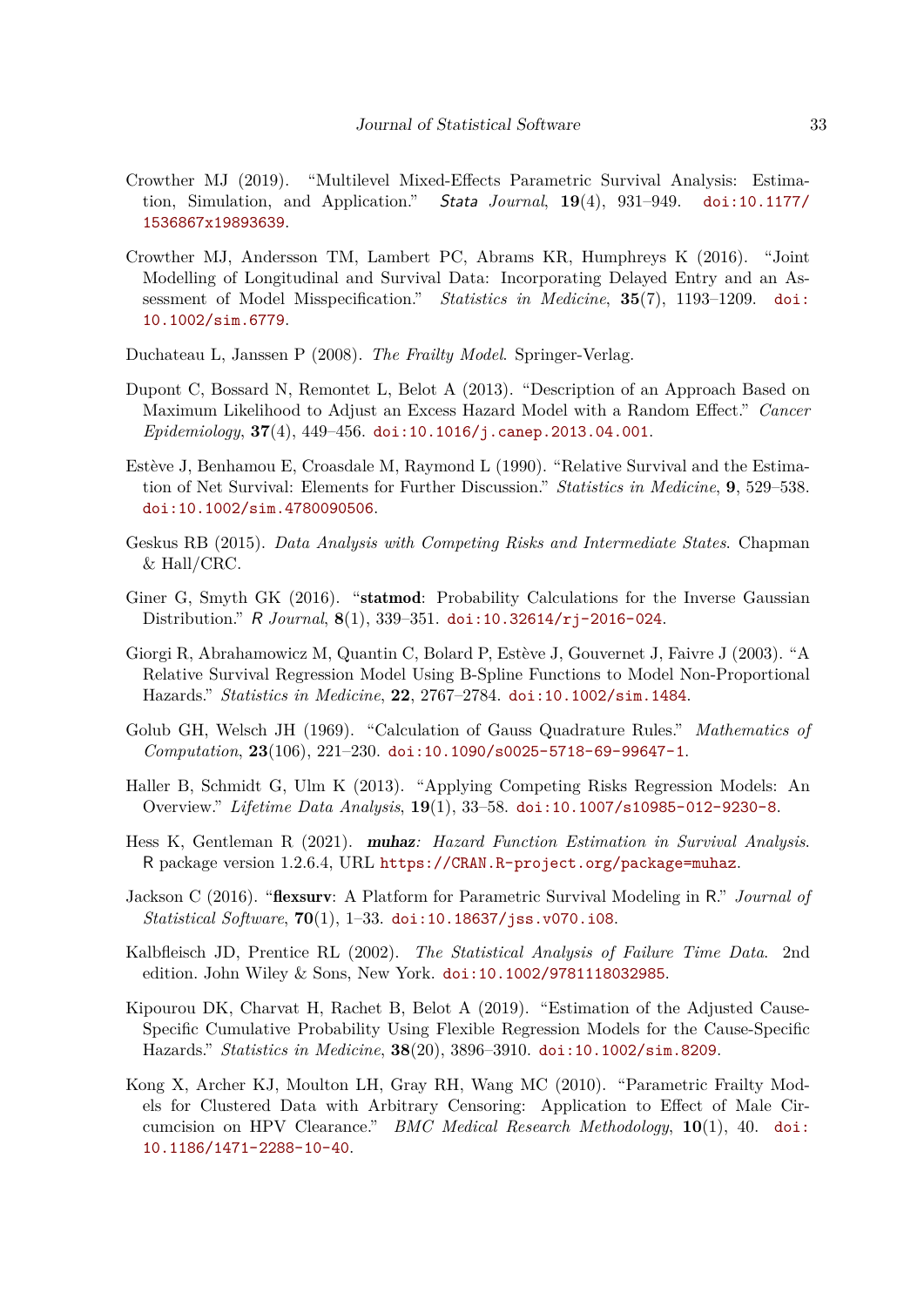- <span id="page-33-13"></span>Lambert PC, Royston P (2009). "Further Development of Flexible Parametric Models for Survival Analysis." Stata *Journal*, **9**(2), 265–290. [doi:10.1177/1536867x0900900206](https://doi.org/10.1177/1536867x0900900206).
- <span id="page-33-14"></span>Liu L, Huang X (2008). "The Use of Gaussian Quadrature for Estimation in Frailty Proportional Hazards Models." *Statistics in Medicine*, **27**(14), 2665–2683. [doi:10.1002/sim.](https://doi.org/10.1002/sim.3077) [3077](https://doi.org/10.1002/sim.3077).
- <span id="page-33-10"></span>Liu Q, Pierce DA (1994). "A Note on Gauss-Hermite Quadrature." *Biometrika*, **81**, 624–629. [doi:10.2307/2337136](https://doi.org/10.2307/2337136).
- <span id="page-33-3"></span>Mahboubi A, Abrahamowicz M, Giorgi R, Binquet C, Bonithon-Kopp C, Quantin C (2011). "Flexible Modeling of the Effects of Continuous Prognostic Factors in Relative Survival." *Statistics in Medicine*, **30**(12), 1351–1365. [doi:10.1002/sim.4208](https://doi.org/10.1002/sim.4208).
- <span id="page-33-9"></span>Mathews JH, Fink KD (1999). *Numerical Methods Using* MATLAB. 3rd edition. Simon & Schuster.
- <span id="page-33-8"></span>Munda M, Rotolo F, Legrand C (2012). "parfm: Parametric Frailty Models in R." *Journal of Statistical Software*, **51**(1), 1–20. [doi:10.18637/jss.v051.i11](https://doi.org/10.18637/jss.v051.i11).
- <span id="page-33-1"></span>Nelson CP, Lambert PC, Squire IB, Jones DR (2007). "Flexible Parametric Models for Relative Survival, with Application in Coronary Heart Disease." *Statistics in Medicine*, **26**, 5486–5498. [doi:10.1002/sim.3064](https://doi.org/10.1002/sim.3064).
- <span id="page-33-12"></span>Pinheiro J, Bates D, R Core Team (2021). nlme*: Linear and Nonlinear Mixed Effects Models*. R package version 3.1-152, URL <https://CRAN.R-project.org/package=nlme>.
- <span id="page-33-11"></span>Pinheiro JC, Bates DM (1995). "Approximations to the Log-Likelihood Function in the Nonlinear Mixed-Effects Model." *Journal of Computational and Graphical Statistics*, **4**(1), 12–35. [doi:10.2307/1390625](https://doi.org/10.2307/1390625).
- <span id="page-33-7"></span>Pohar Perme M, Henderson R, Stare J (2009). "An Approach to Estimation in Relative Survival Regression." *Biostatistics*, **10**, 136–146. [doi:10.1093/biostatistics/kxn021](https://doi.org/10.1093/biostatistics/kxn021).
- <span id="page-33-4"></span>Pohar Perme M, Pavlič K (2018). "Nonparametric Relative Survival Analysis with the R Package relsurv." *Journal of Statistical Software*, **87**(8), 1–27. [doi:10.18637/jss.v087.](https://doi.org/10.18637/jss.v087.i08) [i08](https://doi.org/10.18637/jss.v087.i08).
- <span id="page-33-5"></span>Pohar Perme M, Stare J (2006). "Relative Survival Analysis in R." *Computer Methods and Programs in Biomedicine*, **81**, 272–278. [doi:10.1016/j.cmpb.2006.01.004](https://doi.org/10.1016/j.cmpb.2006.01.004).
- <span id="page-33-6"></span>Pohar Perme M, Stare J (2007). "Making Relative Survival Analysis Relatively Easy." *Computers in Biology and Medicine*, **37**, 1741–1749. [doi:10.1016/j.compbiomed.2007.04.](https://doi.org/10.1016/j.compbiomed.2007.04.010) [010](https://doi.org/10.1016/j.compbiomed.2007.04.010).
- <span id="page-33-2"></span>Pohar Perme M, Stare J, Estève J (2012). "On Estimation in Relative Survival." *Biometrics*, **68**(1), 113–120. [doi:10.1111/j.1541-0420.2011.01640.x](https://doi.org/10.1111/j.1541-0420.2011.01640.x).
- <span id="page-33-0"></span>Putter H, Fiocco M, Geskus R (2007). "Tutorial in Biostatistics: Competing Risks and Multi-State Models." *Statistics in Medicine*, **26**, 2389–2430. [doi:10.1002/sim.2712](https://doi.org/10.1002/sim.2712).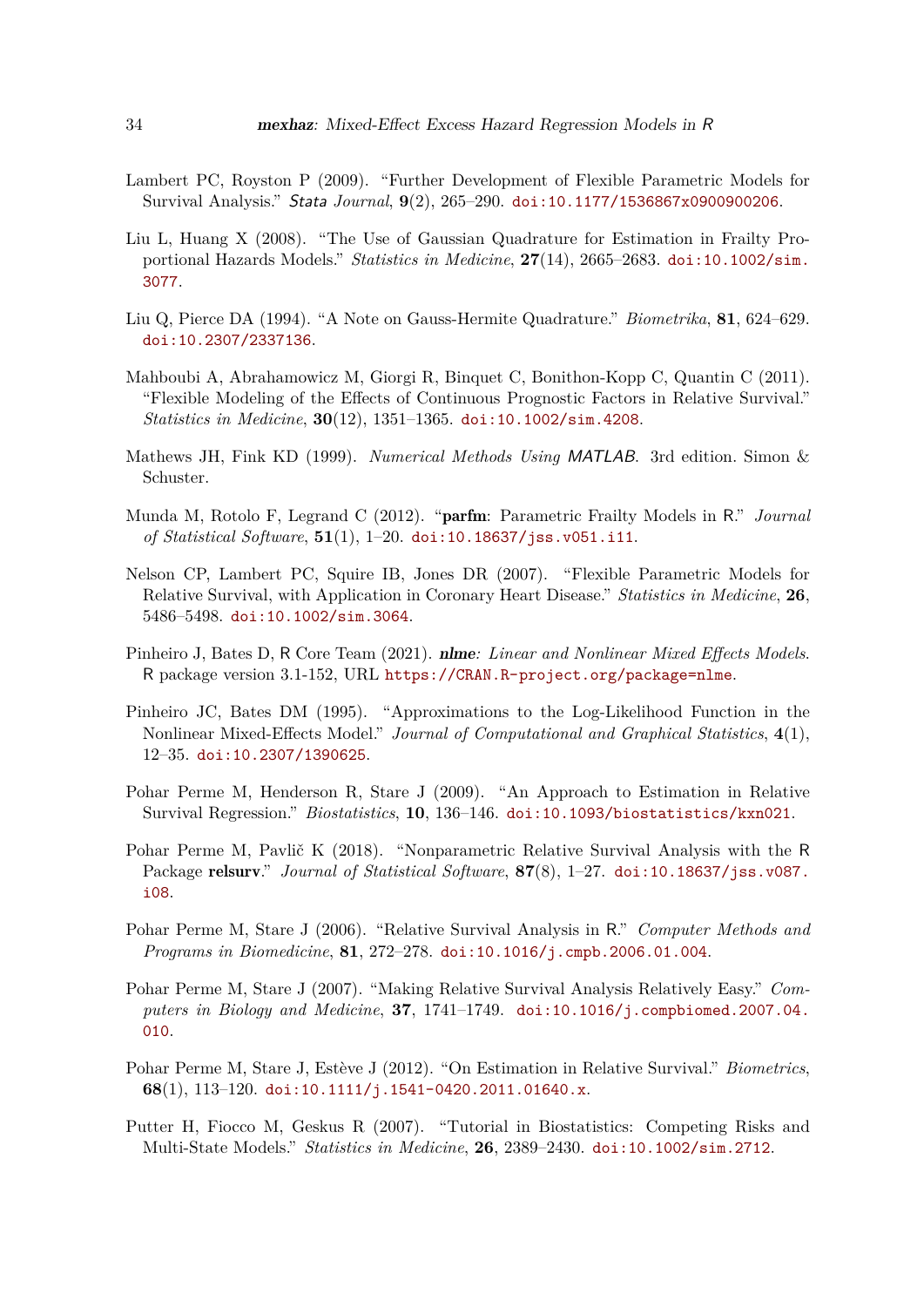- <span id="page-34-1"></span>Quantin C, Abrahamowicz M, Moreau T, Bartlett G, MacKenzie T, Adnane Tazi M, Lalonde L, Faivre J (1999). "Variation Over Time of the Effects of Prognostic Factors in a Population-Based Study of Colon Cancer: Comparison of Statistical Models." *American Journal of Epidemiology*, **150**(11), 1188–1200. [doi:10.1093/oxfordjournals.aje.](https://doi.org/10.1093/oxfordjournals.aje.a009945) [a009945](https://doi.org/10.1093/oxfordjournals.aje.a009945).
- <span id="page-34-4"></span>R Core Team (2021). R*: A Language and Environment for Statistical Computing*. R Foundation for Statistical Computing, Vienna, Austria. URL <https://www.R-project.org/>.
- <span id="page-34-0"></span>Reid N (1994). "A Conversation with Sir David Cox." *Statistical Science*, **9**(3), 439–455. [doi:10.1214/ss/1177010394](https://doi.org/10.1214/ss/1177010394).
- <span id="page-34-3"></span>Remontet L, Bossard N, Belot A, Estève J (2007). "An Overall Strategy Based on Regression Models to Estimate Relative Survival and Model the Effects of Prognostic Factors in Cancer Survival Studies." *Statistics in Medicine*, **26**(10), 2214–2228. [doi:10.1002/sim.2656](https://doi.org/10.1002/sim.2656).
- <span id="page-34-6"></span>Rondeau V, Marzroui Y, Gonzalez J (2012). "frailtypack: An R Package for the Analysis of Correlated Survival Data with Frailty Models Using Penalized Likelihood Estimation or Parametrical Estimation." *Journal of Statistical Software*, **47**(1), 1–28. [doi:10.18637/](https://doi.org/10.18637/jss.v047.i04) [jss.v047.i04](https://doi.org/10.18637/jss.v047.i04).
- <span id="page-34-9"></span>Royston P, Lambert PC (2011). *Flexible Parametric Survival Analysis Using* Stata*: Beyond the Cox Model*. StataCorp LP.
- <span id="page-34-5"></span>Royston P, Parmar MKB (2002). "Flexible Parametric Proportional-Hazards and Proportional-Odds Models for Censored Survival Data, with Application to Prognostic Modelling and Estimation of Treatment Effects." *Statistics in Medicine*, **21**(15), 2175– 2197. [doi:10.1002/sim.1203](https://doi.org/10.1002/sim.1203).
- <span id="page-34-8"></span>Therneau TM (2020). coxme*: Mixed Effects Cox Models*. R package version 2.2-16, URL <https://CRAN.R-project.org/package=coxme>.
- <span id="page-34-7"></span>Therneau TM (2021). survival*: Survival Analysis*. R package version 3.2-11, URL [https:](https://CRAN.R-project.org/package=survival) [//CRAN.R-project.org/package=survival](https://CRAN.R-project.org/package=survival).
- <span id="page-34-10"></span>Van den Berg G, Drepper B (2016). "Inference for Shared-Frailty Survival Models with Left-Truncated Data." *Econometric Reviews*, **35**(6), 1075–1098. [doi:10.1080/07474938.2014.](https://doi.org/10.1080/07474938.2014.975640) [975640](https://doi.org/10.1080/07474938.2014.975640).
- <span id="page-34-2"></span>Wienke A (2010). *Frailty Models in Survival Analysis*. Chapman & Hall/CRC.
- <span id="page-34-11"></span>Wood SN (2017). *Generalized Additive Models: An Introduction with* R. 2nd edition. Chapman & Hall/CRC. [doi:10.1201/9781315370279](https://doi.org/10.1201/9781315370279).